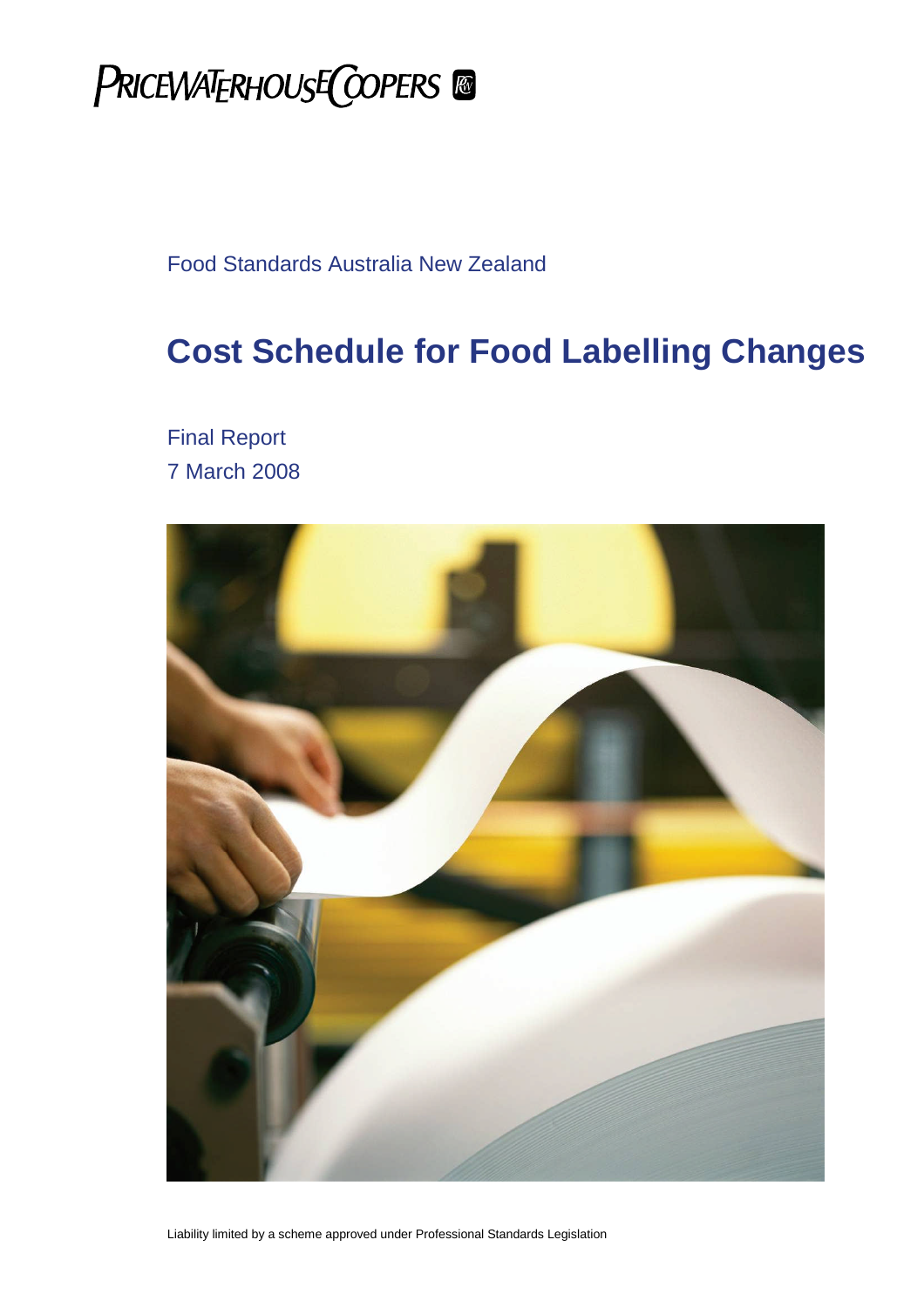# **Contents**

|              | <b>Executive Summary</b>                           |                                   |    |                                                   |     |           |    |  |
|--------------|----------------------------------------------------|-----------------------------------|----|---------------------------------------------------|-----|-----------|----|--|
| 1            | <b>Introduction</b>                                |                                   |    |                                                   |     |           | 7  |  |
| $\mathbf{2}$ |                                                    |                                   |    | <b>Background to Food Labelling and Packaging</b> |     |           | 10 |  |
| 3            | <b>Food Labelling Cost Schedule</b>                |                                   |    |                                                   |     |           | 18 |  |
| 4            | Indirect Costs Not Quantified in the Cost Schedule |                                   |    |                                                   |     |           |    |  |
| 5            |                                                    |                                   |    | <b>Conclusions and Recommendations</b>            |     |           | 35 |  |
|              | <b>Appendix A</b>                                  | Reference List                    |    |                                                   |     |           | 36 |  |
|              | Appendix B                                         |                                   |    | <b>Survey to Food Manufacturers</b>               |     |           | 37 |  |
|              | <b>Appendix C</b>                                  | <b>Survey</b><br><b>Companies</b> | to | Packaging                                         | and | Labelling | 43 |  |
|              | <b>Appendix D</b>                                  |                                   |    | Generic product categories                        |     |           | 48 |  |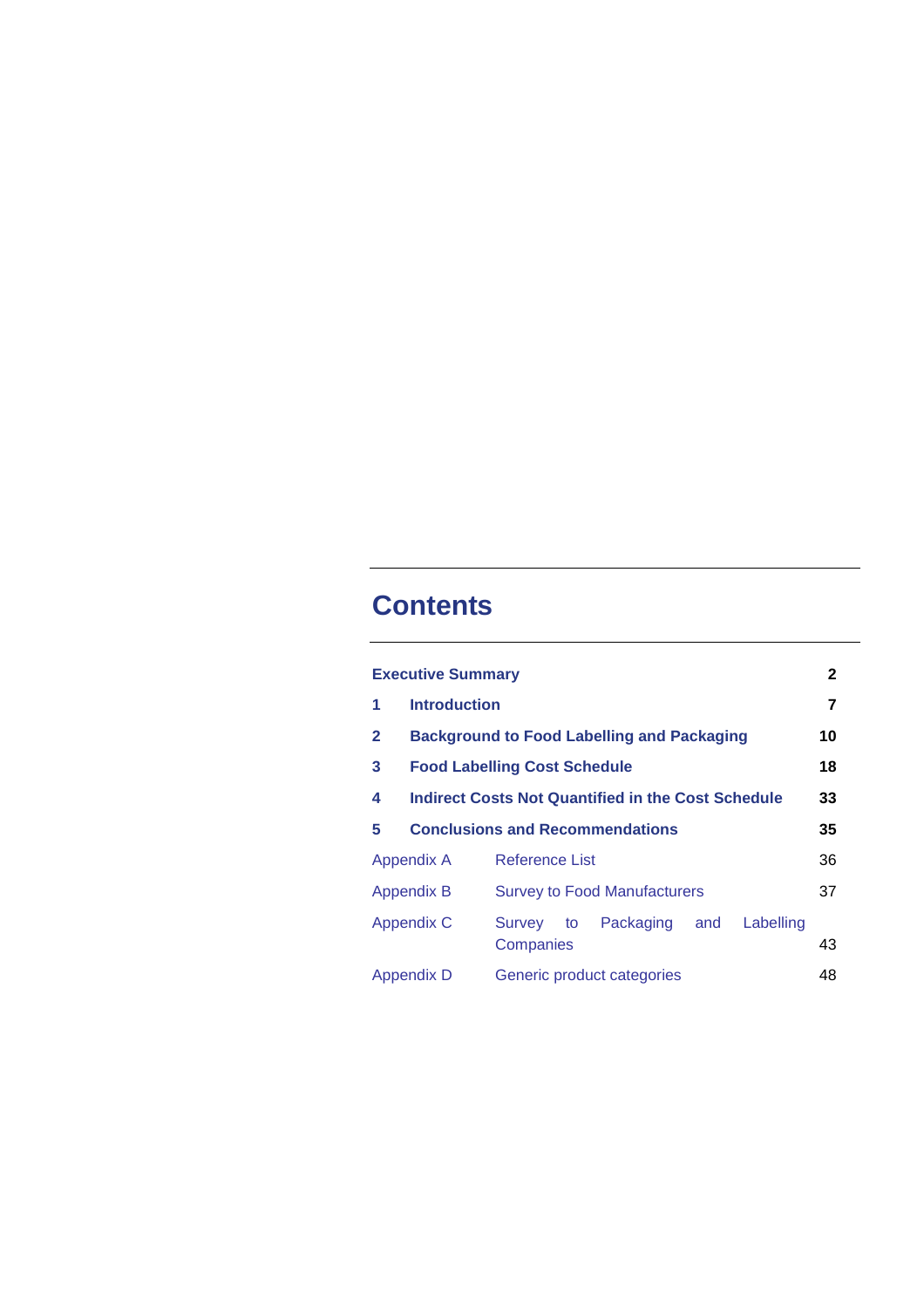# **Executive Summary**

This report, prepared by PricewaterhouseCoopers for Food Standards Australia New Zealand (FSANZ), presents a schedule of costs which estimates the costs incurred by food companies to changing food and beverage labelling as a result of regulatory changes.

The cost schedule has been developed as a tool for FSANZ to gain a general sense of the scale and types of impacts to companies when it is in the early stages of considering a regulatory change to food and beverage labelling. The findings of this assignment provide indicative generic estimates of the costs likely to be incurred by companies. The actual cost impact of a particular regulatory change should be investigated on a case by case basis.

### **Direct costs**

Companies incur many costs, however for the purposes of developing the cost schedule, direct costs are defined as:

- *Label design* the cost of engaging designers to make changes to or redesign the label (or package for direct print labels);
- *Label production* the costs associated with the production of labels over and above printing, such as new printing plates;
- *Proofing* the cost of viewing incorporated text, colour and/or graphics changes to the label, to ensure that the label is how it should be before printing. This may include testing of new plates;
- *Package redesign –* the costs associated with changing the shape, or size of packaging. The direct costs include packaging redesign costs and packaging proofing costs; and
- *Labour* the labour inputs involved in responding to regulatory changes, such as marketing, management, administration, technical and regulatory expertise.

### **Labelling change scenarios**

The scale and scope of changes to food labelling are also vast and varied, and for the purpose of this assignment, three generic scenarios of label changes were developed and are defined as:

- *Minor* changes to text and one printing plate only;
- *Medium* changes to text and/or label layout, changes to three printing plates and proofing required; and
- *Major* changes to text and/or label layout, changes to six printing plates, proofing required and changes to packaging shape/size/design.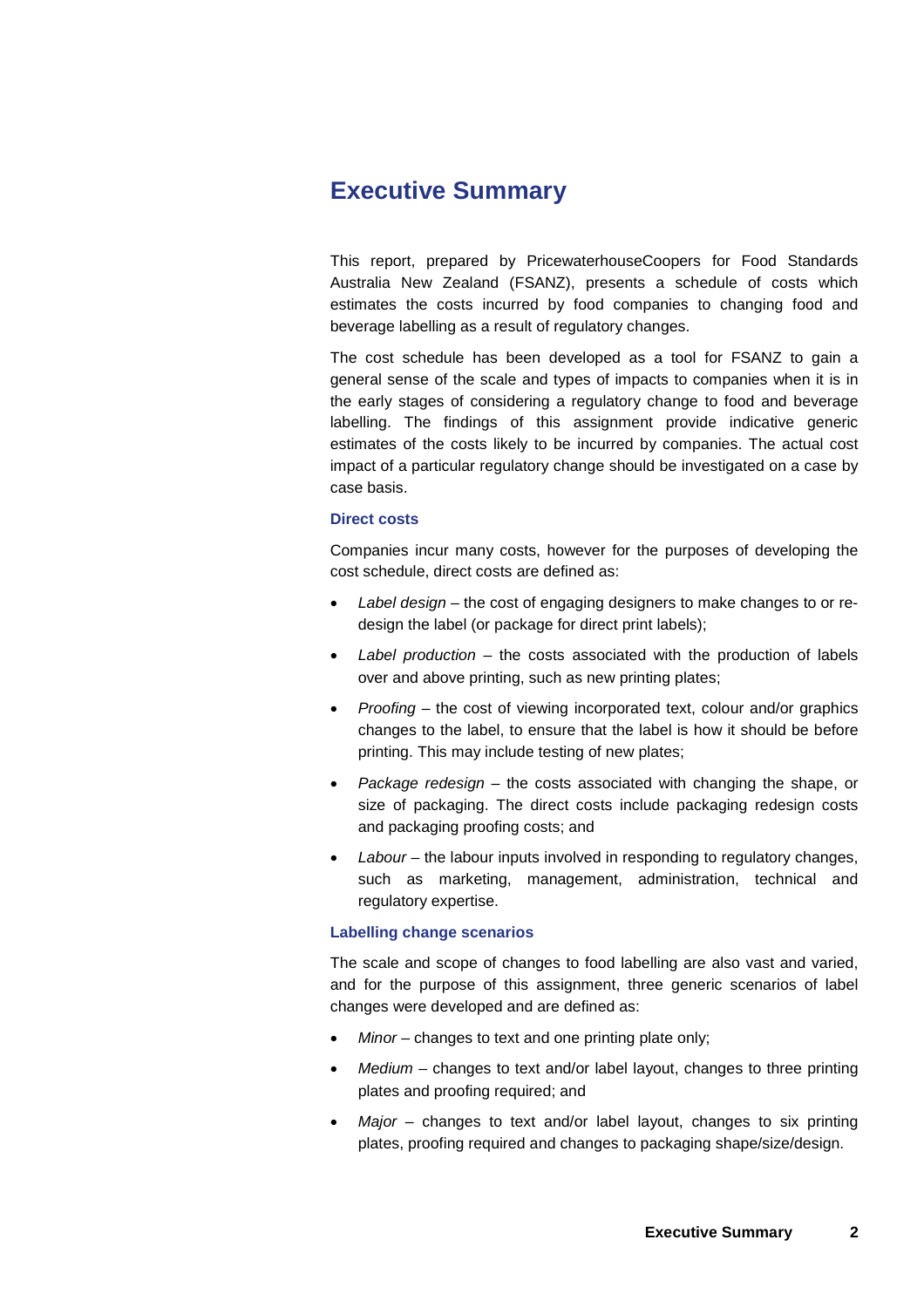#### **Industry participation**

A survey was developed in conjunction with FSANZ and the Australian Food and Grocery Council (AFGC) and sent to select members of the AFGC and the New Zealand Food and Grocery Council. The cost schedule was developed using data received from 12 Australian and New Zealand companies whose product offerings include dairy, bakery, beverages, confectionary, condiments and sauces.

### **Cost schedule – high level results**

The cost schedule is separated by different types of packaging. A summary of the total estimated cost per stock keeping unit (SKU) is provided in the tables below. Detailed cost schedules including estimates of each direct cost can be found in Chapter 4.

|              | <b>Packaging sub-</b><br>category | Non-labour<br>costs | <b>Labour costs</b> | <b>Total cost</b> |
|--------------|-----------------------------------|---------------------|---------------------|-------------------|
| Glass        | <b>Bottle</b>                     | \$1,065             | \$2,902             | \$3,967           |
|              | Jar                               | \$1,851             | \$1,960             | \$3,811           |
| <b>Metal</b> | Aluminium can                     | \$1,081             | \$3,703             | \$4,784           |
|              | Steel can                         | \$1,406             | \$2,093             | \$3,498           |
|              | Tub                               | \$1,989             | \$952               | \$2,940           |
| Plastic      | <b>Bottle</b>                     | \$1,447             | \$3,239             | \$4,686           |
|              | Jar                               | \$1,150             | \$3,600             | \$4,750           |
|              | Folding carton                    | \$1,402             | \$1,483             | \$2,885           |
| Fibre        | Corrugated carton                 | \$2,588             | \$460               | \$3,048           |
|              | Liquid paperboard<br>carton       | \$1,938             | \$1,600             | \$3,538           |
| Flexible     | Pouch / bag                       | \$1,504             | \$1,692             | \$3,196           |

### **MINOR CHANGE**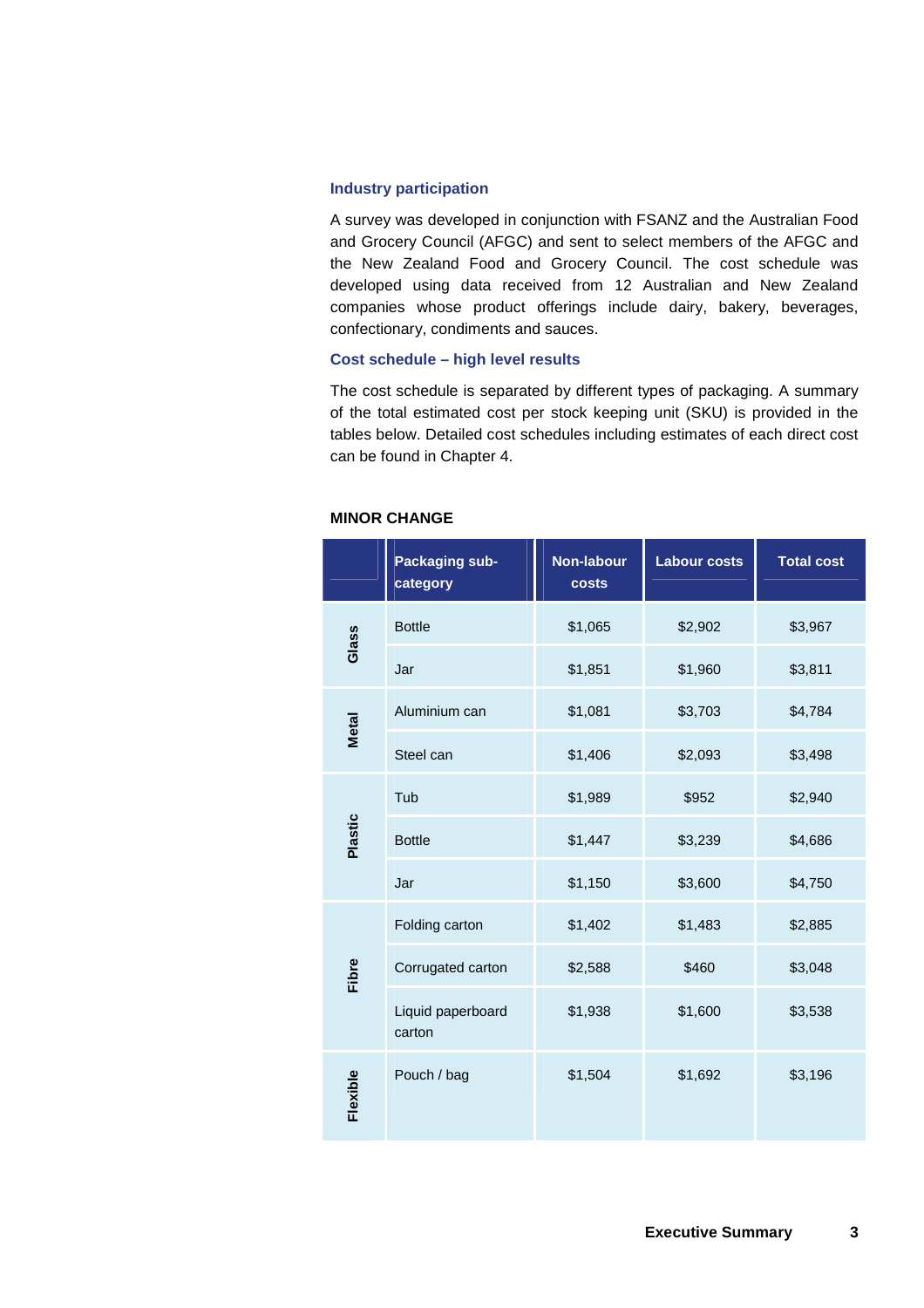### **MEDIUM CHANGE**

|              | <b>Packaging sub-</b><br>category | <b>Non-labour</b><br><b>costs</b> | <b>Labour costs</b> | <b>Total cost</b> |
|--------------|-----------------------------------|-----------------------------------|---------------------|-------------------|
| Glass        | <b>Bottle</b>                     | \$4,579                           | \$5,085             | \$9,664           |
|              | Jar                               | \$4,768                           | \$3,550             | \$8,318           |
| <b>Metal</b> | Aluminium can                     | \$2,597                           | \$6,445             | \$9,042           |
|              | Steel can                         | \$6,052                           | \$3,638             | \$9,690           |
|              | Tub                               | \$5,924                           | \$2,983             | \$8,908           |
| Plastic      | <b>Bottle</b>                     | \$5,092                           | \$6,779             | \$11,871          |
|              | Jar                               | \$3,500                           | \$6,600             | \$10,100          |
|              | Folding carton                    | \$4,218                           | \$2,607             | \$6,825           |
| Fibre        | Corrugated carton                 | \$5,763                           | \$663               | \$6,425           |
|              | Liquid paperboard<br>carton       | \$8,316                           | \$3,817             | \$12,133          |
| Flexible     | Pouch / bag                       | \$4,841                           | \$2,963             | \$7,804           |

### **MAJOR CHANGE**

|              | Packaging sub-<br>category | Non-labour<br><b>costs</b> | Labour costs | <b>Total cost</b> |
|--------------|----------------------------|----------------------------|--------------|-------------------|
| Glass        | <b>Bottle</b>              | \$7,366                    | \$5,420      | \$12,787          |
|              | Jar                        | \$8,820                    | \$10,600     | \$19,420          |
| <b>Metal</b> | Aluminium can              | \$4,755                    | \$4,191      | \$8,946           |
|              | Steel can                  | \$15,548                   | \$7,967      | \$23,515          |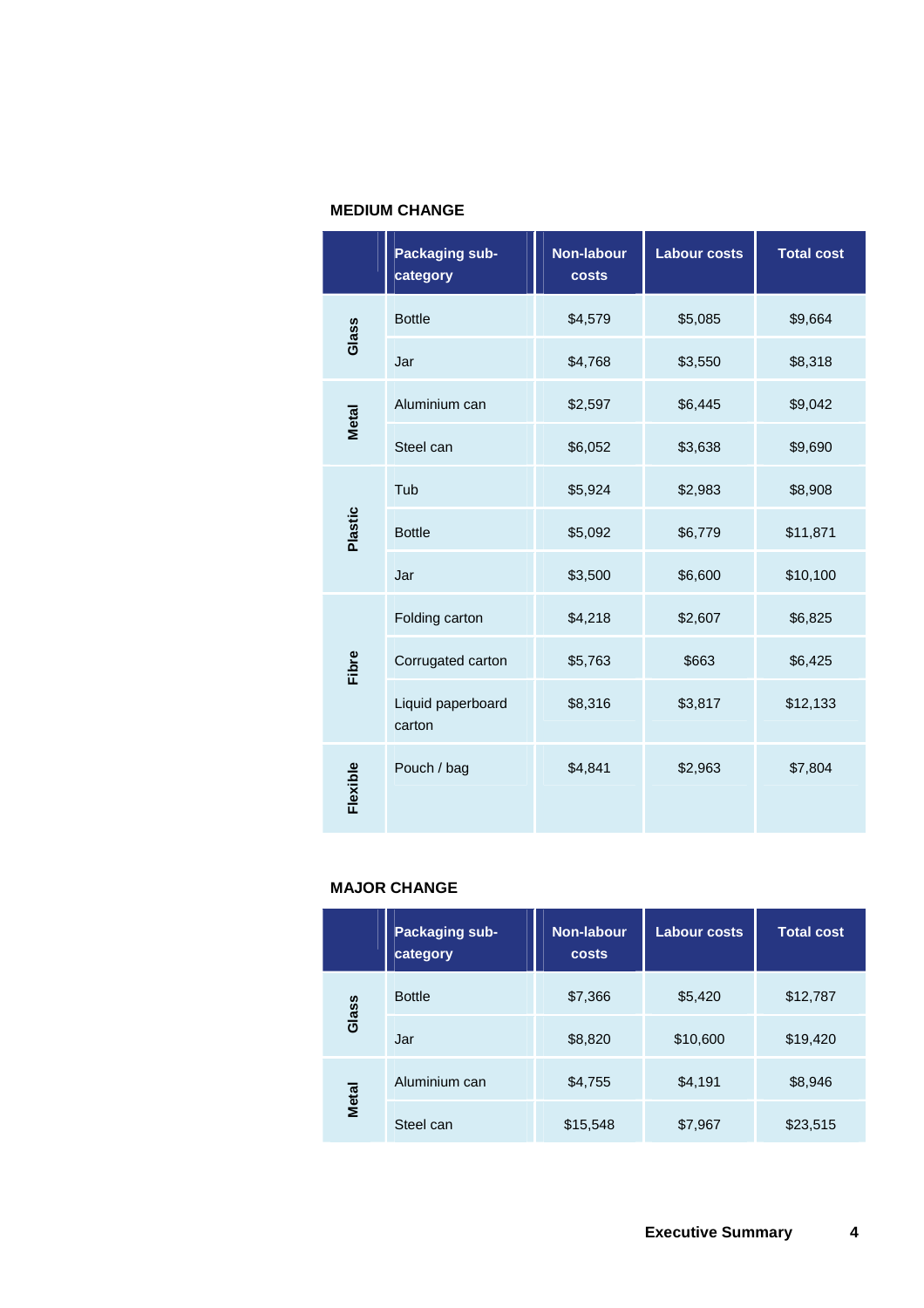|          | Tub                         | \$18,773 | \$11,150 | \$29,923 |  |
|----------|-----------------------------|----------|----------|----------|--|
| Plastic  | <b>Bottle</b>               | \$16,465 | \$9,964  | \$26,429 |  |
|          | Jar                         | \$7,750  | \$10,600 | \$18,350 |  |
|          | Folding carton              | \$8,758  | \$5,203  | \$13,962 |  |
| Fibre    | Corrugated carton           | \$9,525  | \$1,425  | \$10,950 |  |
|          | Liquid paperboard<br>carton | \$21,823 | \$9,433  | \$31,256 |  |
| Flexible | Pouch / bag                 | \$13,276 | \$6,147  | \$19,424 |  |

### **Conclusions and recommendations**

While the cost schedule serves as a useful starting point when considering the impacts to labelling from regulatory changes, it must be recognised that particular changes will need to be investigated on a case by case basis as impacts of regulatory changes will vary across companies, industry sectors and products.

Considerations that would assist in the robustness of any future costing exercise include:

- *Consistency across industry regarding the definition of labour inputs –* labour is an important cost consideration in monitoring compliance and enacting change. However, as highlighted in Section 3.4 – Limitations, the amount of time devoted by staff in response to regulatory changes varies considerably. To gain a consistency in approach, FSANZ may wish to work collaboratively with industry to agree on the scope of activities and tasks undertaken by staff which are within or outside of scope.
- *Provision of detailed cost information –* it would be useful to provide cost information broken down by:
	- $\circ$  Label type direct or pre-printed;
	- o Packaging type broadly, glass, metal, plastic, fibre and flexible. Where appropriate, differentiation of packaging subcategories should be included (e.g. aseptic versus gable top, the different types of flexible film);
	- o Printing method flexography, lithography or gravure;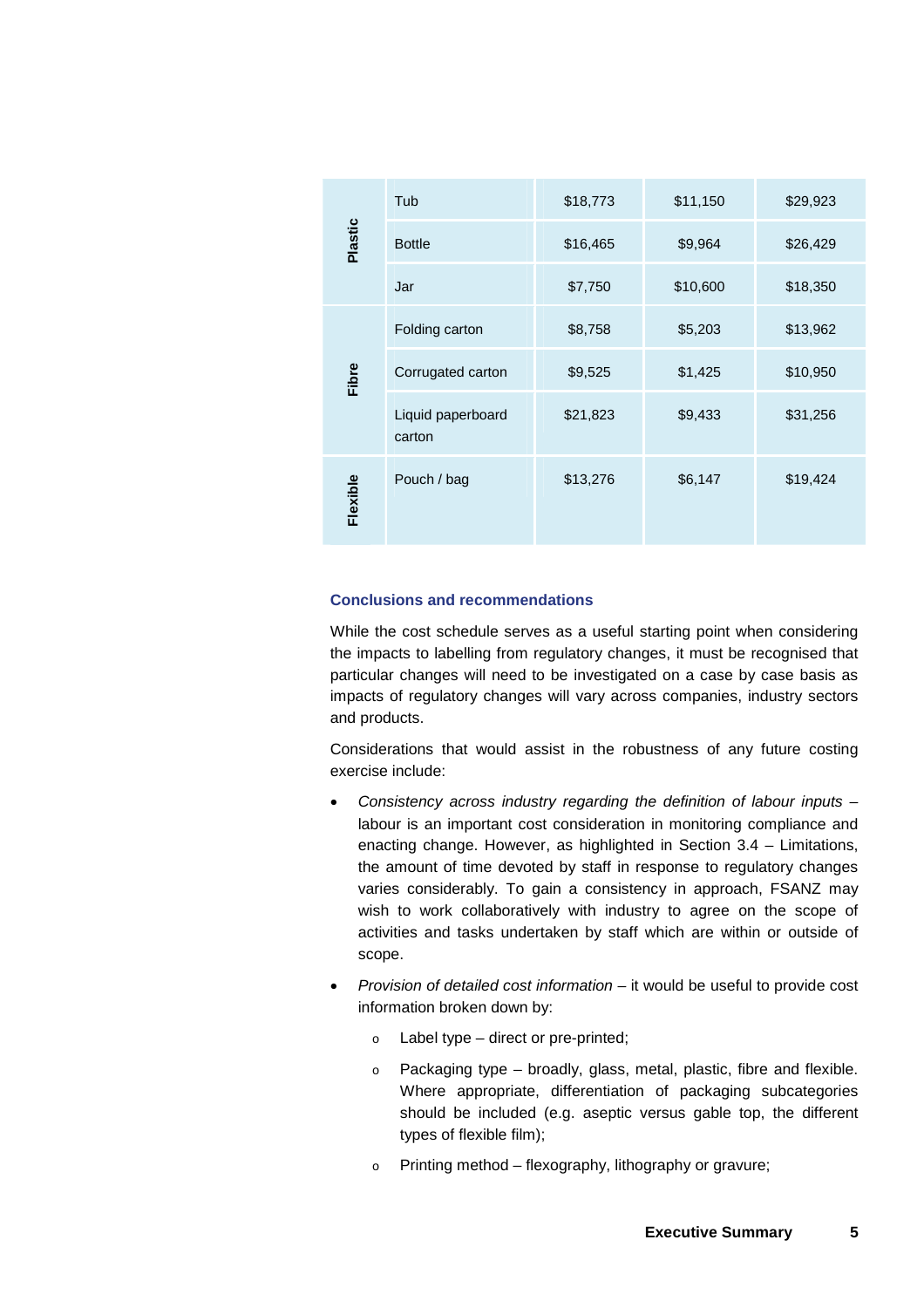- o Printing plates number of printing plates changed/replaced;
- o Proofing the type of proofing undertaken;
- o Stock keeping units (SKUs) number of SKUs impacted by the regulatory change;
- o Other such as travel, legal and marketing.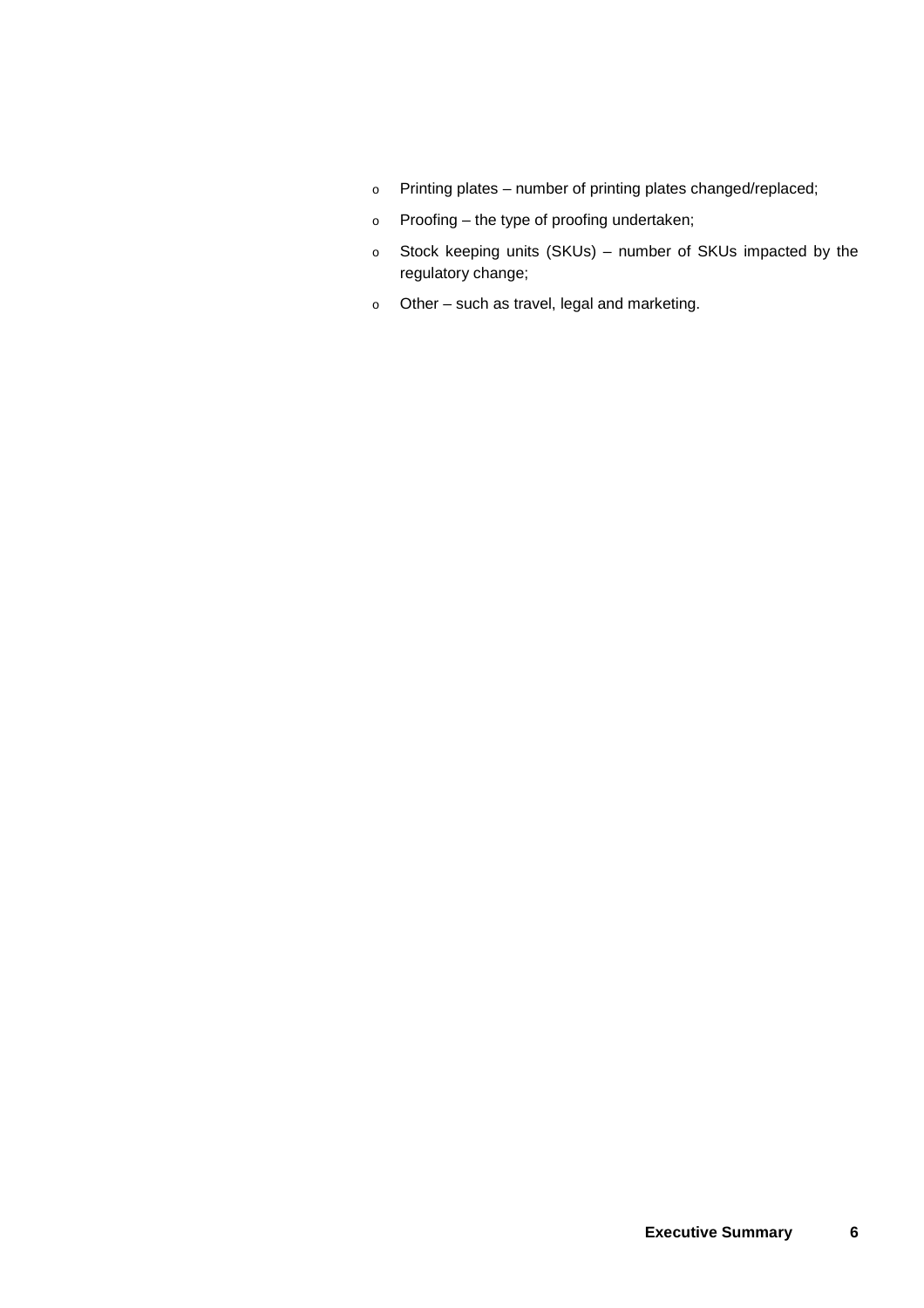# **1 Introduction**

Food Standards Australia New Zealand (FSANZ) is the statutory authority responsible for developing food standards under the *Australia New Zealand Food Standards Code* (the 'Code') for the composition, labelling and contaminants requirements that apply to all foods produced or imported for sale in Australia and New Zealand.

Prepared by PricewaterhouseCoopers (PwC) for FSANZ, this report presents the indicative findings of a study to identify a schedule of cost estimates of various labelling changes resulting from amendments to the Code.

The study identifies the direct cost impacts resulting from a series of labelling change scenarios affecting pre-packaged food and beverages available for retail sale for domestic consumption in the Australian and New Zealand markets. In doing so, it takes into account a range of constant and variable factors which impact on these costs.

It is intended that the cost schedule will be used by the FSANZ at various stages of the standards development process to provide data for risk assessment purposes and decision making, and will be of benefit to manufacturers required to demonstrate the cost impacts of regulatory change during application and proposal assessment processes.

# **1.1 Scope of the cost schedule**

The cost schedule will only consider the *direct* costs associated with a change to labelling. For the purposes of this study, direct costs are defined narrowly, and only capture the immediate costs required to change the text, colour or scope of a label. Direct costs include:

- Label design the cost of engaging designers to make changes to or redesign the label (or package for a direct print label);
- Label production costs associated with the production of labels over and above printing. Generally this includes a new set of printing plates that encompass the changes, but may also include new software or new label printers;
- Proofing Proofs allow companies to view incorporated changes (text, colour, graphics) to the label before printing. Proofing also allows companies to test the new plates to ensure that it meets quality standards before undertaking a full print run;
- Package redesign A label change may also necessitate a change in the shape or size of packaging. The direct costs include packaging redesign costs and packaging proofing costs;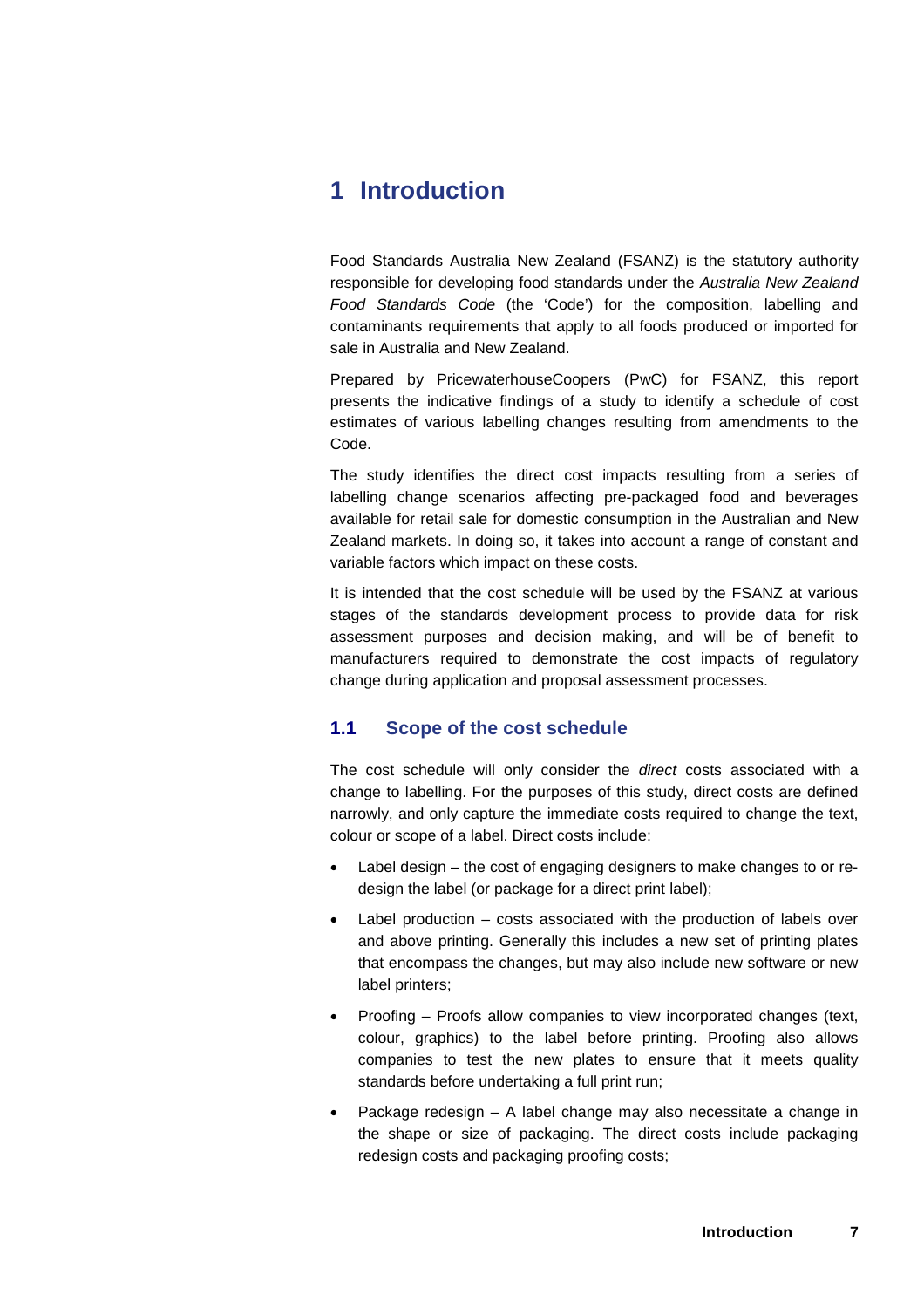Labour – The labour inputs involved in responding to regulatory changes, such as marketing, management, administration, technical and regulatory expertise.

Other features of the scope of the cost schedule are that it:

- should, as far as possible, include Australian and New Zealand product categories;
- be limited to the impact on labelling changes on prepacked foods and beverages for retail sale for domestic consumption;
- provide cost estimates for generic products (i.e. should not identify particular brands);
- be limited to a selection of food and beverage products within each of the product categories and based on a range of packaging and labelling types;
- investigate and weight costs to account for the frequency of labelling changes; and if possible
- examines any particular costs associated with small/medium companies associated with changes to labelling requirements.

# **1.2 Approach**

The preparation of the cost schedule was based on a multi-faceted approach of review and development. Key steps included:

- a review of the existing literature, research and information pertaining to costs associated with food labelling to establish the context for labelling regulation in Australia and New Zealand (Appendix A contains a reference list);
- consultation with FSANZ and the Australian Food and Grocery Council (AFGC) to identify and verify key labelling change scenarios, identify packaging and develop the industry survey;
- survey to industry with participation from members of the AFGC and the New Zealand Food and Grocery Council to collect cost data and other inputs to quantify the scope of cost impact; and
- the construction and testing of a cost schedule.

# **1.3 Report structure**

The Chapters of the report are as following:

 Chapter 2 provides the contextual background to food labelling in Australia and New Zealand.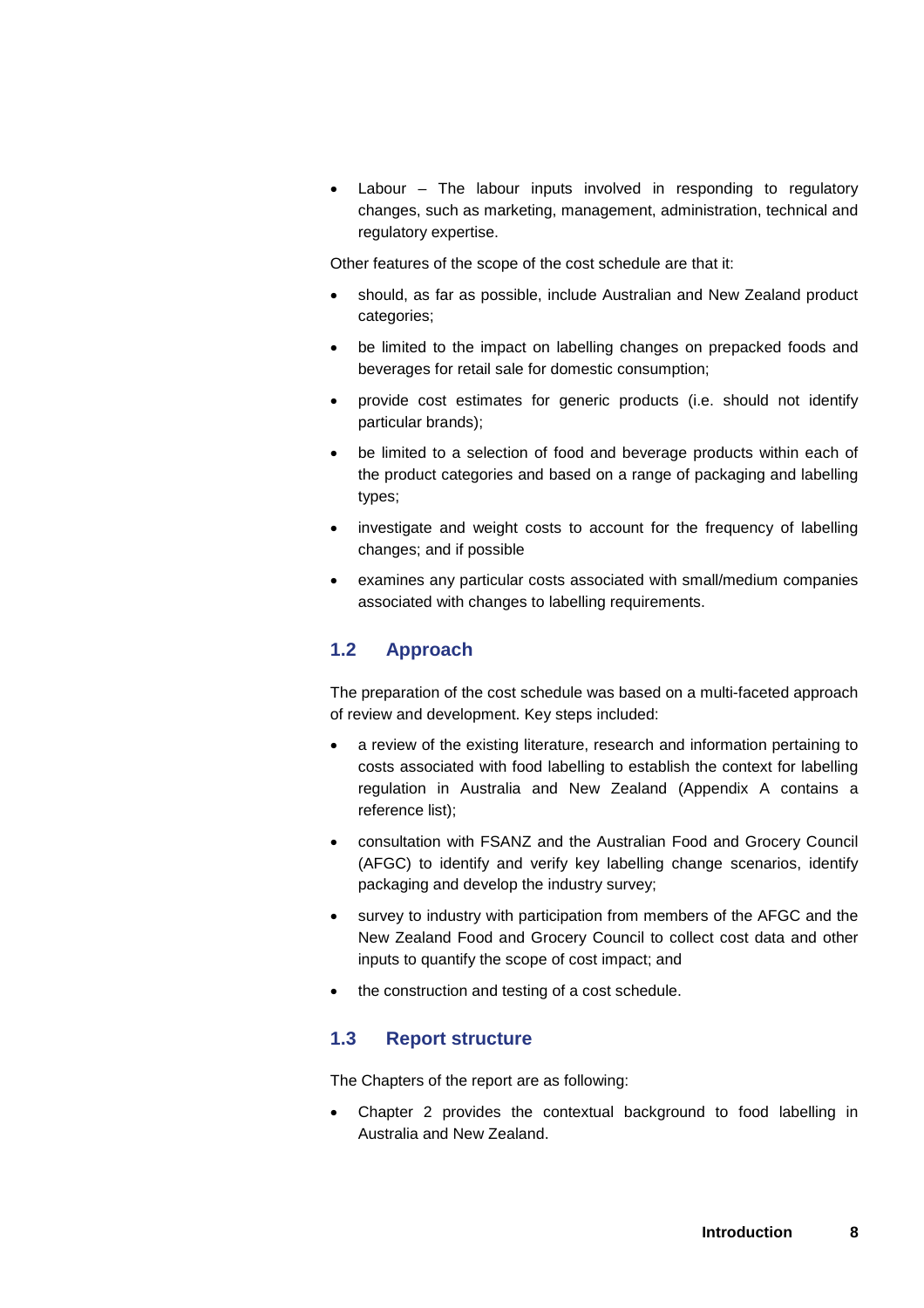- Chapter 3 provides indicative costs to changes to food and beverage labelling, and a discussion of the limitations of the cost schedule and other key findings.
- Chapter 4 identifies some of the indirect sots not quantified as part of the cost schedule.
- Chapter 5 outlines some of the conclusions from this study.

# **1.4 Disclaimer**

This report was prepared by PricewaterhouseCoopers (PwC) for Food Standards Australia New Zealand for the sole purpose of providing indicative cost estimates for changes to food and beverage labelling as a result of regulatory changes. Given the generic nature of the cost schedule, it is intended to be used as an initial guide in the early consideration of regulatory changes. It does not attempt to cover the full range of potential costs or change scenarios.

This report is not intended to be utilised or relied upon by any organisation, or its employees, other than FSANZ, nor is it to be used for any purpose other than that articulated above. Accordingly, PwC accepts no responsibility in any way whatsoever for the use of this report by any other persons or for any other purpose.

This report has been prepared based on consultation with and information received from a variety of food manufacturers and packaging companies. PwC has not endeavoured to seek any independent confirmation of the reliability, accuracy or completeness of this information. While the statements made in this report are given in good faith, PwC accepts no responsibility for any errors in the information on which they are based, nor the effect of any such errors on our comments.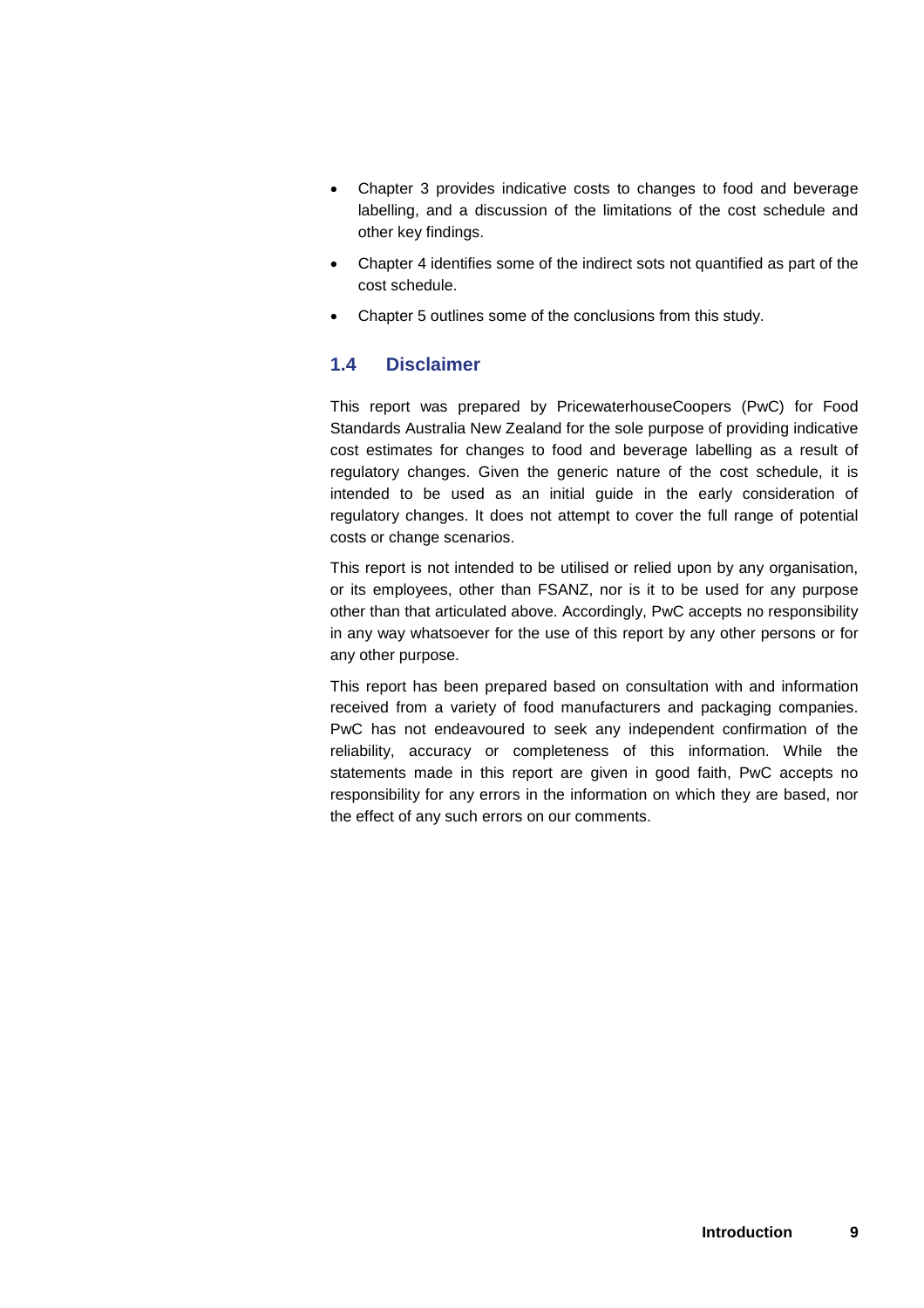# **2 Background to Food Labelling and Packaging**

# **2.1 The Food Standards Code**

Food Standards Australia New Zealand (FSANZ) is an independent statutory agency established by the *Food Standards Australia New Zealand Act 1991*. It works within an integrated food regulatory system involving the governments of Australia and New Zealand. $^{\mathrm{1}}$ 

A core function of FSANZ is the development of food standards and joint codes of practice with industry. In Australia and New Zealand food companies and retailers are subject to the *Australia New Zealand Food Standards Code* (the 'Code') which prescribes a series of food standards which collectively aim to provide the minimum regulatory burden necessary to maintain a safe food supply and informed consumers.

The Code applies to food products sold or prepared for sale in Australia and/or New Zealand, and/or imported into Australia and/or New Zealand on or after 20 December 2002, and non-conformance can attract penalties enforceable by State and Territory Governments in Australia and the New Zealand Government. Because food standards are given legal affect, it is also important that the Code be read in conjunction with other applicable laws, such as the *Australian Trade Practices Act 1974* and the *New Zealand and State and Territory Fair Trading and Food Acts*. 2

### **2.1.1 Food labelling and information requirements**

Part 1.2 of the Code relates to the application of labelling of food sold in Australia and New Zealand. It establishes the requirements (and exceptions) for the labelling of food for retail sale, catering purposes and other uses, and prescribes legibility requirements and a range of conditions relating to the identification of food, its ingredients and nutrition content; the need for and uses of warning and advisory declarations; date marking; directions for product use and storage; and details regarding location or country of manufacture.

The objectives of the labelling provisions of the Code are to ensure food safety, the provision of adequate information relating to food to enable

<sup>&</sup>lt;sup>1</sup> FSANZ; www.foodstandards.gov.au

<sup>&</sup>lt;sup>2</sup> FSANZ; The Australia New Zealand Food Standards Code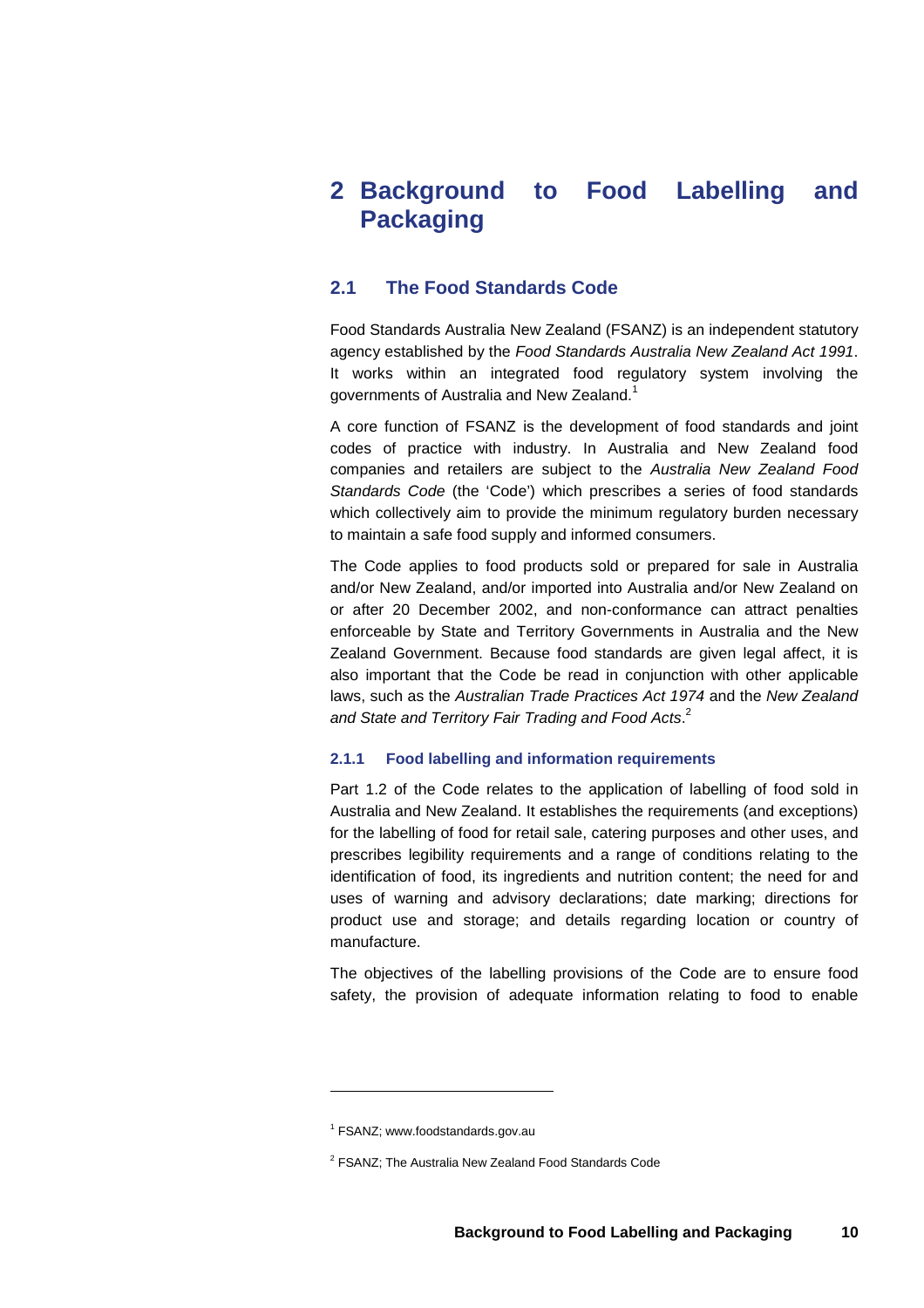consumers to make informed choices; and the prevention of misleading or deceptive conduct. <sup>3</sup>

In addition to the labelling provisions, regulatory changes in other parts of the Code could necessitate a change to food labelling.

The key labelling standards applicable to products packaged for retail sale are summarised in Table 2a (overleaf).

### **2.1.2 Amending the Food Standards Code – considering the impact and cost burden**

The trigger for the development of, or amendment to, a food standard can be a proposal raised by FSANZ, policy advice issued by the Australia and New Zealand Food Regulation Ministerial Council or an application submitted by a body external to FSANZ (usually a food business).<sup>4</sup>

In accordance with its statutory objectives under Section 18 of the FSANZ Act and in consideration of any relevant New Zealand standards and any other matters pertinent to the particular standard in review, FSANZ undertakes a comprehensive assessment of the cost and risks associated within any regulatory change. Its overarching objective however, in considering any amendment or revision to a food standard is the protection of public health and safety, the provision of adequate information relating to food to enable consumers to make informed choices and the prevention of misleading or deceptive conduct.

<sup>3</sup> Section 18 of the FSANZ Act

<sup>4</sup> FSANZ; www.foodstandards.gov.au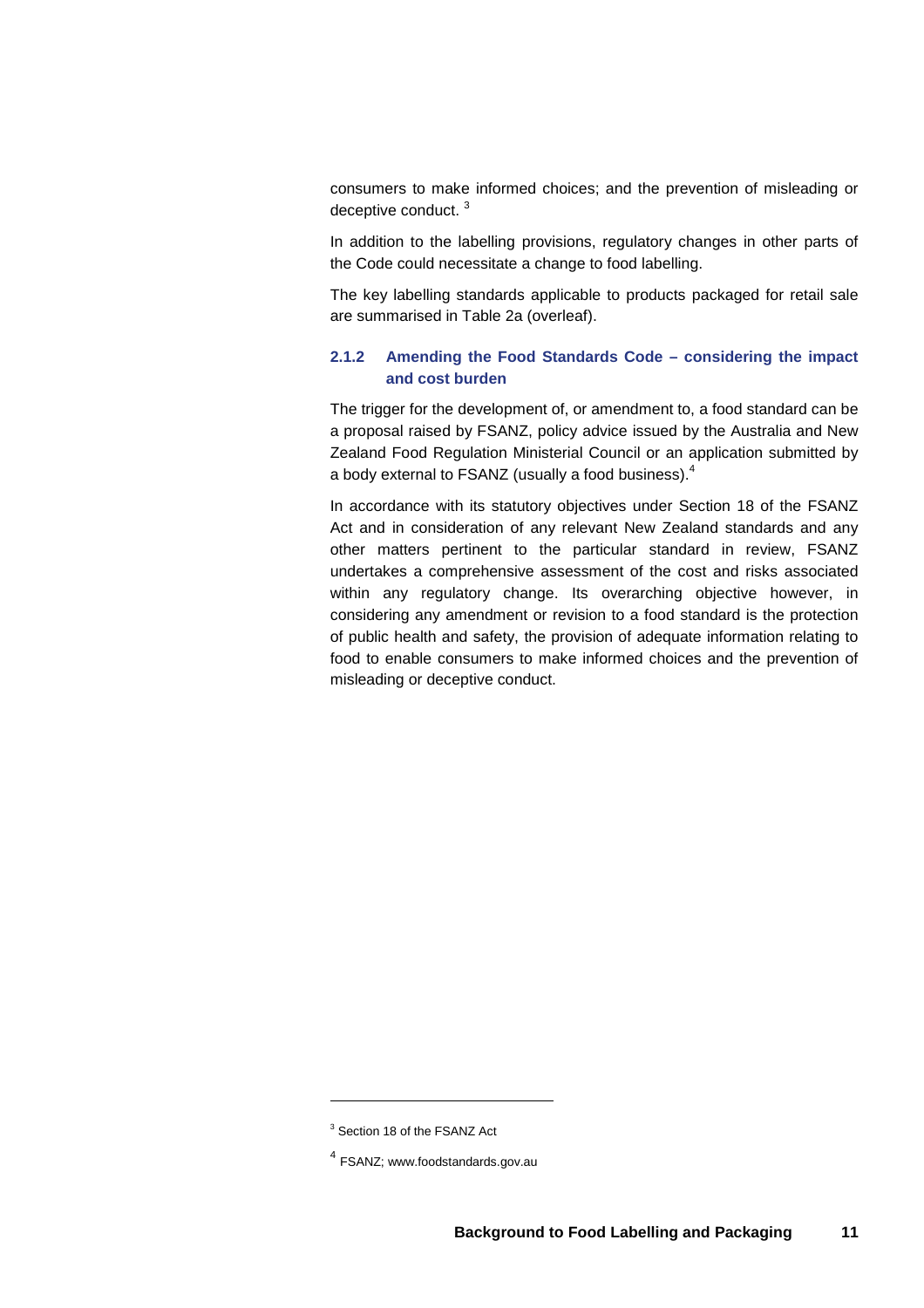# *Table 2a: The Australia New Zealand Food Standards Code – Summary of Standards for the Application of Labelling and Other Information Requirements*

| <b>Standard</b>                                                                                              | <b>Description</b>                                                                                                                                                              | <b>Summary of Requirements*</b>                                                                                                                                                                                                                                                                                                                                                                                                                                                                                                                                                                                                                   |
|--------------------------------------------------------------------------------------------------------------|---------------------------------------------------------------------------------------------------------------------------------------------------------------------------------|---------------------------------------------------------------------------------------------------------------------------------------------------------------------------------------------------------------------------------------------------------------------------------------------------------------------------------------------------------------------------------------------------------------------------------------------------------------------------------------------------------------------------------------------------------------------------------------------------------------------------------------------------|
| Standard 1.2.1<br>Application of Labelling and<br>Information<br>Other<br>Requirements                       | Sets out the application of general labelling and<br>other information requirements for foods for retail<br>sale, foods for catering purposes and foods not<br>for retail sale. | Food for retail sale must in general, bear a label setting out all requirements prescribed in<br>the Code.<br>There are exceptions where the food is unpackaged; is in inner packages not designed<br>for sale without an outer package, other than individual portion packs; is made and<br>packaged on the premises from which it is sold; is whole or cut fresh fruit and vegetables,<br>is delivered packaged, and ready for consumption, at the express order of the purchaser;<br>or is sold at a fund raising event. There are other requirements in the Code that may<br>require labelling for food safety reasons such as for allergens. |
| Standard 1.2.2<br>Identification<br>Food<br>Requirements                                                     | Requires that certain information be included on<br>the label of a food product for identification<br>purposes.                                                                 | Food packaged for retail sale must include the following information: the name of the food<br>as prescribed or to indicate its true nature, lot identification and name and address of<br>supplier.                                                                                                                                                                                                                                                                                                                                                                                                                                               |
| Standard 1.2.3<br>Warning<br>Mandatory<br>and<br>Advisory<br><b>Statements</b><br>and<br><b>Declarations</b> | Sets out the mandatory advisory statements and<br>declarations which must be made in relation to<br>certain foods or foods containing certain<br>substances.                    | A number of foods, food ingredients and substances are required to be declared or<br>invoke labelling statements when present in foods.<br>The presence of the major food allergens, such as eggs, milk, fish, peanuts and other<br>nuts, sesame seeds, soybeans, and cereals containing gluten (e.g. wheat) and their<br>products must be declared.                                                                                                                                                                                                                                                                                              |
| Standard 1.2.4<br>Labelling of Ingredients                                                                   | Sets out specific requirements for the labelling<br>and naming of ingredients and compound<br>ingredients.                                                                      | Packaged food products must in general include a statement of all ingredients.<br>Ingredients must be listed by common, descriptive or generic name and in descending<br>order of ingoing weight. There are provisions for the declaration of compound ingredients,<br>alternative ingredients, food additives and vitamin and minerals be de.                                                                                                                                                                                                                                                                                                    |
| Standard 1.2.5<br>Packaged<br>Marking<br>of<br>Date<br>Food                                                  | Prescribes a date marking system for packaged<br>food and the form in which those foods must be<br>date marked                                                                  | The standard requires packaged food, with some exceptions, to be date marked, and<br>prohibits the sale of packaged food after the expiration of the use-by date, if required. A<br>'use-by' date is to be used where the food should not be sold or consumed after the date<br>specified for health and safety reasons, and 'best-before' date is to be used when the<br>date signifies the end of the period during which the food will maintain its quality.                                                                                                                                                                                   |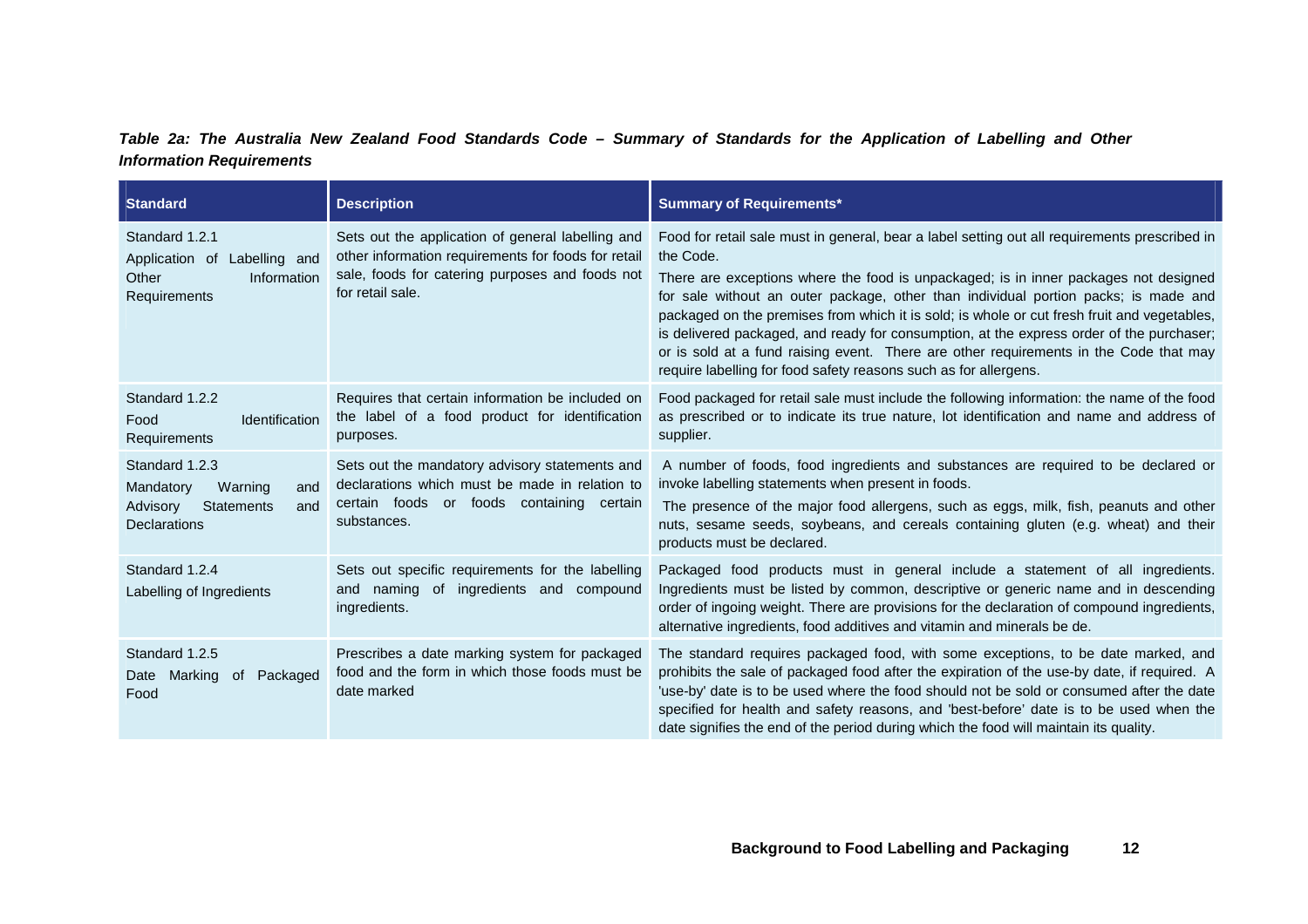| <b>Standard</b>                                                                | <b>Description</b>                                                                                                                                                                                                   | <b>Summary of Requirements*</b>                                                                                                                                                                                                                                                                                                                                                                                       |
|--------------------------------------------------------------------------------|----------------------------------------------------------------------------------------------------------------------------------------------------------------------------------------------------------------------|-----------------------------------------------------------------------------------------------------------------------------------------------------------------------------------------------------------------------------------------------------------------------------------------------------------------------------------------------------------------------------------------------------------------------|
| Standard 1.2.6<br>Directions for Use and Storage                               | Outlines the circumstances where food must be<br>labelled or accompanied by directions for use or<br>storage.                                                                                                        | Direction for use and/or storage of food to be included on the label where for reasons of<br>health and safety, the consumer should be informed of specific use or storage<br>requirements.                                                                                                                                                                                                                           |
| Standard 1.2.7 Reserved<br>(Representations about Food)                        | Reserved                                                                                                                                                                                                             |                                                                                                                                                                                                                                                                                                                                                                                                                       |
| Standard 1.2.8<br><b>Nutrition</b><br>Information<br>Requirements              | Sets out nutrition information requirements in<br>relation to food that is required to be labelled<br>prescribing when nutritional information must be<br>provided and the manner in which it should be<br>provided. | Nutrition information panels are required on nearly all packaged foods showing a range of<br>information including serving size, average energy content, protein, fat, saturated fat,<br>carbohydrates and sugars, sodium (salt), and substantiation of certain nutrition claims.                                                                                                                                     |
| Standard 1.2.9<br><b>Legibility Requirements</b>                               | legibility<br>and<br>specific<br>Sets<br>out<br>general<br>requirements for the labelling of packaged and<br>unpackaged foods.                                                                                       | In general, labels must be in English, and for mandatory warning statements of a size of<br>type not less than 3mm, or 1.5mm on small packages                                                                                                                                                                                                                                                                        |
| Standard 1.2.10<br>Characterising Ingredients and<br><b>Components of Food</b> | Sets out specific requirements for the declaration<br>of the percentage of characterising ingredients<br>and components of certain food products.                                                                    | The percentage of the main or 'characterising' components or ingredient must be listed in<br>and generally determined as the proportion of ingoing weight of the characterising<br>ingredient/component as a proportion of the total weight of ingredients. When declared in<br>nutrition information panels the proportion must be declared as the average quantity per<br>serve and per 100gm/ml of the final food. |
| Standard 1.2.11<br>Country<br>0f<br>Origin<br>Requirements<br>Australia Only   | Sets out the requirements for country of origin for<br>packaged foods and certain unpackaged foods,<br>including fish, pork and fruits and vegetables.                                                               | A statement must be included on the package that identifies where the food was made or<br>produced; or the country where it was made, manufactured and packaged and to the<br>effect that the food is constituted from imported ingredients or from local and imported<br>ingredients.                                                                                                                                |

\*Note that there are further exceptions for some food products and food categories within the Standards.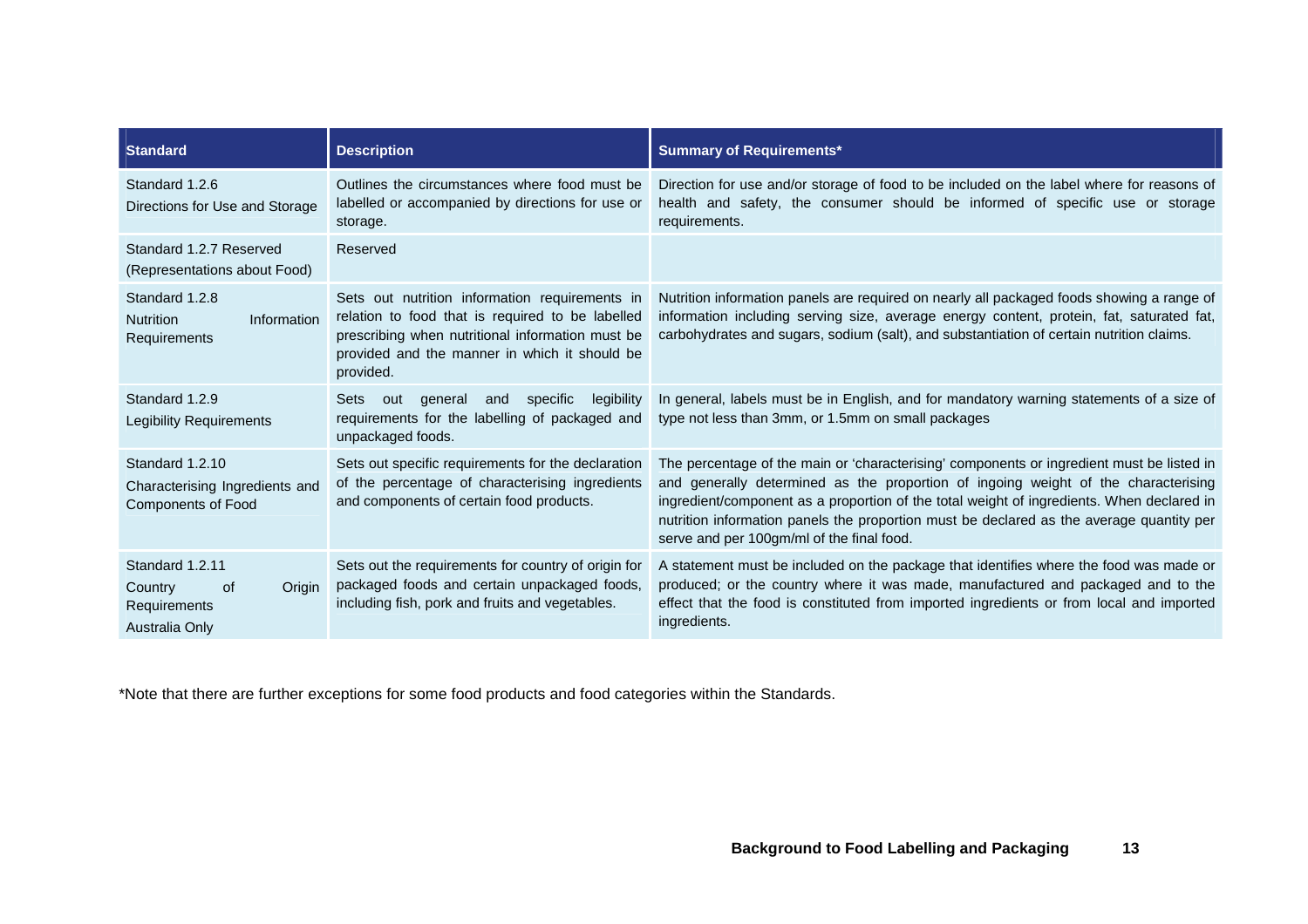# **2.2 Food and beverage packaging and labelling**

Packaging is defined by industry as "all products made of any materials of any nature to be used for the containment, protection, handling, delivery and presentation of goods, from raw materials to processed goods, from the producer to the user or the consumer".<sup>5</sup>

The Australian packaging industry plays a substantial national economic role. It contributes significantly to gross domestic product (GDP); employs, directly and indirectly, over 50,000 people; has a capital investment of approximately \$7 billion; and achieves annual sales of over \$5 billion. $<sup>6</sup>$ </sup>

In Australia, over 65-70 per cent of packaging is used by the food and beverage industry.<sup>7</sup>

### **2.2.1 Food packaging types**

There are several types of packaging that can be broadly categorised by the type of material used:

- *Glass* glass packaging is typically made into jars or bottles and is used to store a cross spectrum of food and beverage products including sauces, spreads, instant coffee, oils, and fruit juices. Glass containers may be made into a variety of sizes – beverage bottles usually contain 375ml or 750ml, and contents in jars can range from 50g to 1kg.
- *Metal* aluminium and steel are common metals used for metal packaging.
	- o Aluminium is typically transformed into beverage cans to store beer, carbonated soft drinks and pre-mixed alcoholic drinks. These cans usually come in 250ml, 330ml, 355ml, 375ml, 440ml and 500ml sizes.
	- o Steel is typically made into foods cans and aerosol cans. Food cans are assembled using two or three pieces (two-piece / threepiece can) that may have a variety of features, such as stackable, welded, easy open end (ring-pull). The range of products packaged in steel cans include: fish, fruit, vegetables, soups, condensed milk and whipped cream. Can sizes may range from containing contents of 100g to 1.25kg.

<sup>&</sup>lt;sup>5</sup> Packaging Council of Australia Inc: www.packcoun.com.au

<sup>6</sup> Industry Commission (1996); *Packaging and Labelling Report No. 49*

<sup>&</sup>lt;sup>7</sup> Packaging Council of Australia Inc; www.packcoun.com.au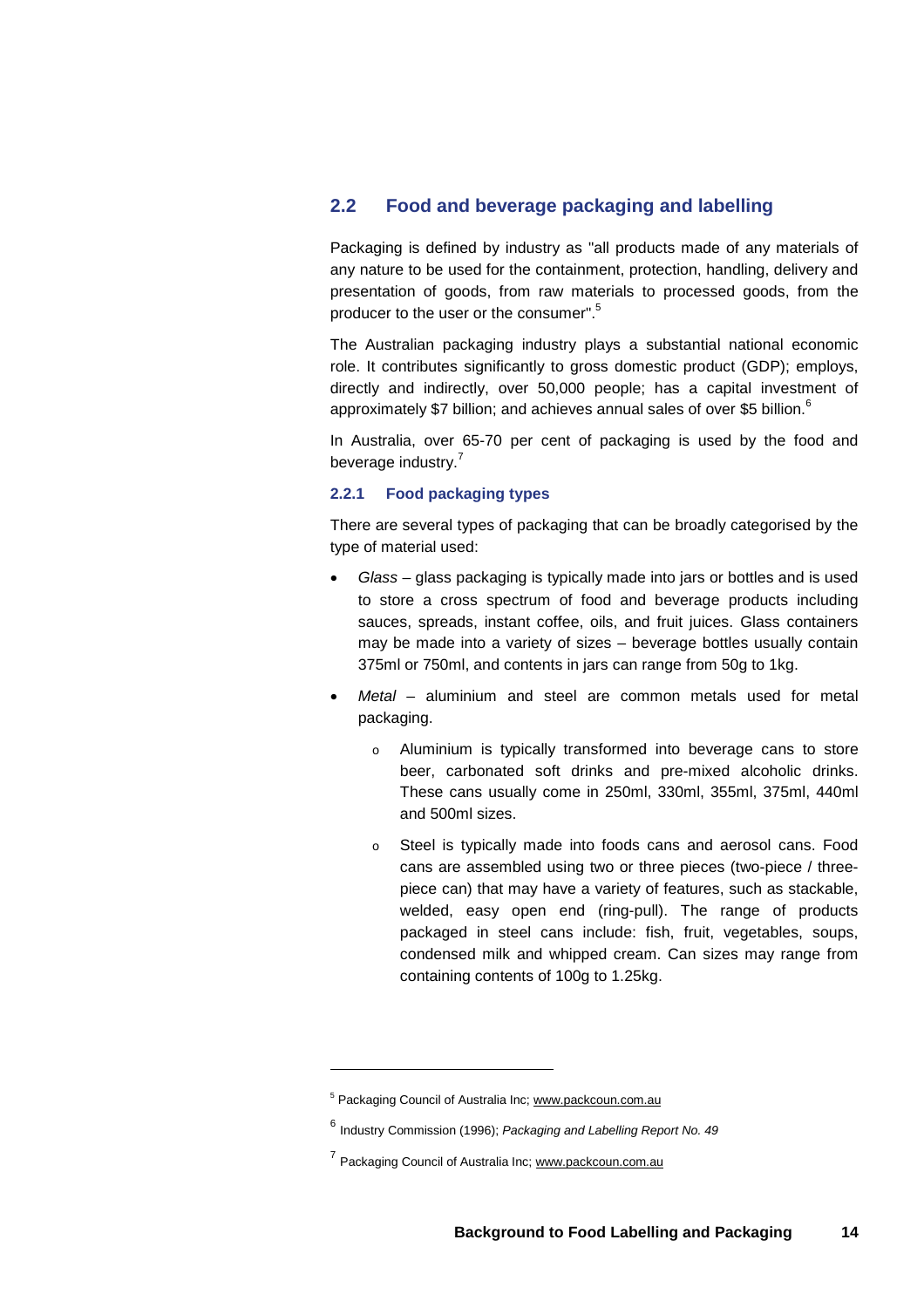- *Plastic –* plastic packaging can be moulded into various shapes and is a versatile packaging type. Plastic packaging is made from a variety of materials including:
	- o Polyethylene High density polyethylene (HDPE) is widely used for plastic bottles and provides good protection at below freezing temperatures. Examples of products packaged in HDPE include milk and water. Low density polyethylene (LDPE) is similar to HDPE in composition, but is less rigid. LDPE is primarily used for squeezable applications. A product example includes wasabi paste and tomato sauce.
	- $\circ$  Polyethylene terephthalate (PET) PET is a strong, clear material suitable and is commonly used for beverages such as carbonated drinks, juices and water.
	- $\circ$  Polyvinyl chloride (PVC) PVC has good resistance to oil and is a suitable packaging for salad dressings and vinegar.
	- $\circ$  Polypropylene (PP) PP has rigid properties and has resistance to high temperatures. PP is usually made into jars, and can be used to store products such as spreads and pancake syrup.
	- Polystyrene  $(PS)$  PS is an economical plastic that has rigid qualities. When mixed with another chemical to make high-impact polystyrene (HIPS), its rigid qualities are enhanced. HIPS is often used to package yoghurt, fruit and tomato paste.
- *Fibre –* fibre packaging typically comes in the form of cartons:
	- o Folding cartons Folding cartons are made from multi-layered paperboard (a paper-like material) that is quite thin in thickness. Folding cartons are typically used as secondary packaging for cereals and for grouping multiple items of like products (e.g. sixpack of beer, eight muesli bars, and two individual serves of powdered packet soups).
	- $\circ$  Corrugated cartons corrugated cartons are formed by gluing one or more sheets of fluted (wave shapes) sheets to one or more flat linerboards which form the inner and outer facings of cartons. Flute serves as protective cushioning and helps strengthen a carton. These cartons are generally used as secondary packaging for products such as beer and soft drink beverages.
	- $\circ$  Liquid paperboard cartons There are two types of liquid paperboard packaging, usually used to store products such as milk, juice, custard and liquid stock.

Gable top cartons are made from a layer of board sandwiched between two layers of very thin plastic. Fresh milk is commonly stored within gable top cartons.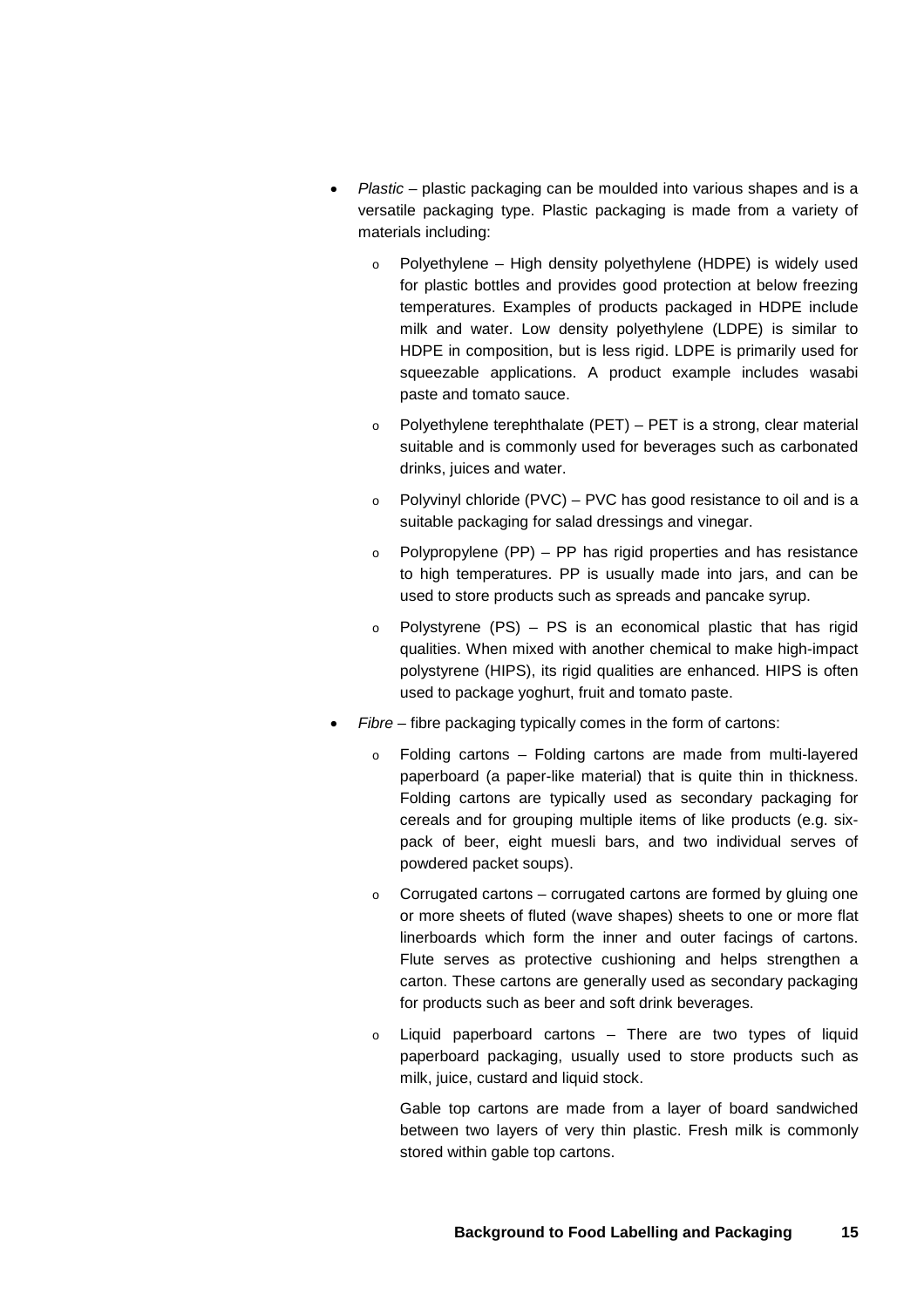Aseptic packaging is made from five layers: three of plastic, one of foil and one of board. The products in the cartons are sterilised before being packaged and, as the cartons fully seal the contents, they need not be refrigerated during storage. These cartons are suitable for preserving products for a long shelf life.

 *Flexible –* flexible packaging covers a wide range of packaging that can be single and multi-layered and is supplied in reels or bags. It can be paper/poly/foil or nylon or a combination of materials which are supplied either plain/printed/coated and/or laminated to provide long shelf life properties. End products packaged include confectionery, snack foods, frozen foods, soups and pharmaceuticals.

### **2.2.2 Labelling and printing**

There are two key types of labelling:

- *Pre-printed labelling –* this involves the printing of a label onto paperbased or plastic material and is transferred onto product packaging. Some paper-based labels are made with adhesive qualities, so that the label may be easily transferred onto the packaging. Pre-printed labels made from plastic are commonly known as shrink sleeves. Typical packaging that uses pre-printed labels include: glass bottles and jars, plastic bottles and jars, and steel food cans.
- *Direct print labelling –* the label information is printed directly onto the product packaging. Thus, these labels form part of the packaging manufacturing process. Typical packaging that uses direct print labelling include: aluminium beverage cans, cartons and flexibles.

### **2.2.3 Printing methods**

There are three key printing processes used in the production of food and beverage packaging and labels.

 *Flexography –* flexography can be thought of as a sophisticated method of printing with plates made from rubber material. The required image is mirrored onto the rubber printing plate, which is then wrapped around a cylinder. The plate is dipped into ink and the cylinder rotates to make contact with the print material to transfer the ink and resulting image.

Flexographic printing is able to use a wide range of ink and is suitable for printing on a variety of different materials. The inks used in the printing process are usually fast drying and therefore allows for faster production and reduces costs. Flexographic printing plates are relatively inexpensive compared to plates of other printing methods, and due to the low cost of label production, flexography is a popular printing mechanism.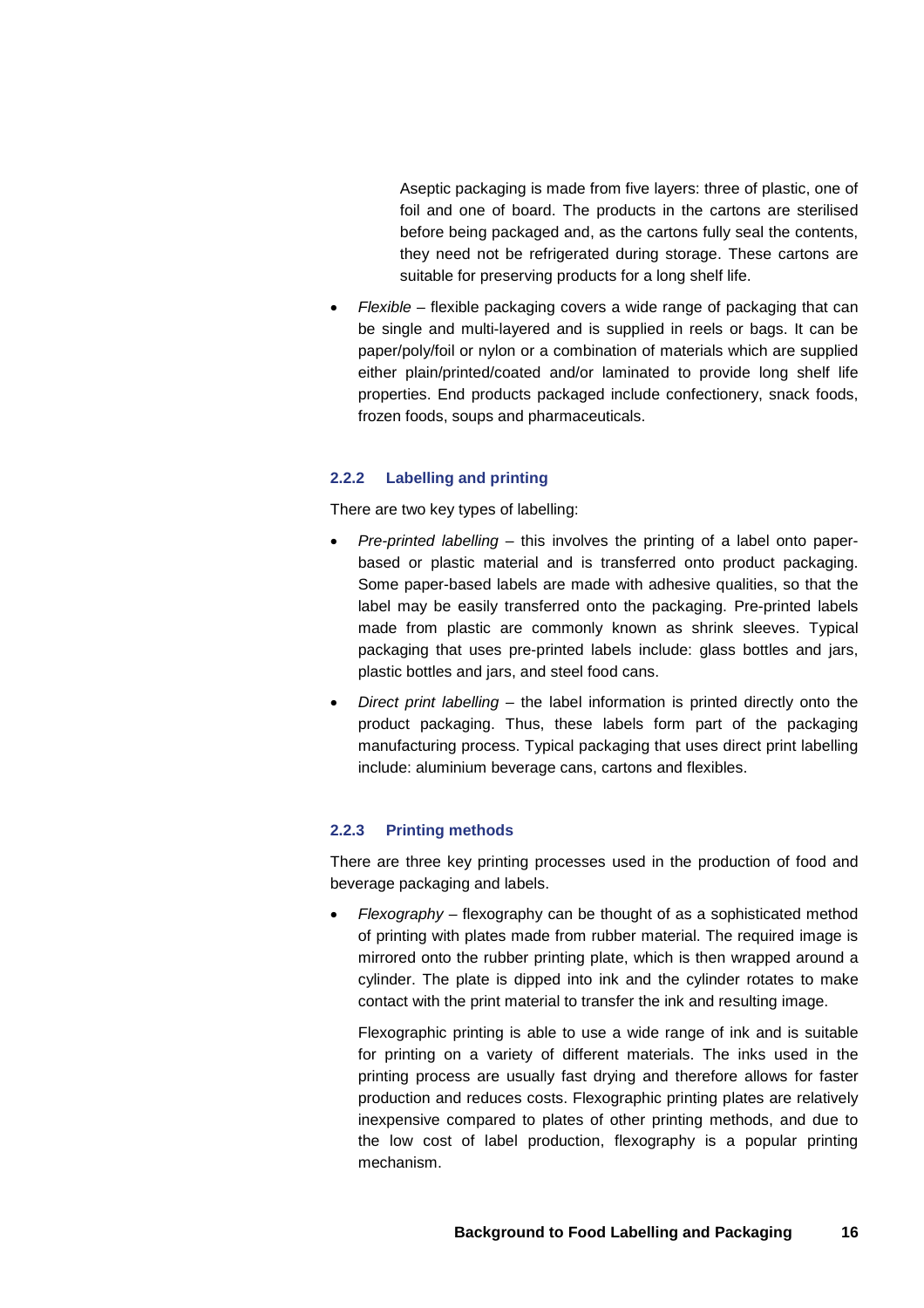Flexographic printing is typically use for corrugated cartons, flexible plastics, self adhesive labels, shrink sleeve labels, gable top liquid paperboard cartons

 *Offset Lithography* – offset lithography is a widely used technique, based on the principle of water and oil repulsion. Non-image areas of printing plates are coated with water receptive solution, whereas image areas are coated with ink-receptive solution. This ensures that only image areas pick up ink and other areas repel it by being washed away by water. The inked image is transferred (or offset) from a plate to a rubber blanket which is wrapped around a cylinder. The cylinder rotates so that the inked blanket transfers the image to the print material.

Dry offset lithography is used to print aluminium cans and instead of using water receptive solutions for non-image areas, silicone rubber is used, as this material does not attract ink.

Offset lithography produces high quality images and printing plates are relatively quick and easy to produce.

The offset lithographic printing method is typically used for folding cartons, metal cans, paper labels, aseptic liquid paperboard cartons and shrink sleeves.

 *Rotogravure –* rotogravure (or gravure, for short) works having an engraved image on a copper cylinder, which rotates into an ink fountain. Ink fills the cavities of the engraved cylinder plate and excess ink is removed by a doctor blade (which acts like a squeegee). The print material is sandwiched between the impression roller and cylinder plate, and as the print material passes through, ink is transferred and the impression roller applies pressure to ensure maximum coverage of the ink.

The gravure printing method is used for long print runs and is the most expensive printing method. The gravure printing process is able to produce high quality graphics and companies tend to use this method for its premium product range.

The rotogravure printing method is typically used for aseptic liquid paperboard cartons, flexibles and shrink sleeves.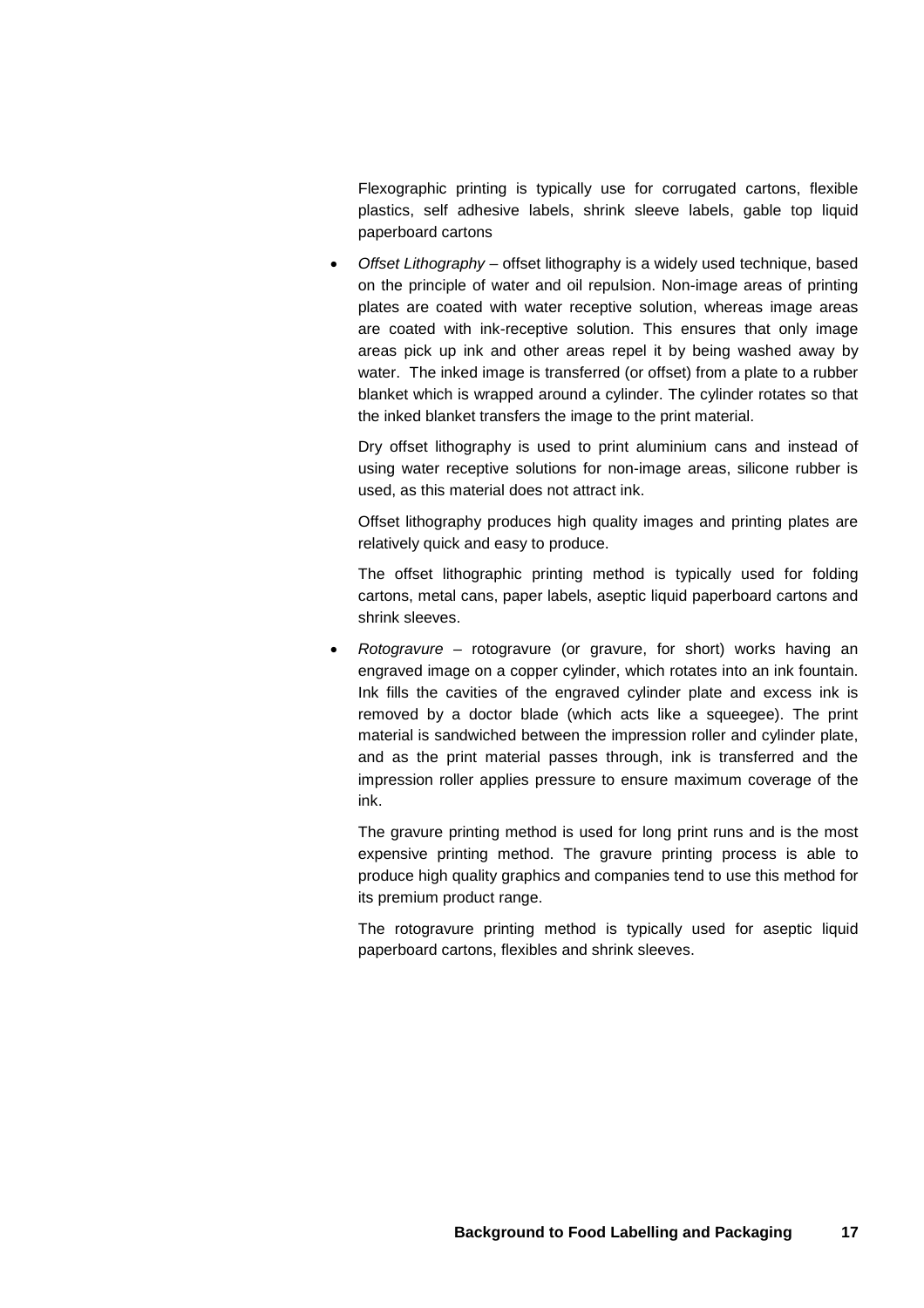# **3 Food Labelling Cost Schedule**

# **3.1 Direct labelling costs**

A change to labelling regulations may result in the need to re-design an existing label to accommodate the required information or content change. The major costs associated with labelling changes include:

- *Label design –* the cost of engaging designers to make changes to or redesign the label (or package for direct print labels);
- *Label production –* costs associated with the production of labels over and above printing. Generally this includes a new set of printing plates that encompass the changes, but may also include new software or new label printers;
- *Proofing –* proofs allow companies to view incorporated changes (text, colour, graphics) to the label before printing. Proofing also allows companies to test the new plates to ensure that it meets quality standards before undertaking a full print run;
- *Package redesign –* a label change may also necessitate a change in the shape, or size of packaging. The direct costs include packaging redesign costs and packaging proofing costs; and
- *Labour –* the labour inputs involved in responding to regulatory changes, such as marketing, management, administration, technical and regulatory expertise.

# **3.2 Methodology**

The cost schedule will take into account a number of factors such as:

- Type of label printing used;
- Type of packaging;
- Generic product categories; and
- The scale of the change to the label.

To account for differences in the scope of label changes, we initially developed 11 "scenarios" of potential changes to labels for use in discussions with companies. However, we found that companies were not, by and large, able to differentiate between the costs associated with each of the 11 "scenarios". Instead, we have categorised changes as minor, medium and major. We have defined them as follows: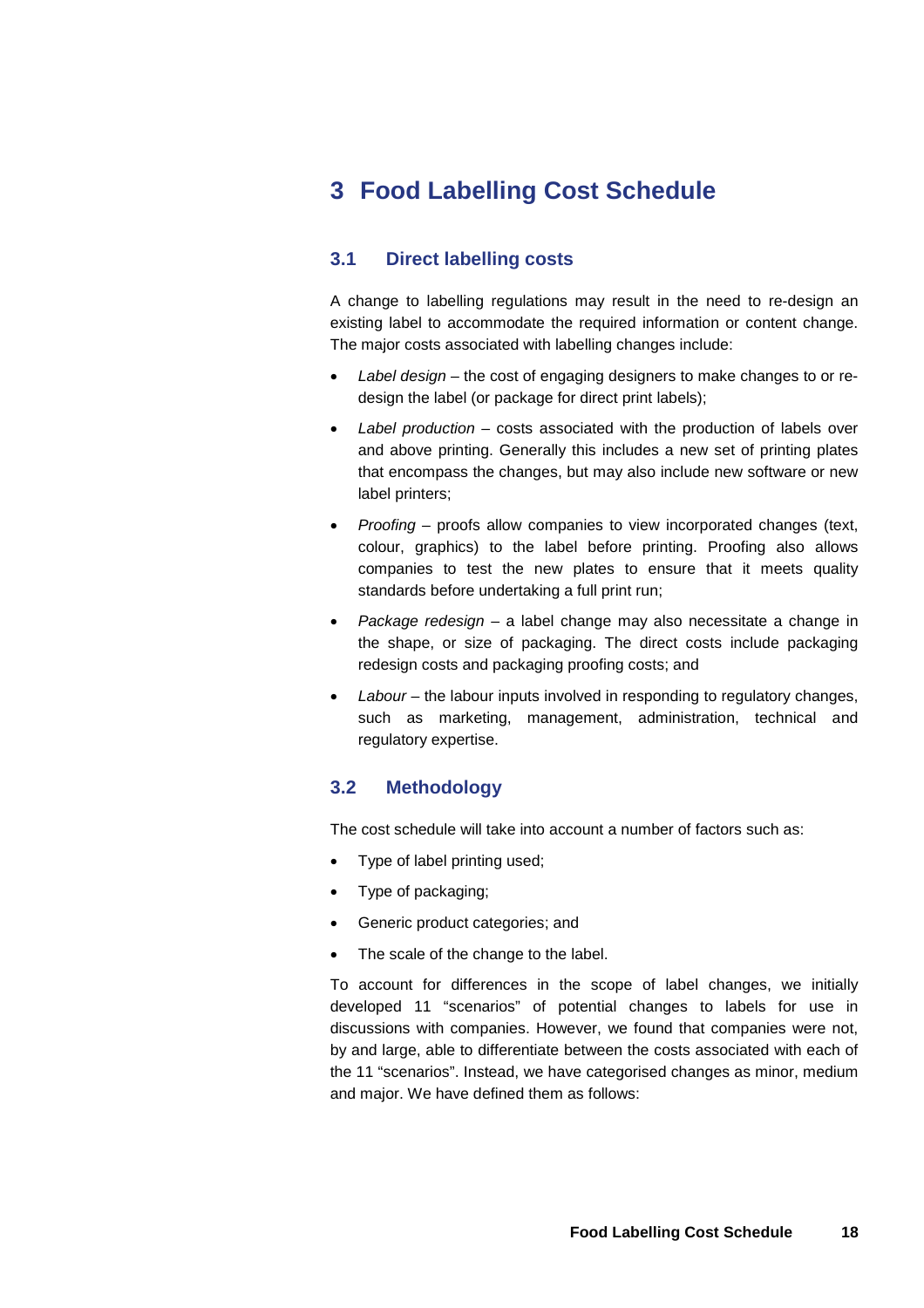| <b>Scale of change</b> | <b>Scope of change</b>                                                                                                                                                                                                                 | <b>Examples of scenarios</b>                                                                                                                                                                                                                                                                                                                                                                                                                                                                                                                                                                                                                                             |
|------------------------|----------------------------------------------------------------------------------------------------------------------------------------------------------------------------------------------------------------------------------------|--------------------------------------------------------------------------------------------------------------------------------------------------------------------------------------------------------------------------------------------------------------------------------------------------------------------------------------------------------------------------------------------------------------------------------------------------------------------------------------------------------------------------------------------------------------------------------------------------------------------------------------------------------------------------|
| Minor change           | Label design $-$ text changes only, no<br>change to layout of label<br>Label production - change to one colour<br>(one printing plate) only<br>Proofing - not required<br>Package reddsign - no change<br>to<br>packaging shape / size | Additions to ingredients list - no<br>change to label layout<br>Change<br>to<br>mandatory<br>warning<br>$\bullet$<br>statements - no change to label<br>layout<br>Change to the contents of nutritional<br>panel - no change to label layout<br>Amendments to country of origin<br>$\bullet$<br>information - no change to label<br>layout<br>Additions<br>requirements<br>to<br>οf<br>$\bullet$<br>manufacturer's details - no change<br>to label layout<br>Amendments<br>to<br>text<br>regarding<br>serving or preparation instructions -<br>no change to label layout<br>Amendments<br>to<br>regarding<br>text<br>storage instructions - no change to<br>label layout |
| Medium change          | Label design - changes to text and label<br>layout<br>Label production - change to three<br>colours (three printing plates)<br>Proofing - required<br>Package redesign - no change to<br>packaging shape / size                        | Additions to ingredients list - change<br>to label layout<br>Change to health or product claim -<br>$\bullet$<br>change to label layout<br>mandatory<br>Change<br>warning<br>to<br>statements - change to label layout<br>Removal/addition/change<br>οf<br>endorsements<br>(e.g.<br>"tick<br>οf<br>approval") - minimal change to label<br>layout<br>Change to the contents of nutritional<br>panel - change to label layout<br>Amendments to country of origin<br>information - change to label layout<br>Additions<br>requirements<br>to<br>0f<br>$\bullet$<br>manufacturer's details - change to<br>label layout                                                      |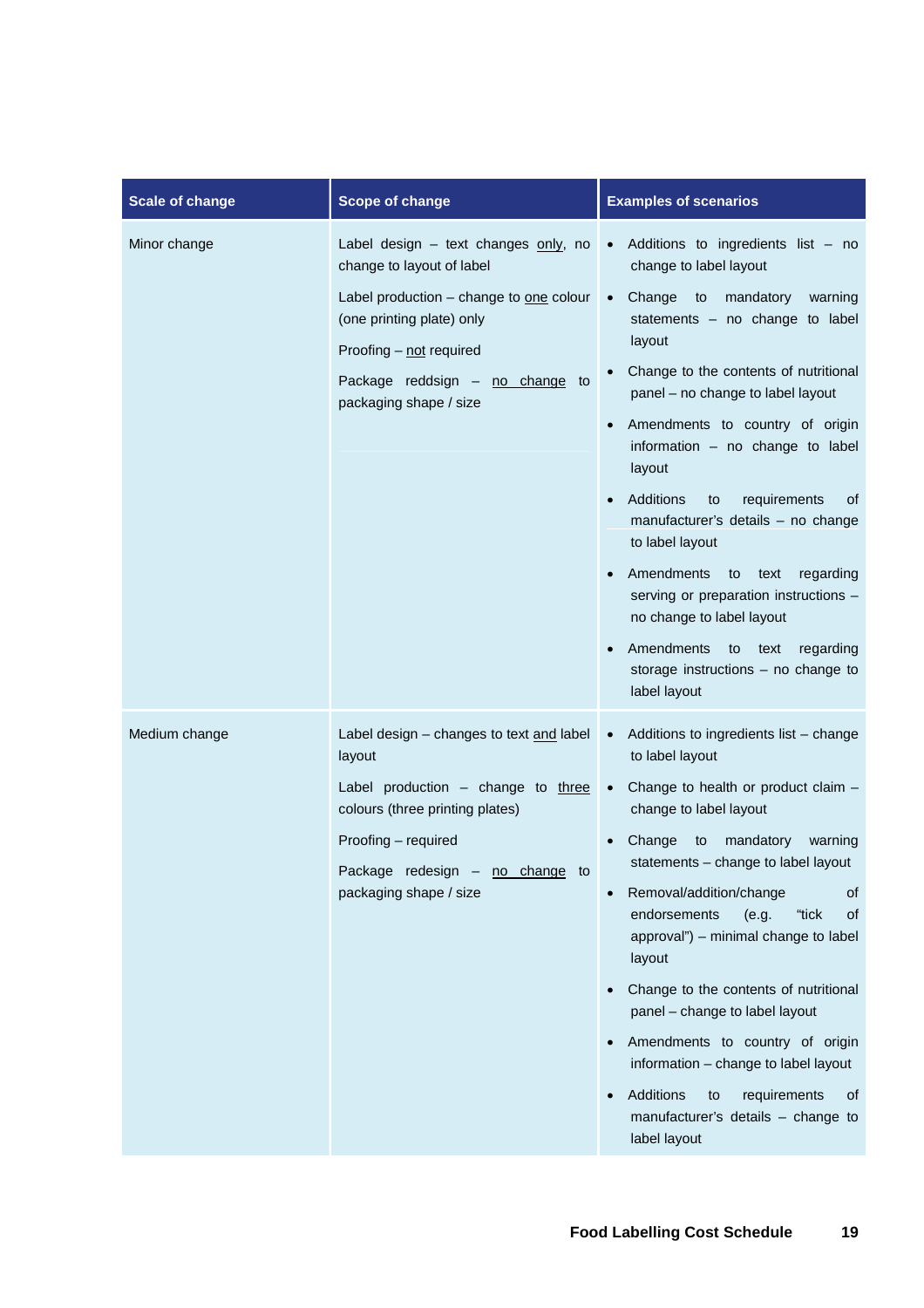|              |                                                                                                                                                                                                                     |                        | Amendments to text<br>regarding<br>serving or preparation instructions -<br>change to label layout<br>Amendments to text<br>regarding<br>storage instructions $-$ change to<br>label layout           |
|--------------|---------------------------------------------------------------------------------------------------------------------------------------------------------------------------------------------------------------------|------------------------|-------------------------------------------------------------------------------------------------------------------------------------------------------------------------------------------------------|
| Major change | Label design – changes to text and label<br>layout<br>Label production $-$ change to six colours<br>(six printing plates)<br>Proofing – required<br>Package redesign – change required to<br>packaging shape / size | $\bullet$<br>$\bullet$ | Re-naming of product<br>Redesign<br>amendment<br>0f<br>or<br>image/logo/graphic<br>Removal / addition /<br>change of<br>endorsements<br>(e.g.<br>"tick<br>of<br>approval") – redesign of label layout |

The three change scenarios formed the basis upon which to collect data from packaging companies and food manufacturers. A survey was developed in conjunction with FSANZ and AFGC and was sent to over 40 companies from Australia and New Zealand. Companies contacted to participate in the survey were recommended by AFGC and the New Zealand Food and Grocery Council. The survey to food manufacturers is provided in Appendix B and to packaging companies in Appendix C.

Data from 14 companies were received, of which information from 12 companies was appropriate for use in the cost schedule. Some responding companies operate in both Australia and New Zealand; however some of the responses are specific for individual locations only. For commercial in confidence reasons, the cost schedule and this report does not identify individual companies whose information is used as part of this assignment. However, the product offerings of the participating companies include:

- Confectionary and snack food chocolate, lollies and potato chips
- Beverages alcoholic and non-alcoholic beverages, tea and coffee
- Dairy cheese, butter, yoghurt and ice-cream
- Bakery biscuits, cereals and bread
- Condiments sauces, flavourings, salad dressings and spreads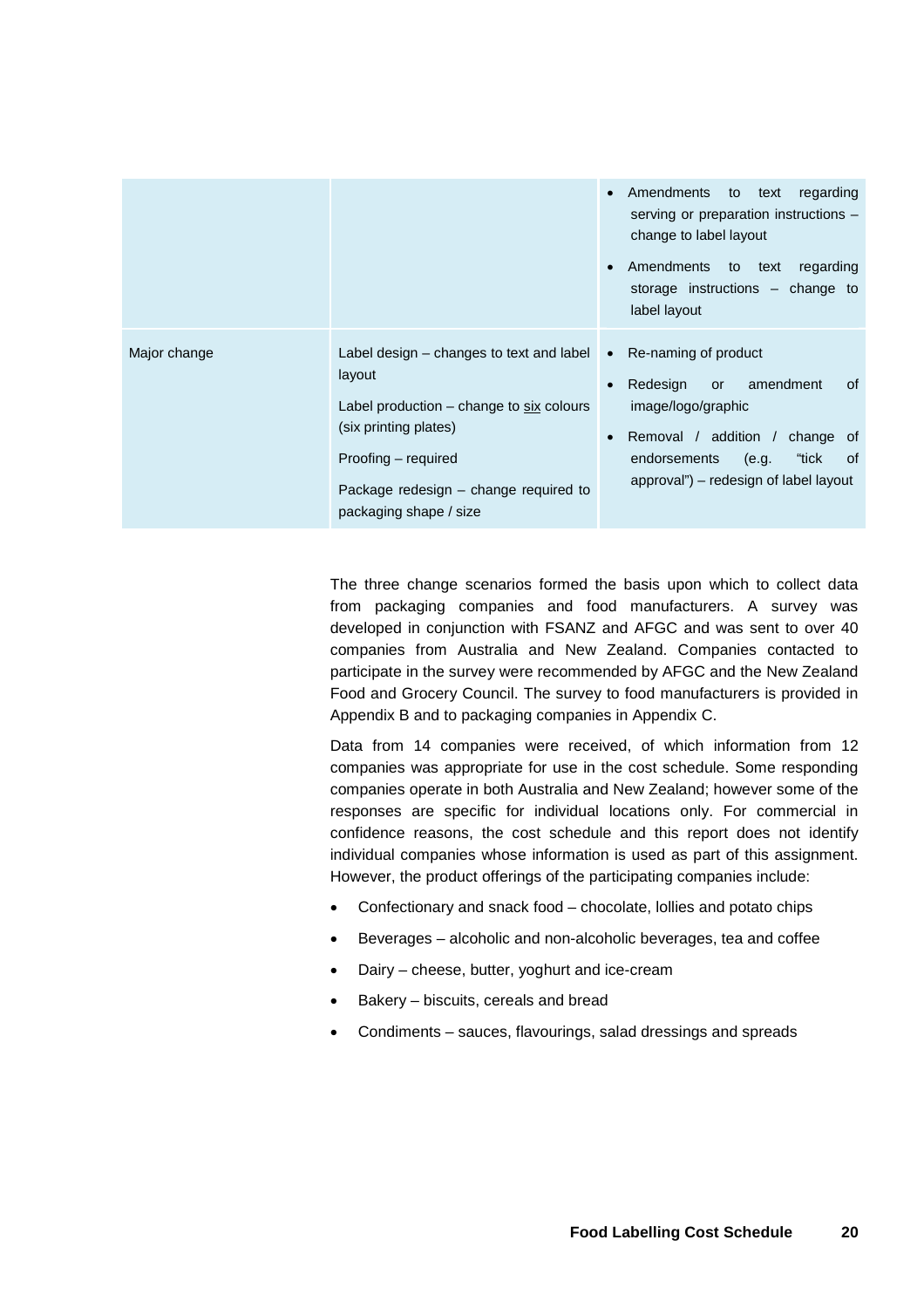The cost schedule is divided into five categories based on packaging type, and then divided into sub-categories shown in the table below:

| <b>Packaging type</b> | <b>Packaging sub-category</b>         |
|-----------------------|---------------------------------------|
| <b>Glass</b>          | <b>Bottle</b><br>$\bullet$            |
|                       | Jar<br>$\bullet$                      |
| Metal                 | Aluminium can<br>$\bullet$            |
|                       | Steel can<br>$\bullet$                |
| Plastic               | Tub<br>$\bullet$                      |
|                       | <b>Bottle</b><br>$\bullet$            |
|                       | Jar<br>$\bullet$                      |
| Fibre                 | Folding carton<br>$\bullet$           |
|                       | Corrugated carton                     |
|                       | Liquid paperboard carton<br>$\bullet$ |
| Flexible              | Pouch / bag<br>٠                      |

Companies provided indicative cost information on design, labelling production, proofing, packaging redesign and labour, and rarely differentiated costs by the type of packaging, labelling or printing method.

In order to derive figures for the cost schedule, the different types of packaging used by individual companies were identified and cost information was matched to each of these packaging sub-categories. This process was completed for each company, so that each packaging sub-category had data from which to calculate the average cost for each cost category or direct cost. For some figures, the average cost is based on one data set, whilst others are based on up to eight data sets. The total cost was derived by summing the average cost of the different cost categories.

The figures presented in the cost schedule are based on a range of assumptions including:

- Cost estimates are provided in Australian dollars. If companies provided costs in New Zealand dollars the conversion rate of AU\$1 = NZ\$1.15 was used. This conversion rate is based on the average exchange rate from 1 July to 31 December 2007.
- In cases where companies provided aggregate data and did not differentiate costs based on packaging type, the same cost data were used for the different packaging types used by the company.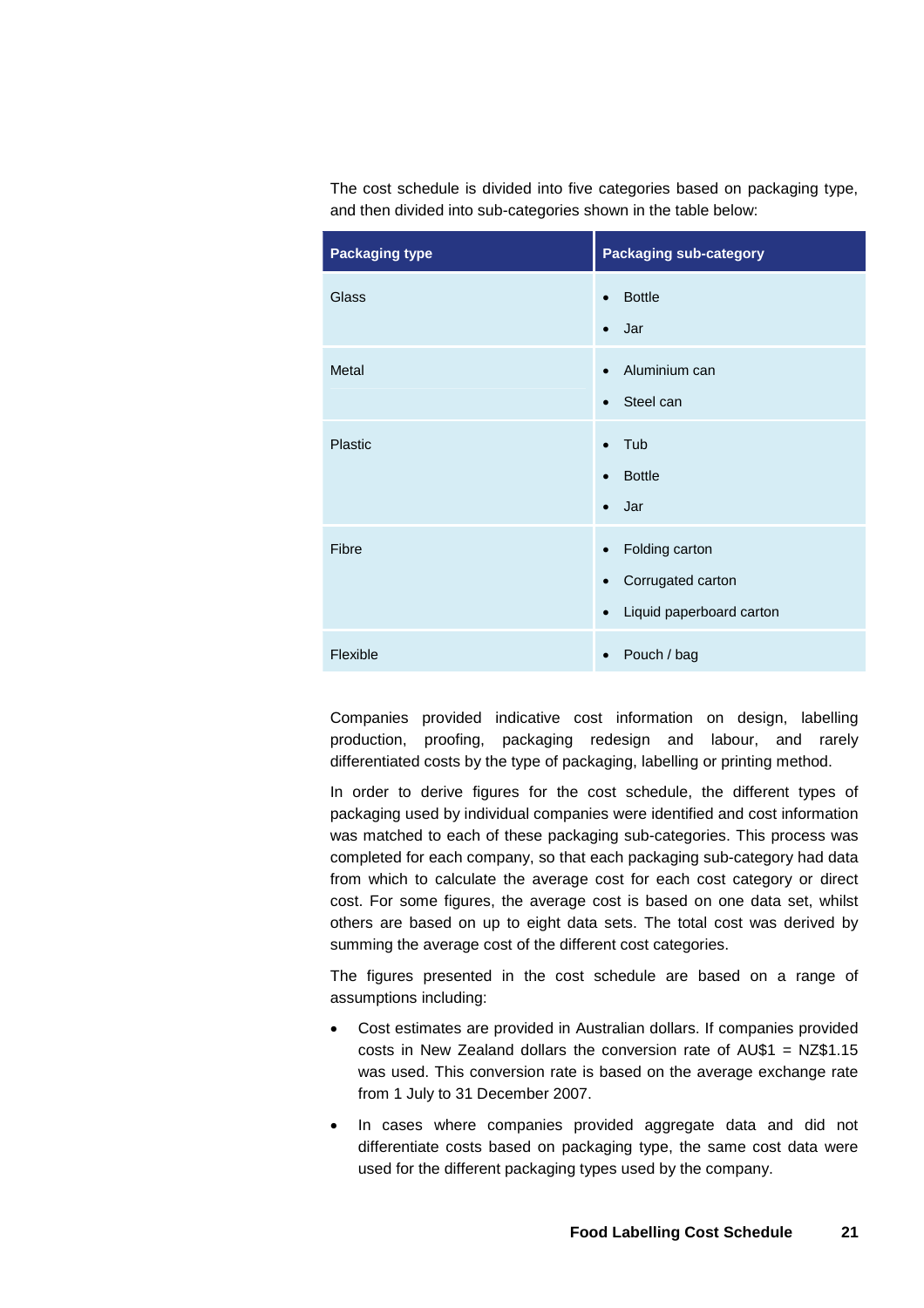- In cases where companies did not specify the basis upon which costs were provided, it was assumed that these costs relate to one stock keeping unit (SKU).
- In circumstances where companies did not provide a cost estimate for a particular cost category, then it was assumed that there was no data available and thus does not impact upon the calculation of average cost.
- In circumstances where companies provided a range for costs, the midpoint average was used.
- The definition of 'minor' change assumes that there are no proofing costs. In circumstances where companies provided a cost for 'proofing' a minor change, these costs were omitted from the cost schedule.
- The definition of 'minor' and 'medium' change assumes that there are no package redesign costs – i.e. changes to size or shape. In circumstances where companies provided a cost for 'packaging redesign', these costs were omitted from the cost schedule.

# **3.3 Key findings**

The following tables provide indicative data as to the cost burden resulting from minor, medium and major changes, by packaging type. The results are provided on a stock keeping unit (SKU) basis.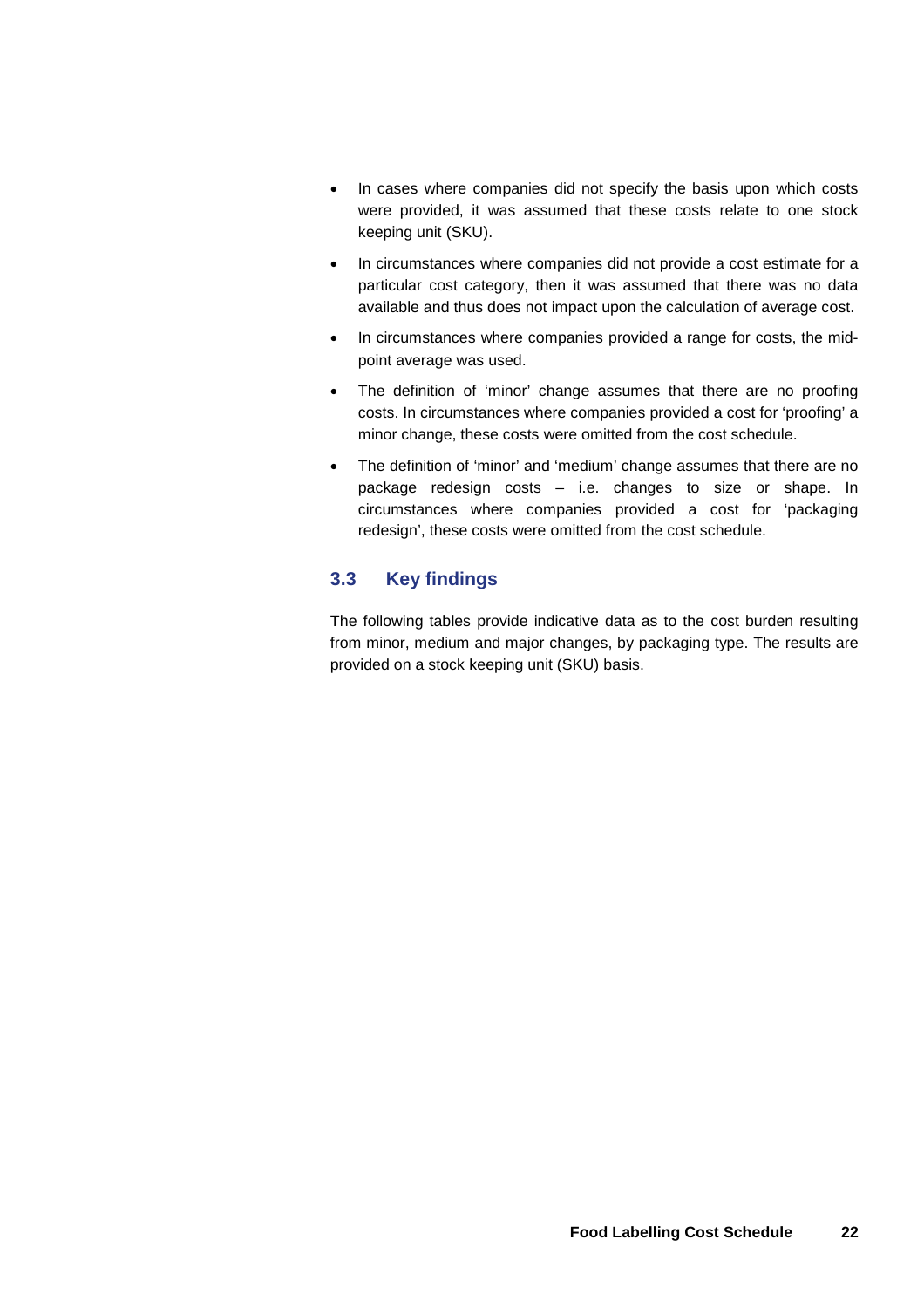#### **GLASS**

| packaging<br>type sub-<br>category | label<br>type                   | generic<br>product<br>examples | scenario |                 | cost category       |              |                     |              |                                       |                   |                       |                           |            |         |
|------------------------------------|---------------------------------|--------------------------------|----------|-----------------|---------------------|--------------|---------------------|--------------|---------------------------------------|-------------------|-----------------------|---------------------------|------------|---------|
|                                    |                                 |                                |          | label<br>design | label<br>production | proofing     | package<br>redesign | subtotal     | labour -<br>technical &<br>regulatory | labour -<br>admin | labour -<br>executive | labour<br><b>Subtotal</b> | total cost |         |
|                                    | pre-<br>Glass Bottle<br>printed | Beer,<br>beverages             | minor    | \$1,065         | See note (a)        | n/a          | n/a                 | \$1,065      | \$800                                 | \$450             | \$300                 | \$2,902                   | \$3,967    |         |
|                                    |                                 |                                | medium   | \$4,579         | See note (a)        | See note (a) | n/a                 | \$4,579      | \$1,167                               | \$1,042           | \$550                 | \$5,085                   | \$9,664    |         |
|                                    |                                 |                                |          |                 | major               | \$7,366      | See note (a)        | See note (a) |                                       | \$7,366           | \$1,667               | \$1,992                   | \$1,250    | \$5,420 |
|                                    |                                 |                                | minor    | \$1,217         | \$634               | n/a          | n/a                 | \$1,851      | \$360                                 | \$1,600           | \$0                   | \$1,960                   | \$3,811    |         |
| Glass jar                          | pre-<br>printed                 | Spreads,<br>condiments         | medium   | \$2,867         | \$1,902             | See note (b) | n/a                 | \$4,768      | \$420                                 | \$2,350           | \$780                 | \$3,550                   | \$8,318    |         |
|                                    |                                 |                                | major    | \$5,017         | \$3,803             | See note (b) |                     | \$8,820      | \$600                                 | \$6,000           | \$4,000               | \$10,600                  | \$19,420   |         |

### Notes:

- (a) Design costs are inclusive of label production and proofing costs
- (b) Design costs are inclusive of proofing costs
- n/a not applicable, given the definition of 'minor' or 'medium'
- blank cell denotes that there no data points from which to populate the cost schedule

Costs relate to one stock keeping unit

### Comments on cost schedule:

- The cost estimates for *glass bottle* are based on between one and four data sets.
- The cost estimates for *glass jar* are based on between one and three data sets.
- The 'major' labour costs for glass jar are based on one set of data, and therefore may skew results. Also see *section 3.4 – Limitations* for explanation.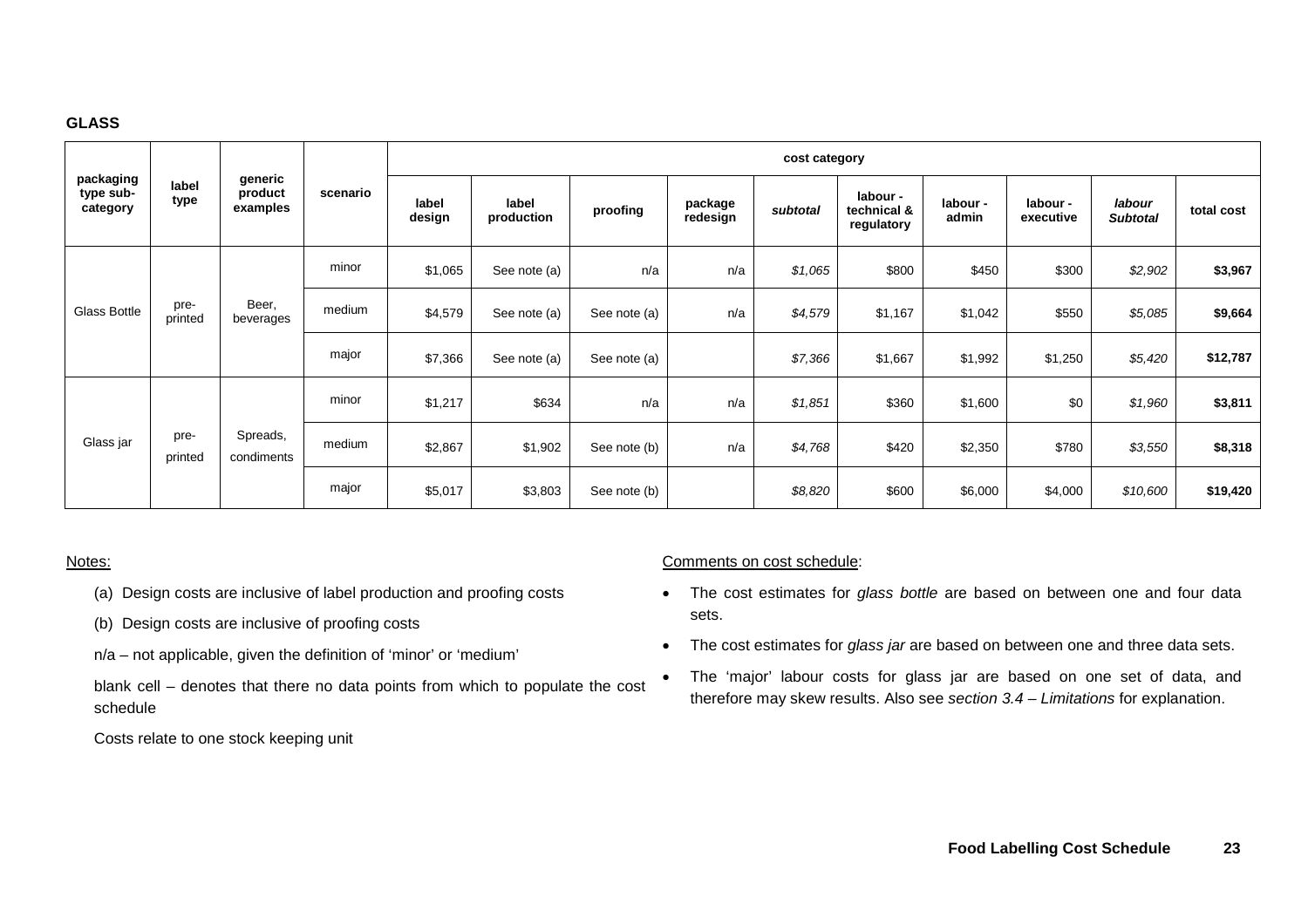### **METAL**

|                                    |                                                                                                              | generic<br>product<br>examples |          |                 | cost category       |              |                     |          |                                       |                   |                       |                      |            |  |
|------------------------------------|--------------------------------------------------------------------------------------------------------------|--------------------------------|----------|-----------------|---------------------|--------------|---------------------|----------|---------------------------------------|-------------------|-----------------------|----------------------|------------|--|
| packaging<br>type sub-<br>category | label<br>type                                                                                                |                                | scenario | label<br>design | label<br>production | proofing     | package<br>redesign | subtotal | labour -<br>technical &<br>regulatory | labour -<br>admin | labour -<br>executive | labour –<br>subtotal | total cost |  |
|                                    | soft drink,<br>Aluminium<br>beer, pre-<br>direct<br>mixed<br>beverage<br>alcoholic<br>can<br>drinks,<br>beer | carbonated                     | minimal  | \$1,081         | See note (a)        | n/a          | n/a                 | \$1,081  | \$1,705                               | \$1,705           | \$292                 | \$3,703              | \$4,784    |  |
|                                    |                                                                                                              |                                | medium   | \$2,597         | See note (a)        | See note (a) | n/a                 | \$2,597  | \$3,411                               | \$2,558           | \$476                 | \$6,445              | \$9,042    |  |
|                                    |                                                                                                              |                                | major    | \$4,755         | See note (a)        | See note (a) |                     | \$4,755  | \$1,930                               | \$1,743           | \$517                 | \$4,191              | \$8,946    |  |
|                                    |                                                                                                              |                                | minimal  | \$850           | \$556               | n/a          | n/a                 | \$1,406  | \$743                                 | \$1,100           | \$250                 | \$2,093              | \$3,498    |  |
| Steel can                          | direct<br>and pre-<br>printed                                                                                | Fish,<br>vegetables,<br>fruit  | medium   | \$4,043         | \$2,009             | See note (b) | n/a                 | \$6,052  | \$1,010                               | \$1,900           | \$728                 | \$3,638              | \$9,690    |  |
|                                    |                                                                                                              |                                | major    | \$6,010         | \$3,538             | See note (b) | \$6,000             | \$15,548 | \$1,667                               | \$3,917           | \$2,383               | \$7,967              | \$23,515   |  |

### Notes:

- (a) Design costs are inclusive of label production and proofing costs
- (b) Design costs are inclusive of proofing costs
- n/a not applicable, given the definition of 'minor' or 'medium'
- blank cell denotes that there no data points from which to populate the cost schedule

Costs relate to one stock keeping unit

### Comments on cost schedule:

- All cost estimates for *aluminium beverage can* are based on two data sets, and thus may not provide a true representation of costs incurred by industry as a whole.
- In contrast, cost estimates for *steel can* are based on between one and six data sets. There is large variability in the costs provided by individual companies, and the figures shown represent 'average' costs based on data provided. Cost variability may be due to the type of label – direct or pre-printed.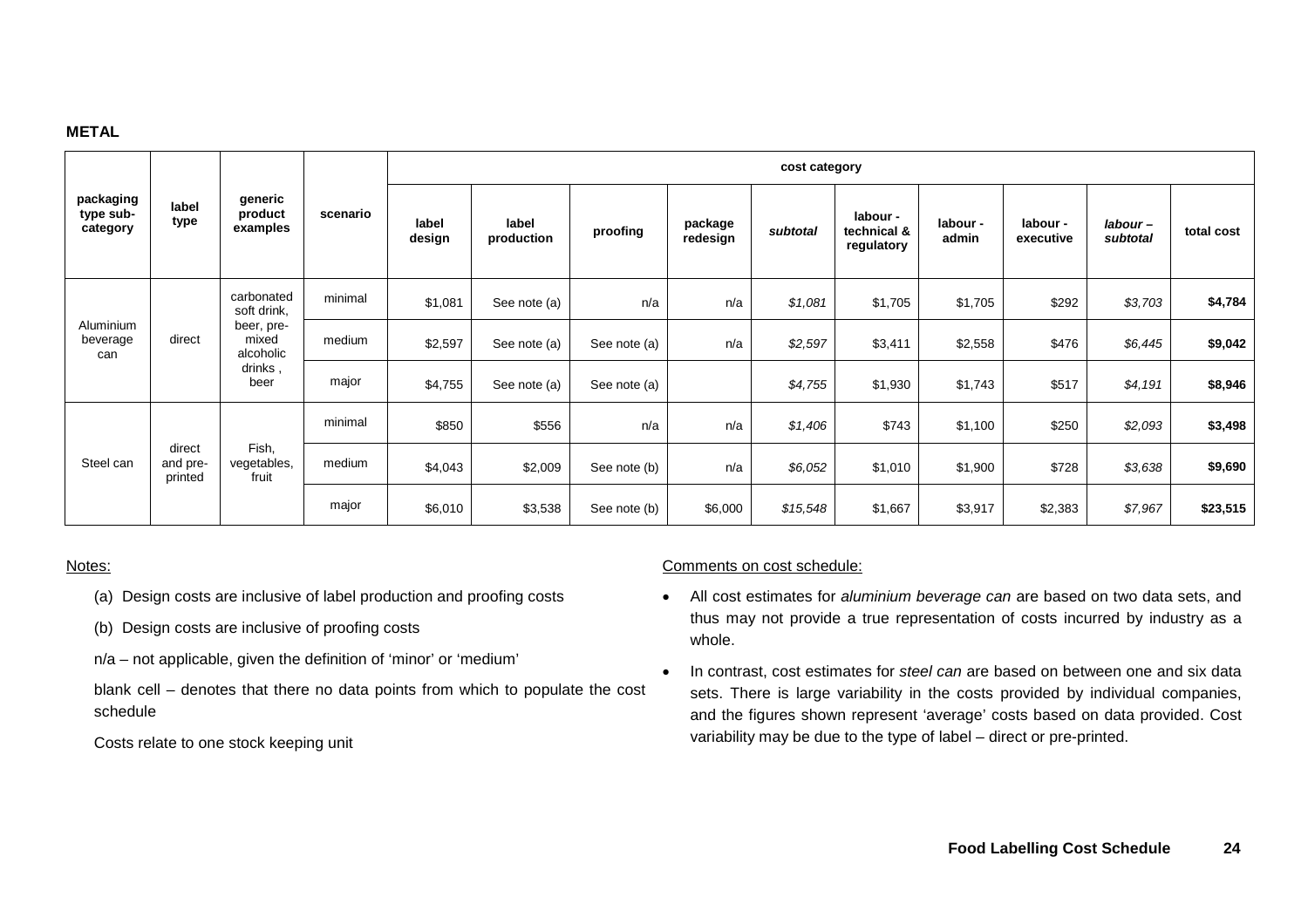# **PLASTIC**

|                                                              |                 |                                |          |                 | cost category       |              |                     |              |                                       |                   |                       |                     |            |          |
|--------------------------------------------------------------|-----------------|--------------------------------|----------|-----------------|---------------------|--------------|---------------------|--------------|---------------------------------------|-------------------|-----------------------|---------------------|------------|----------|
| packaging<br>type sub-<br>category                           | label<br>type   | generic<br>product<br>examples | scenario | label<br>design | label<br>production | proofing     | package<br>redesign | subtotal     | labour -<br>technical &<br>regulatory | labour -<br>admin | labour -<br>executive | labour-<br>subtotal | total cost |          |
|                                                              |                 |                                | minimal  | \$1,550         | \$439               | n/a          | n/a                 | \$1,989      | \$417                                 | \$400             | \$135                 | \$952               | \$2,940    |          |
| <b>Direct</b><br>Plastic tub /<br>and Pre-<br>cup<br>printed |                 | Yoghurt,<br>margarine          | medium   | \$4,558         | \$1,366             | See note (b) | n/a                 | \$5,924      | \$1,013                               | \$1,500           | \$470                 | \$2,983             | \$8,908    |          |
|                                                              |                 |                                |          |                 | major               | \$9,258      | \$3,015             | See note (b) | \$6,500                               | \$18,773          | \$3,300               | \$6,275             | \$1,575    | \$11,150 |
|                                                              |                 |                                | minimal  | \$1,141         | \$306               | n/a          | n/a                 | \$1,447      | \$1,248                               | \$1,815           | \$176                 | \$3,239             | \$4,686    |          |
| Plastic<br>bottle                                            | Pre-<br>printed | beverages                      | medium   | \$3,266         | \$1,446             | \$380        | n/a                 | \$5,092      | \$2,480                               | \$3,423           | \$876                 | \$6,779             | \$11,871   |          |
|                                                              |                 |                                | major    | \$7,132         | \$2,987             | \$346        | \$6,000             | \$16,465     | \$2,615                               | \$5,453           | \$1,896               | \$9,964             | \$26,429   |          |
|                                                              |                 |                                | minimal  | \$150           | \$1,000             | n/a          | n/a                 | \$1,150      | \$600                                 | \$3,000           | \$0                   | \$3,600             | \$4,750    |          |
| Plastic jar                                                  | Pre-<br>printed | spreads                        | medium   | \$500           | \$3,000             | See note (b) | n/a                 | \$3,500      | \$600                                 | \$4,500           | \$1,500               | \$6,600             | \$10,100   |          |
|                                                              |                 |                                | major    | \$1,750         | \$6,000             | See note (b) |                     | \$7,750      | \$600                                 | \$6,000           | \$4,000               | \$10,600            | \$18,350   |          |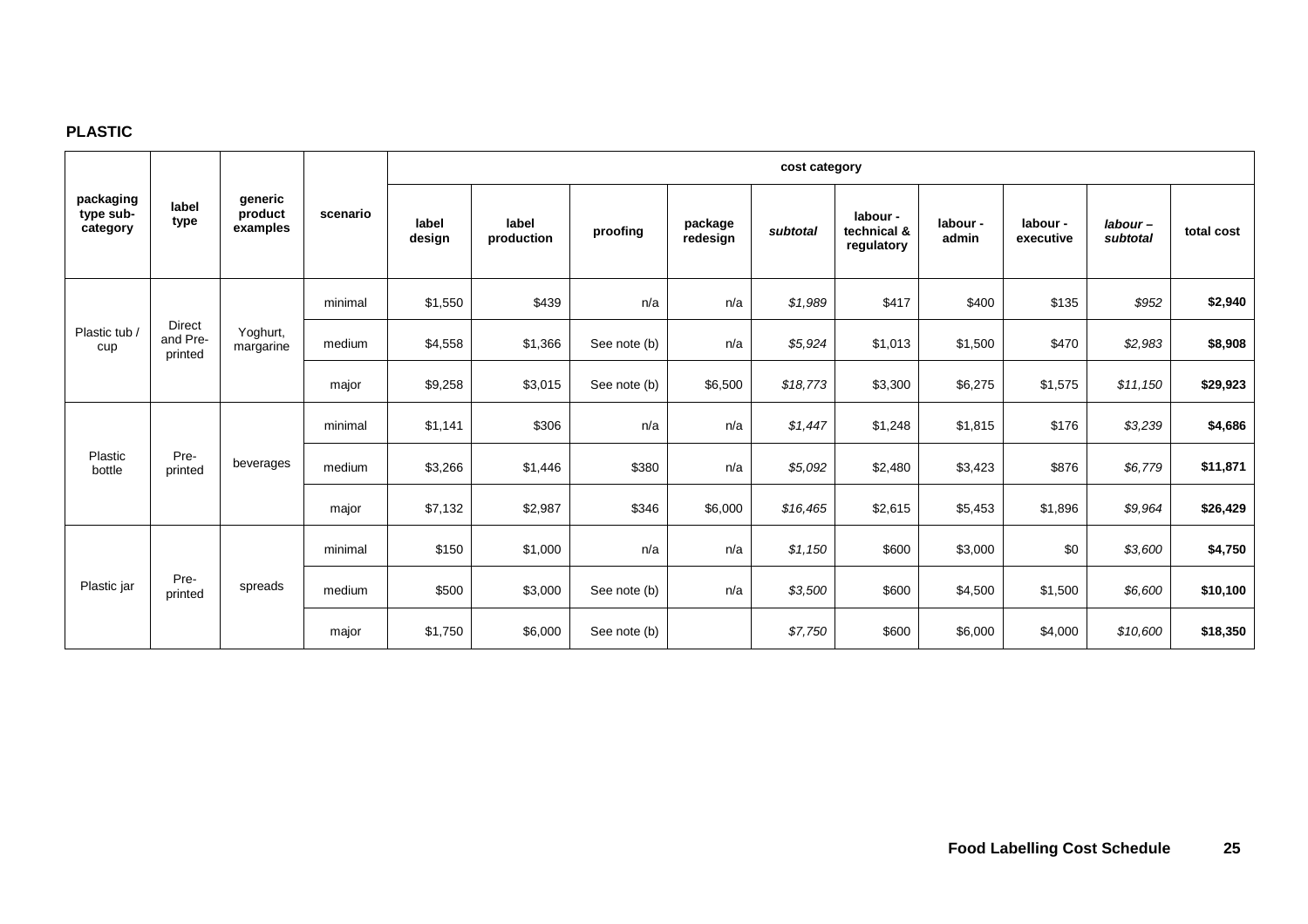#### Notes:

- (b) Design costs are inclusive of proofing costs
- n/a not applicable, given the definition of 'minor' or 'medium'
- blank cell denotes that there no data points from which to populate the cost schedule

Costs relate to one stock keeping unit

### Comments on cost schedule:

- All cost estimates for *plastic jar* can are based on one set of data, and thus may not provide a true representation of costs incurred by industry as a whole.
- In contrast, cost estimates for *plastic tub* and *plastic bottle* are based on between one and six data sets. There is large variability in the costs provided by individual companies, and the figures shown represent 'average' costs based on data provided. Variability in labour costs (particularly from minimal to medium to major) may be due to the extent to which companies involve senior executives as part of the labelling change process. Also see *section 3.4 – Limitations* for explanation.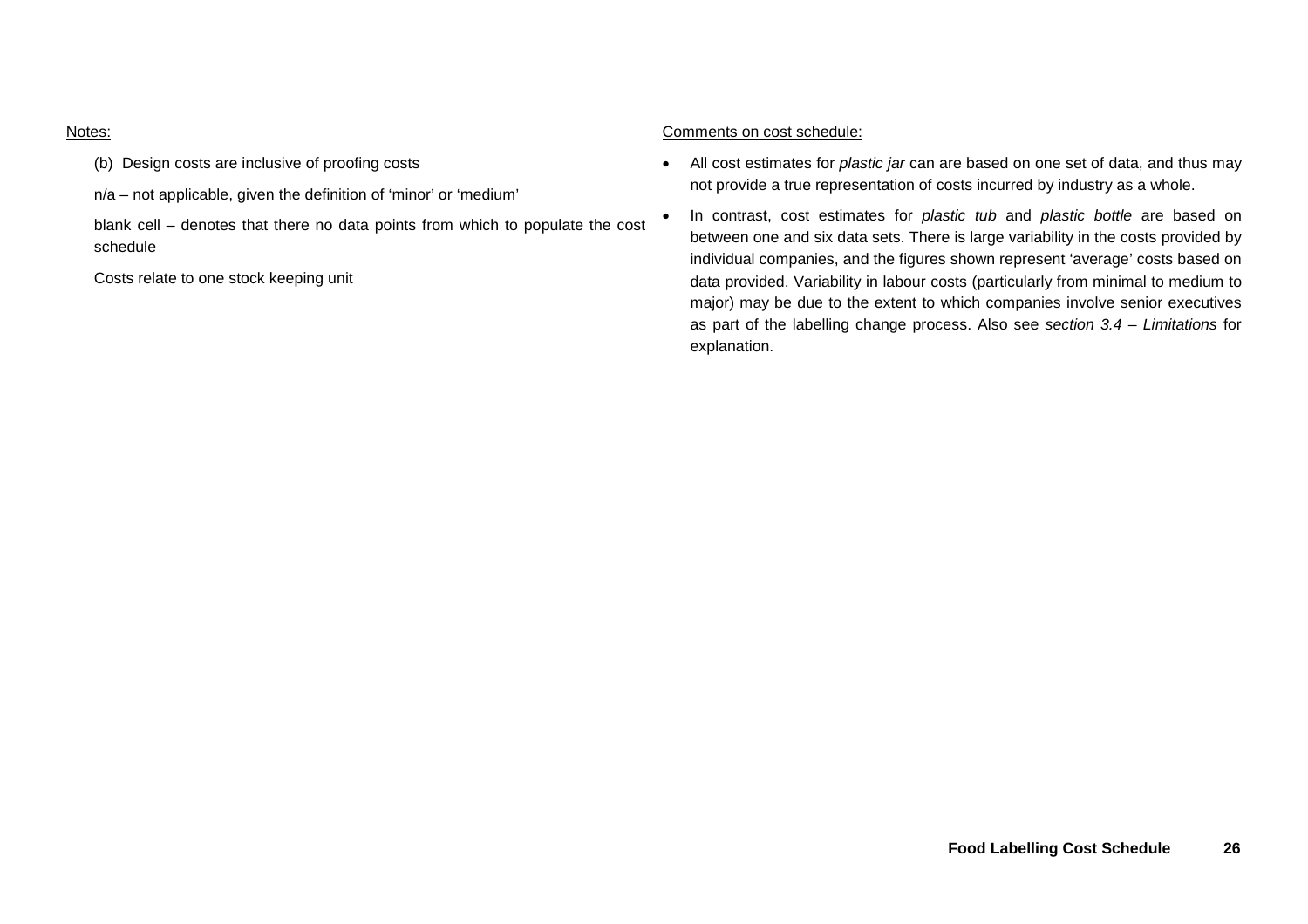### **FIBRE**

|                                    |               |                                     |          |                 | cost category       |              |                     |          |                                       |                   |                       |                     |            |          |
|------------------------------------|---------------|-------------------------------------|----------|-----------------|---------------------|--------------|---------------------|----------|---------------------------------------|-------------------|-----------------------|---------------------|------------|----------|
| packaging<br>type sub-<br>category | label<br>type | generic<br>product<br>examples      | scenario | label<br>design | label<br>production | proofing     | package<br>redesign | subtotal | labour -<br>technical &<br>regulatory | labour -<br>admin | labour -<br>executive | labour-<br>subtotal | total cost |          |
|                                    |               |                                     | minimal  | \$1,402         | See note (a)        | n/a          | n/a                 | \$1,402  | \$528                                 | \$762             | \$193                 | \$1,483             | \$2,885    |          |
| folding<br>direct<br>carton        |               | Cereal,<br>muesli bars,<br>biscuits | medium   | \$4,218         | See note (a)        | See note (a) | n/a                 | \$4,218  | \$731                                 | \$1,322           | \$553                 | \$2,607             | \$6,825    |          |
|                                    |               |                                     |          | major           | \$7,258             | See note (a) | See note (a)        | \$1,500  | \$8,758                               | \$1,130           | \$2,443               | \$1,631             | \$5,203    | \$13,962 |
|                                    |               | Beer, soft                          | minimal  | \$2,588         | See note (a)        | n/a          | n/a                 | \$2,588  | \$135                                 | \$175             | \$150                 | \$460               | \$3,048    |          |
| corrugated<br>carton               | direct        | drink<br>(tertiary                  | medium   | \$5,763         | See note (a)        | See note (a) | n/a                 | \$5,763  | \$270                                 | \$213             | \$180                 | \$663               | \$6,425    |          |
|                                    |               | packaging)                          | major    | \$9,525         | See note (a)        | See note (a) |                     | \$9,525  | \$600                                 | \$225             | \$600                 | \$1,425             | \$10,950   |          |
|                                    |               |                                     | minimal  | \$1,339         | \$599               | n/a          | n/a                 | \$1,938  | \$777                                 | \$533             | \$290                 | \$1,600             | \$3,538    |          |
| liquid<br>paperboard<br>carton     | direct        | Milk, juice,<br>stock               | medium   | \$4,699         | \$3,075             | \$542        | n/a                 | \$8,316  | \$1,333                               | \$1,633           | \$850                 | \$3,817             | \$12,133   |          |
|                                    |               |                                     | major    | \$9,692         | \$5,684             | \$447        | \$6,000             | \$21,823 | \$2,800                               | \$4,583           | \$2,050               | \$9,433             | \$31,256   |          |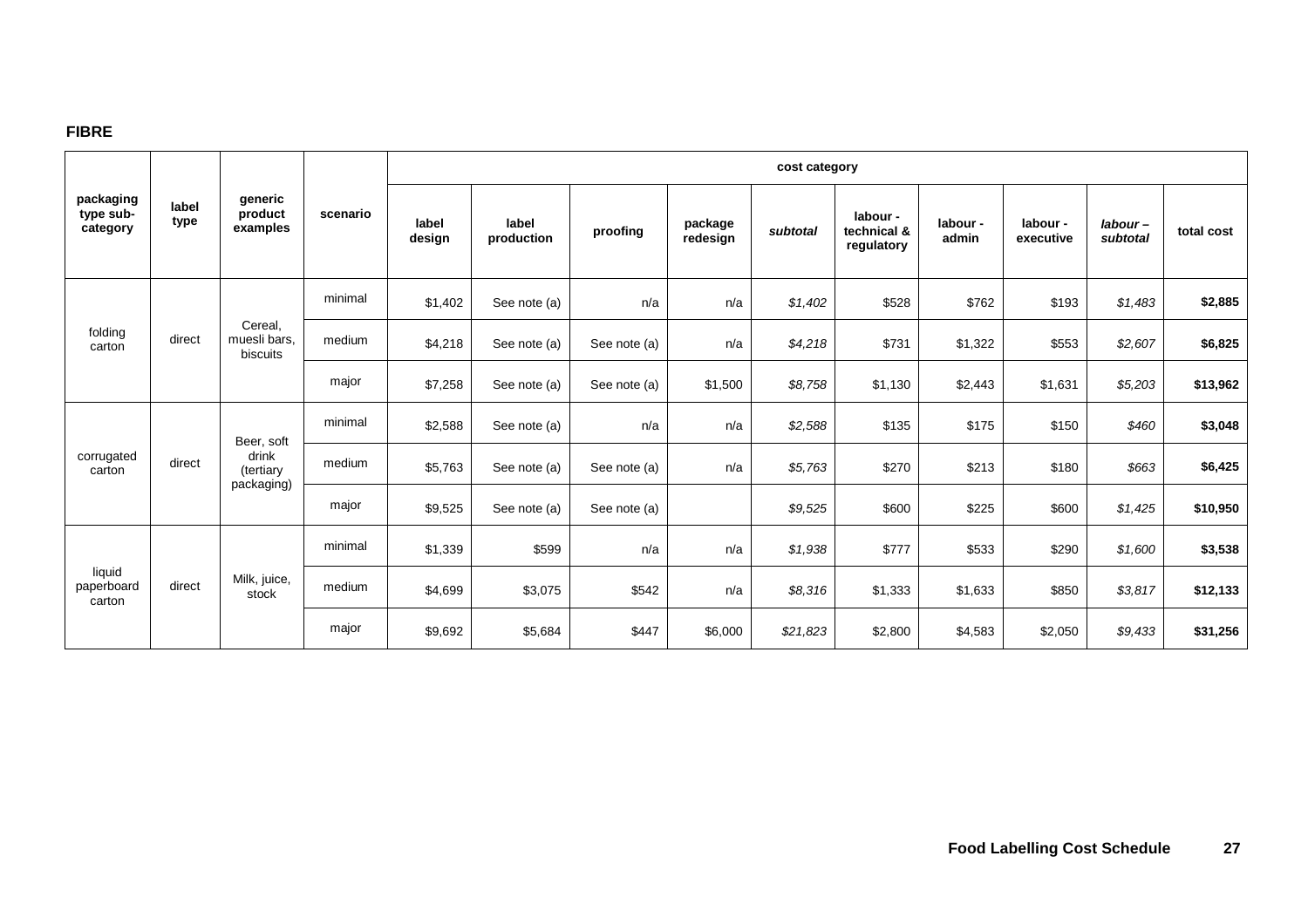#### Notes:

- (a) Design costs are inclusive of label production and proofing costs
- n/a not applicable, given the definition of 'minor' or 'medium'

blank cell – denotes that there no data points from which to populate the cost schedule

Costs relate to one stock keeping unit

#### Comments on cost schedule:

- Cost estimates for *folding carton* are based on between one and nine data sets.
- Cost estimates for *corrugated cartons* are based on between one and two data sets, and thus may not provide a true representation of costs incurred by industry as a whole.
- Cost estimates for *liquid paperboard cartons* are based on between one and six data sets. There is large variability in the costs provided by individual companies, and the figures shown represent 'average' costs based on data provided. Variability in labour costs (particularly from minimal to medium to major) may be due to the extent to which companies involve senior executives as part of the labelling change process. Variability in design, label production and label proofing may be due to the different printing processes used and the type of carton (i.e. gable top or aseptic). Also see *section 3.4 – Limitations* for explanation.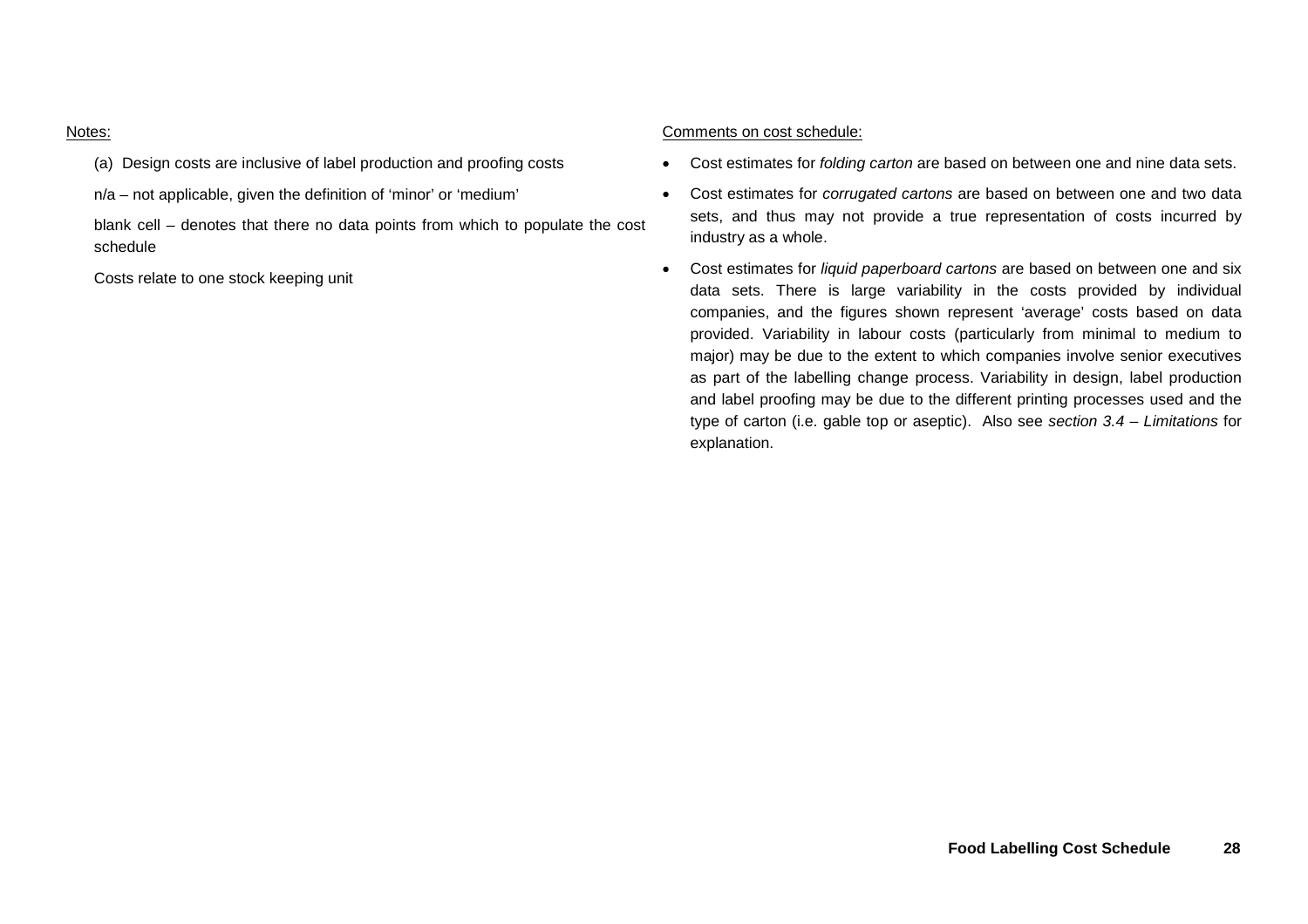### **FLEXIBLE**

|                                     |        |                             |                                |          | cost category   |                     |              |                     |          |                                       |                   |                       |                     |            |
|-------------------------------------|--------|-----------------------------|--------------------------------|----------|-----------------|---------------------|--------------|---------------------|----------|---------------------------------------|-------------------|-----------------------|---------------------|------------|
| packaging<br>type sub-<br>category  |        | label<br>type               | generic<br>product<br>examples | scenario | label<br>design | label<br>production | proofing     | package<br>redesign | subtotal | labour -<br>technical &<br>regulatory | labour -<br>admin | labour -<br>executive | labour-<br>subtotal | total cost |
| Plastic<br>pouch / bag<br>(generic) |        | frozen food,<br>snack food, | minimal                        | \$783    | \$722           | n/a                 | n/a          | \$1,504             | \$604    | \$884                                 | \$204             | \$1,692               | \$3,196             |            |
|                                     | direct | cheese,                     | confectione                    | medium   | \$2,534         | \$2,307             | See note (b) | n/a                 | \$4,841  | \$818                                 | \$1,542           | \$604                 | \$2,963             | \$7,804    |
|                                     |        | ry, potato<br>chips         | major                          | \$4,376  | \$4,401         | See note (b)        | \$4,500      | \$13,276            | \$1,262  | \$2,997                               | \$1,888           | \$6,147               | \$19,424            |            |

Notes:

(b) Design costs are inclusive of proofing costs

n/a – not applicable, given the definition of 'minor' or 'medium'

blank cell – denotes that there no data points from which to populate the cost schedule

Costs relate to one stock keeping unit

# Comments on cost schedule:

 Cost estimates for *flexible pouch/bag* are based on between one and nine data sets. There is large variability in the costs provided by individual companies, and the figures shown represent 'average' costs based on data provided. There are also many different variants of flexible packaging, however for the purposes of developing the cost schedule, these variants were treated as one. Also see *section 3.4 – Limitations* for explanation.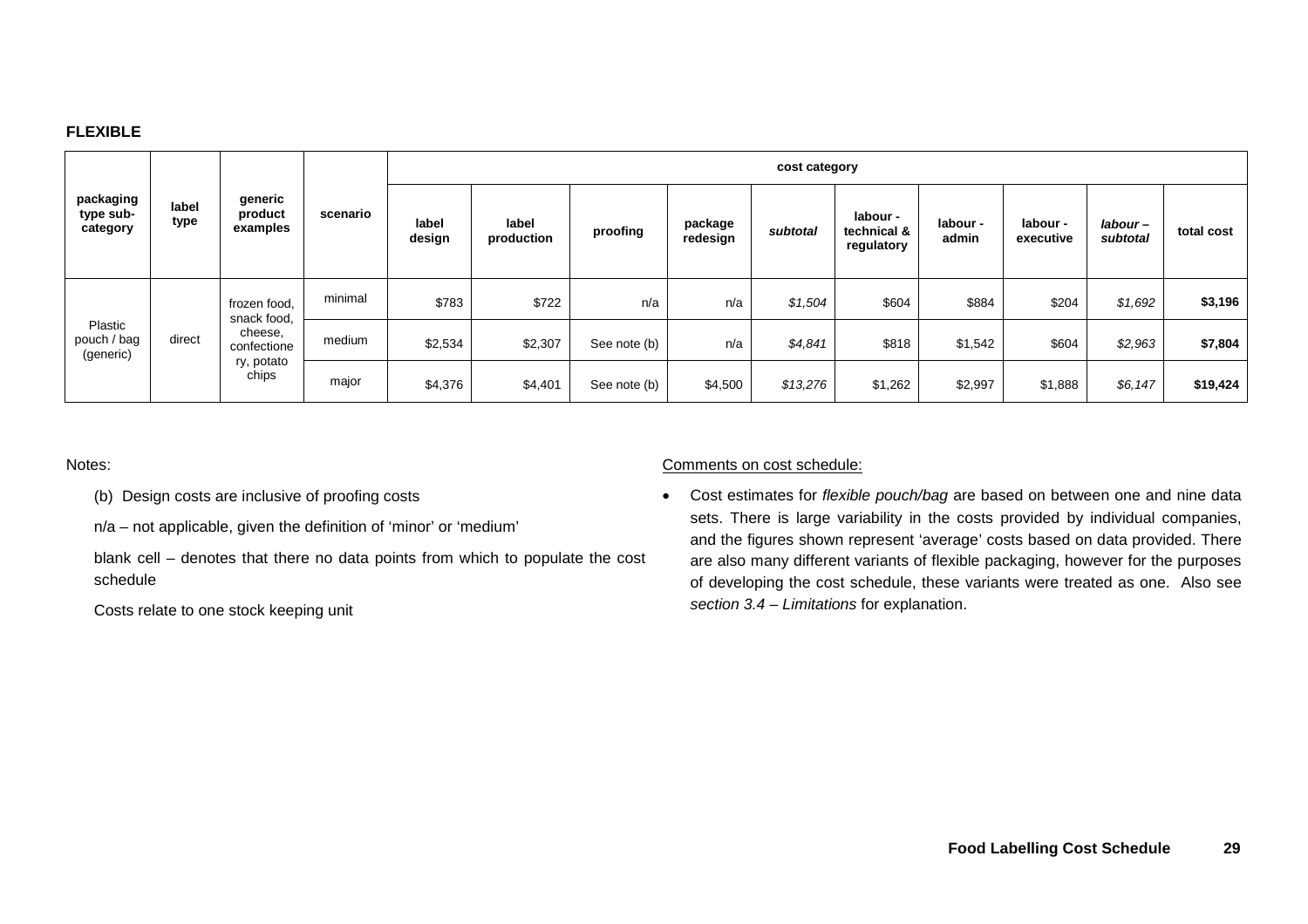# **3.4 Limitations**

While the cost schedule provides indicative data as to the costs associated with labelling changes, the results should be interpreted with care. Some of the limitations of the cost schedule are explained below.

*Lack and variability of data*

The key limitation to the cost schedule is that limited data were available to populate the cost schedule. Data in the cost schedule is based on data from twelve food and packaging companies. While some companies completed the survey in full, others were unable to provide data related to labour. Some companies presented costs as a whole, while others were able to identify costs by individual packaging type. To overcome this challenge, data were grouped by packaging sub-category to help gain a critical mass of data sources. Even so, some results are based on one set of data, whereas others are based on up to nine data sets.

Categories that do not have substantial amounts of data include aluminium beverage cans, plastic jar (although costs for plastic bottle may be a useful proxy) and corrugated cartons.

Additionally, in some cases, there was a large variability in data (some of the reasons for the variability are discussed below), and as such, some results may be skewed.

*Variability in labour inputs*

The staff time required to respond to regulatory changes varied significantly across companies. The table below highlights the variability across change scenarios and staff category.

|                                  |                 | Minor  |        |                 | Medium  |        |       | Major   |        |
|----------------------------------|-----------------|--------|--------|-----------------|---------|--------|-------|---------|--------|
| Category                         | Low             | High   | Ave    | Low             | High    | Ave    | Low   | High    | Ave    |
| Technical and regulatory         | 1 <sub>hr</sub> | 75 hrs | 20 hrs | 2 hrs           | 150 hrs | 39 hrs | 4 hrs | 100 hrs | 51 hrs |
| Administration and<br>management | 2 hrs           | 50 hrs | 14 hrs | 3 hrs           | 75 hrs  | 31 hrs | 3 hrs | 200 hrs | 72 hrs |
| Executive                        | 0 <sub>hr</sub> | 8 hrs  | 3 hrs  | 1 <sub>hr</sub> | 20 hrs  | 8 hrs  | 2 hrs | 50 hrs  | 20 hrs |

This variability may be attributable to the interpretation of labour inputs by individual companies, as well as the different policies and procedures within individual companies. For example, regulatory changes may cause companies to revise their strategies, or company policy may require proofing to be undertaken to all changes no matter how minor. The extent to which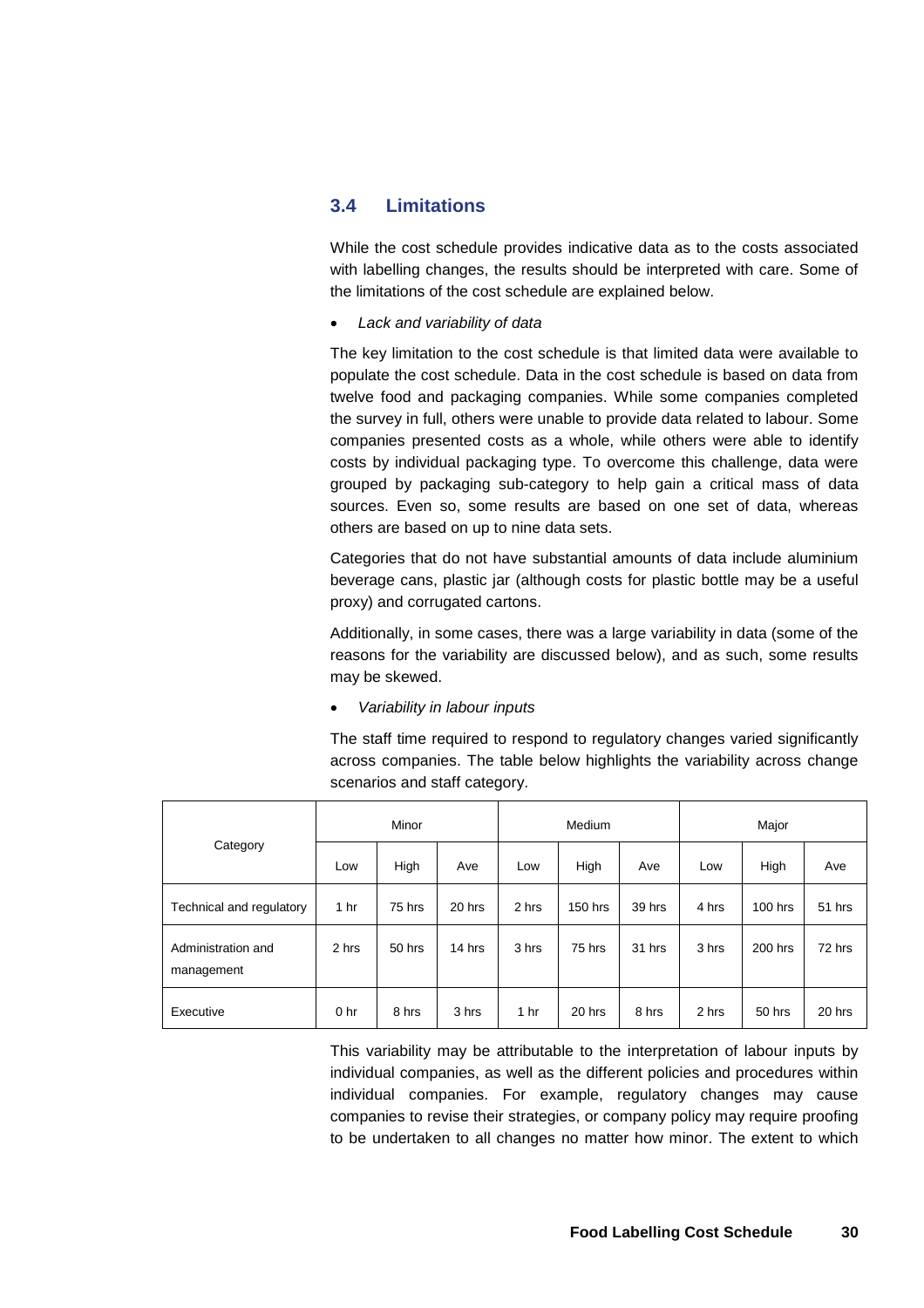companies outsource and have in-house resources for certain functions may also impact upon the variability in staff time.

*The implications for each company is different*

The effect of a label change in each company will differ and thus the costs implications will vary depending on the type of change. Three different change scenarios – minor, medium, major – were developed in an attempt to capture consistent data across different companies. While the scenarios attempted to be representative of the impacts to companies as a result of changes to labelling, they do not cover the full breadth of possible labelling changes.

A regulatory amendment may affect different companies in different ways. For example, one company considered a major change to involve the production of back labels to contain compulsory information onto a product range that currently does not have a back label. This company estimates that this change would cost at least \$20,000 per SKU in design and label production costs.

For another company, an example of a major change may involve the reformulation of products where the legislative change requires products to contain a minimum nutritional standard.

*Package redesign is generally not a cost consideration*

The majority of responding companies did not provide costs associated with package redesign. One company noted that package redesign was not usually driven by regulatory changes and another company noted that this may contradict the company's environment commitment to reduce the amount of packaging used. More significantly, one company highlighted that due to constraints of machinery and costs of retooling, package size and shape would not be modified to accommodate additional information on labels. To do so would require at least a minimum investment of \$150,000 and this cost may run into the hundreds of thousands of dollars.

There may be instances, however, where regulatory changes may necessitate a package redesign. For example, packages with a small surface area.

*Label printing*

The three printing methods used for food and beverage packaging and labelling vary in cost. Rotogravure is the most expensive method, as the plates (copper cylinders) are costly to replace, and flexography is generally the most cost effective method. Given the limited data collected, the cost schedule does not reflect differences in printing methods (unless comprehensive data were available).

The change scenarios assumed that a maximum of six printing plates would be affected if a change were to occur. Lithographic printing methods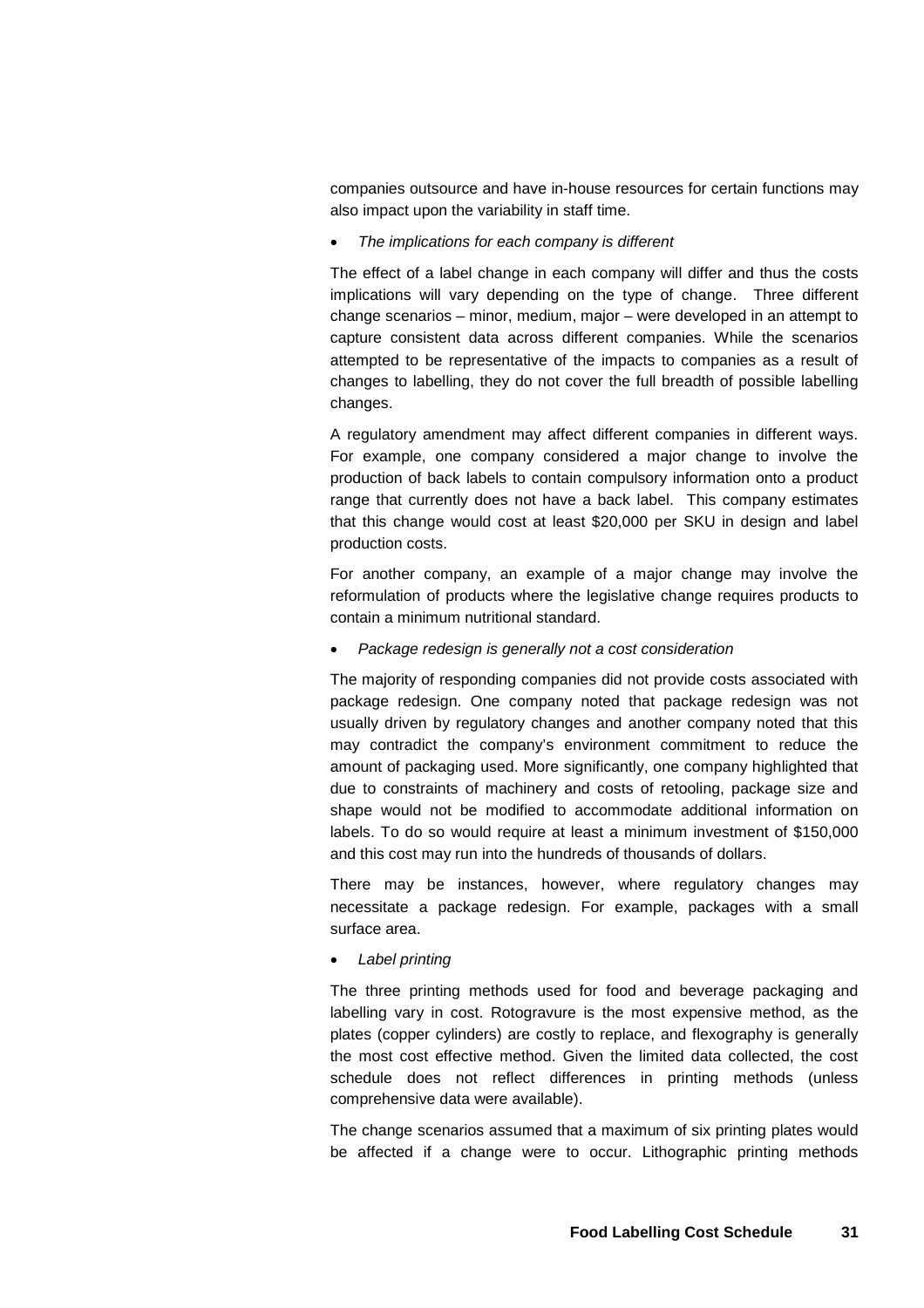generally affect up to six plates. The flexographic printing methods however may use only four plates. In these instances, the replacement of one printing plate was considered to be a minor change, three plates a medium change and four plates a major change.

Printing methods in themselves do not fully explain cost differentials. For example, consultation with packaging companies found that there were large differences in the cost of printing plates for lithographic printing methods. The cost to change one printing plate in the production of aluminium beverage cans is \$46 (although three sets are required -  $3 \times $46 = $138$ ), but \$2000 in the production of liquid paperboard cartons and \$480 in the production of decorated steel cans.

*Proofing*

There are generally three types of proofing that can be undertaken and the cost schedule does not differentiate between proofing variants. Printing proofs are used for checking that all text and graphics and colours come out as expected before going to press. A prepress proof uses ink jets, dyes, overlays or other methods to simulate the final printed piece. A press proof uses the printing plates and inks specified for the job. $8$  Cost variations for proofing may be due to the type of proofing used.

For example, consultation with a packaging company found that a proof run using lithographic printing for metal packaging costs \$8,000 - \$10,000. In comparison, a proof using the flexographic method for liquid paperboard cartons costs approximately \$350.

*Variables impacting cost of labels*

The cost schedule has captured indicative costs and do not account for other variables affecting the cost of packaging or labelling such as: shape, size, finish (matt, gloss, metallic, laminate and adhesive), the number of colours and order quantity (economies of scale).

<sup>&</sup>lt;sup>8</sup> About.com website: http://desktoppub.about.com/cs/basic/g/proofs.htm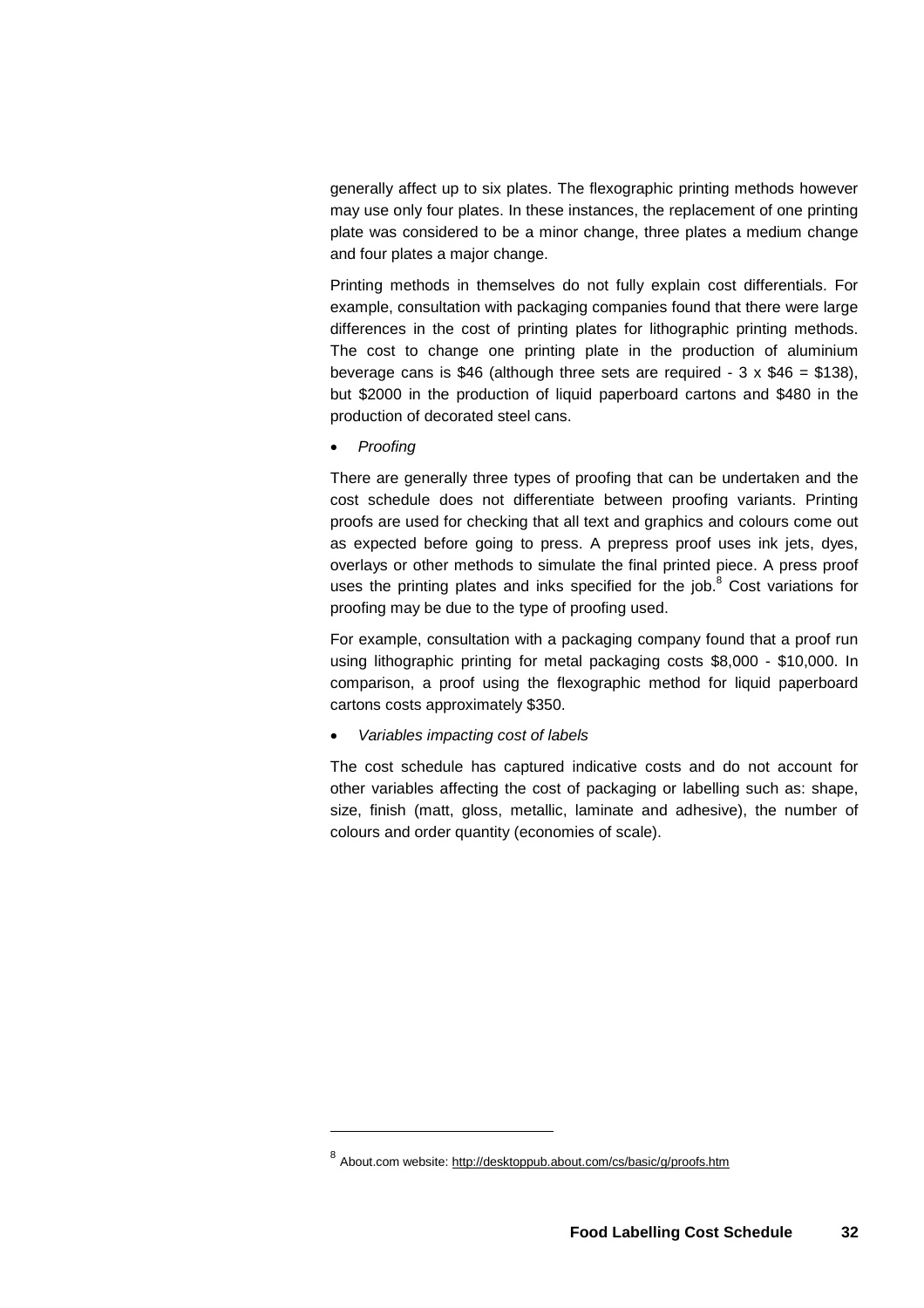# **4 Indirect Costs Not Quantified in the Cost Schedule**

In the course of this assignment, a number of indirect costs associated with labelling changes have been identified. While these were outside the scope of the study and have not been quantified, we have nevertheless documented some of the key indirect costs. These include:

*Write off costs and stock on hand*

After a regulatory change, companies are often left with labels, packaging and products that do not meet regulatory standards and the write off costs of these items can be quite significant. Companies generally hold anywhere between three to nine months worth of stock at hand at any point in time. The variability may be due to the demand for the product or the location from which labels/packaging are sourced. If sourced from overseas, companies need to allow six to twelve weeks for delivery.

The cost schedule underestimates the full extent of costs borne by companies when regulatory amendments are introduced. By way of example, to provide an indication of the cost of write offs, if a company holds 200,000 units of stock on hand for one SKU and the average cost of a preprinted paper label is 2 cents per unit, this equates to \$4,000 in write-off costs for the pre-printed paper labels alone. Direct print labels are usually more expensive and the costs are variable depending upon the type of packaging. At the lower end of the spectrum, direct print labels may cost 15 cents per unit, thus the write off cost for this type of label is \$30,000 per SKU. At the higher end of the spectrum, direct print labels may cost 88 cents (or more) per unit, which equates to \$176,000 in write off costs per SKU.

The above example assumes that a company holds 200,000 units of labels/packaging on hand. But the reality is that, depending on the nature of the business, some companies will hold significantly much larger quantities on hand at any one time.

*Labelling lifecycle*

The lifecycle of a package or label varies considerably depending on the product. For dynamic products, the packaging/label lifecycle may be every 12 months, however for other products, the packaging/label may change once every two to five years (sometimes even longer particularly for well established brands). FSANZ generally allows two years for implementation of packaged goods. If the implementation of regulatory changes were able to coincide with a packaging/label lifecycle change, the cost burden would be substantially reduced.

The majority of products considered as part of the cost schedule had a packaging/labelling life cycle of two to five years. Unfortunately, the data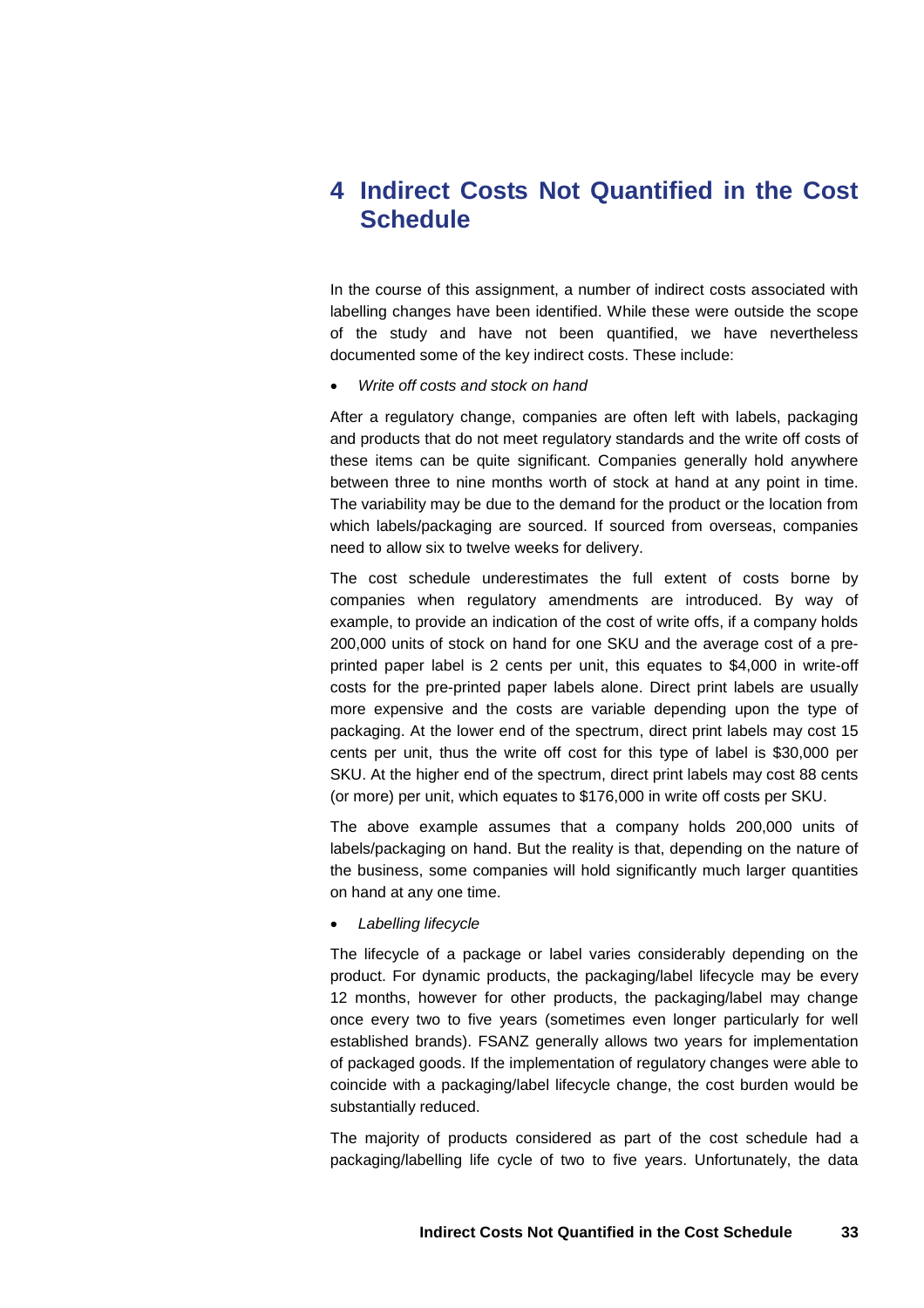collected does not allow us to estimate reductions in the cost burden if regulatory changes were to coincide with a routine label change or to understand the extend to which lifecycle and regulatory amendments coincide.

One company commented that nutrition and regulatory changes seem to occur every one to two years and these changes would therefore occur outside the lifecycle of typical brands/products.

*Product testing or related investigation*

This can include the testing of food and beverage products in the event of a changing nutritional or other requirement which needs to be reflected in labelling. It may also include costs such as gathering information about product supply chains (e.g. country of origin rules for ingredients).

*Marketing costs*

A significant label change (e.g. a change of logo or product claim) may also require a change to a product marketing and/or branding strategy. It may also require companies to update and/or reproduce marketing material and websites.

*Legal costs*

Some label changes (e.g. logo) may require design patents etc to protect the integrity of the brand or require the expertise of legal professionals.

*Travel costs*

Many companies source their packaging and labelling from interstate or overseas. When changes to packaging or labelling occur, some companies send their product managers overseas/interstate to ensure the new package or label meets quality standards. The cost schedule does not include costs related to travel limits and thus may underestimate the costs incurred by companies.

*Additional design costs*

Some companies may incur additional design costs such as photography. New photography may cost in the order of \$15,000 per product range. These costs are not included in the cost schedule and may underestimate the costs incurred by companies.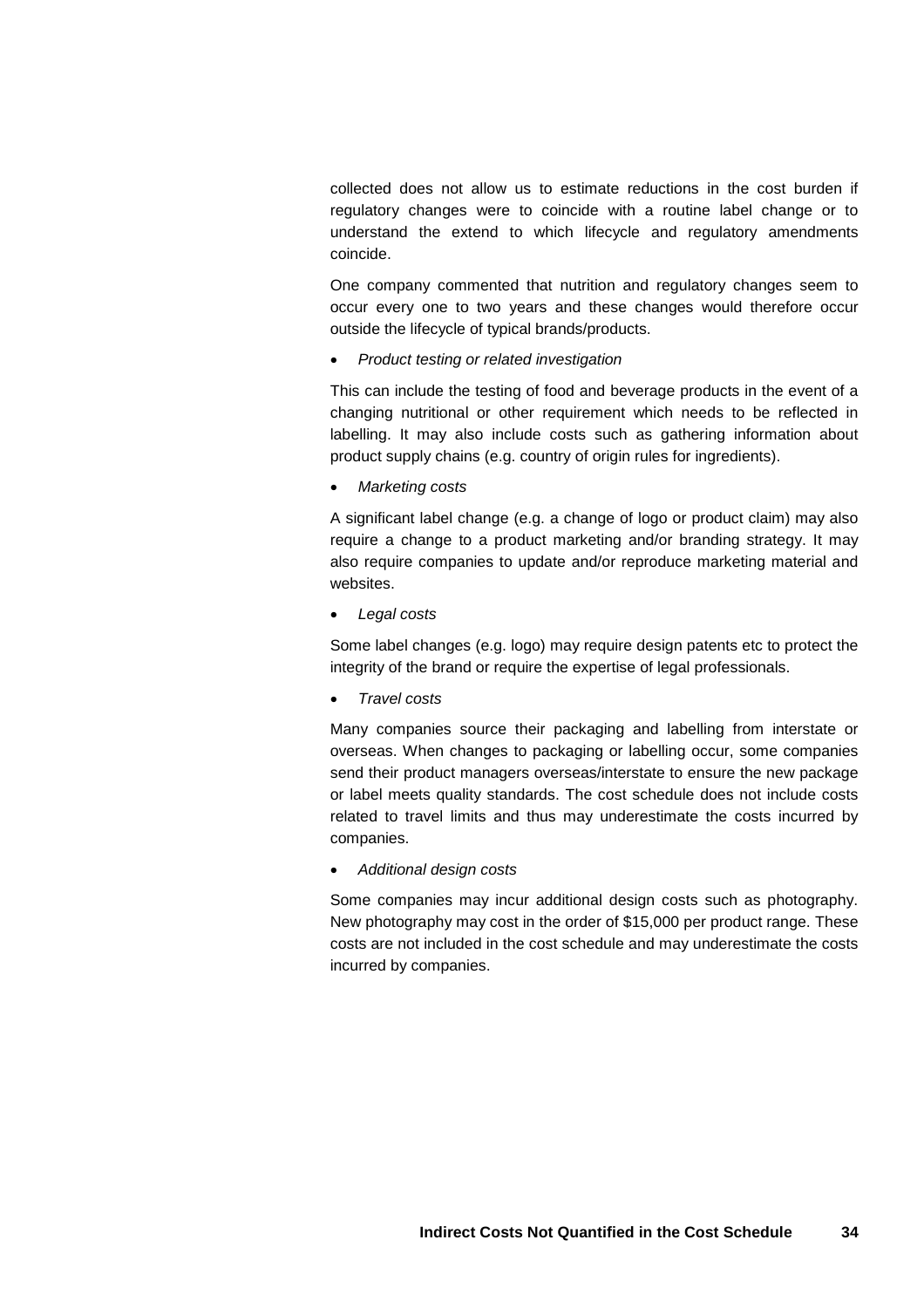# **5 Conclusions and Recommendations**

The cost schedule developed as part of this study provides some generic indicative costs of the impacts of food labelling changes. Its development was intended to assist FSANZ in the preliminary stages of considering amendments to regulatory requirements. While the cost schedule serves as a useful starting point when considering the impacts to labelling from regulatory changes, it must be recognised that particular changes will need to be investigated on a case by case basis as impacts of regulatory changes will vary across companies, industry sectors and products.

Considerations that would assist in the robustness of any future costing exercise include:

*Consistency across industry regarding the definition of labour inputs*

Labour is an important cost consideration in monitoring compliance and enacting change. However, as highlighted in Section 3.4 – Limitations, the amount of time devoted by staff in response to regulatory changes varies considerably. To gain a consistency in approach, FSANZ may wish to work collaboratively with industry to agree on the scope of activities and tasks undertaken by staff which are within or outside of scope.

*Provision of detailed cost information*

It would be useful to provide cost information broken down by:

- $\circ$  Label type direct or pre-printed;
- o Packaging type broadly, glass, metal, plastic, fibre and flexible. Where appropriate, differentiation of packaging subcategories should be included (e.g. aseptic versus gable top, the different types of flexible film);
- o Printing method flexography, lithography or gravure;
- o Printing plates number of printing plates changed/replaced;
- $\circ$  Proofing the type of proofing undertaken:
- o Stock keeping units (SKUs) number of SKUs impacted by the regulatory change; and
- o Other such as travel, legal and marketing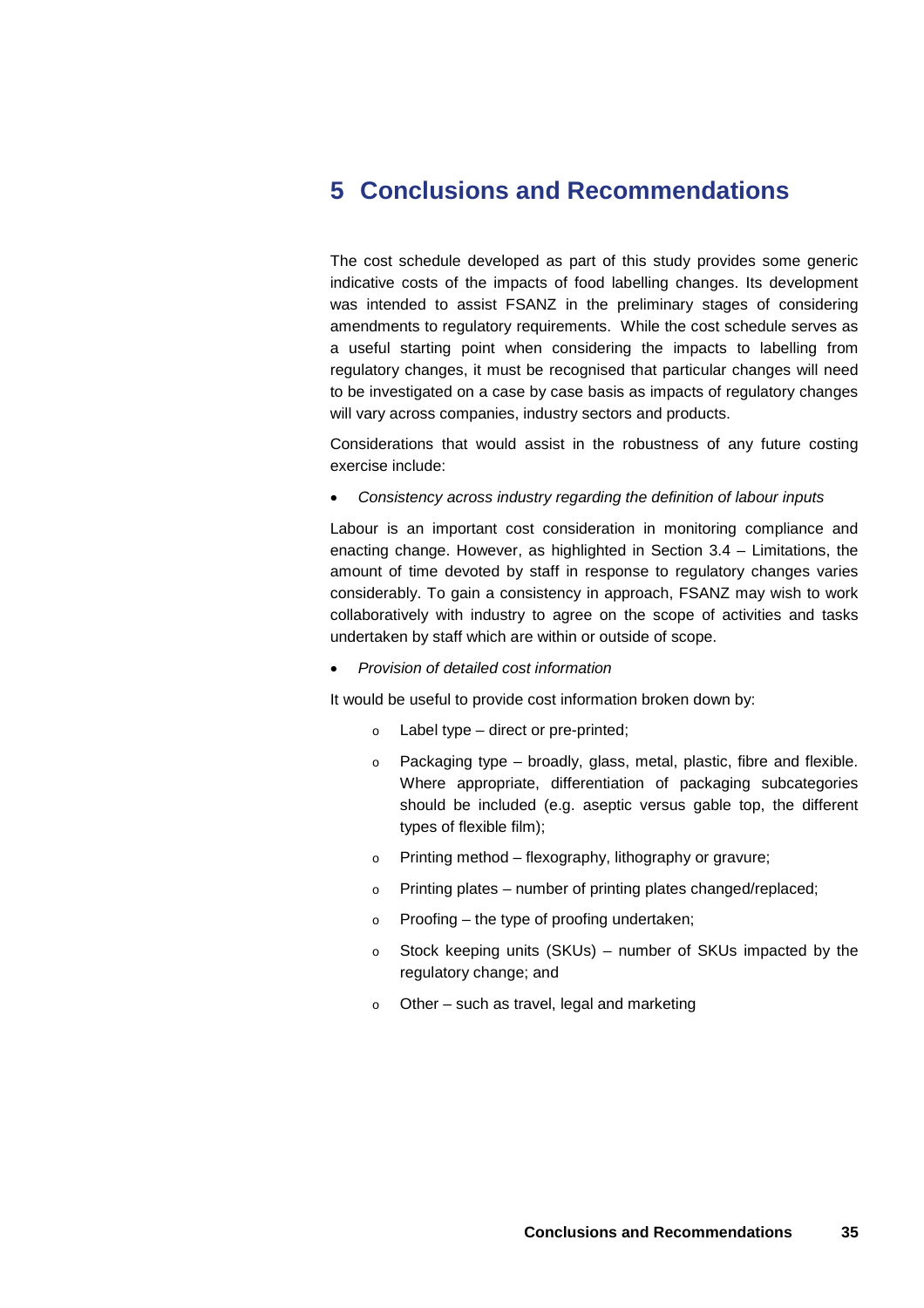# **Appendix A Reference List**

About.com; www.about.com

Australian Food and Grocery Council; www.afgc.org.au

### Amcor; www.amcor.com

European Advisory Services; *The Introduction of Mandatory Nutrition Labelling in the European Union*; 30 November 2004

Food Standards Australia and New Zealand; *Australia New Zealand Food Standards Code Incorporating Amendments up to and including Amendment 91*; 2007

Food Standards Australia and New Zealand; www.foodstandards.gov.au

Industry Commission; *Packaging and Labelling; Report No. 49*, 14 February 1996

Muth, Mary K., Gledhill, Erica C., and Karns, Shawn A; *FDA Labelling Cost Model, Final Report*; January 2003

New Zealand Food Safety Authority; www.nzfsa.govt.nz

Packaging Council of Australia Inc; www.packcoun.com.au

Visy; www.visy.com.au

Wikipedia; www.wiki.org.au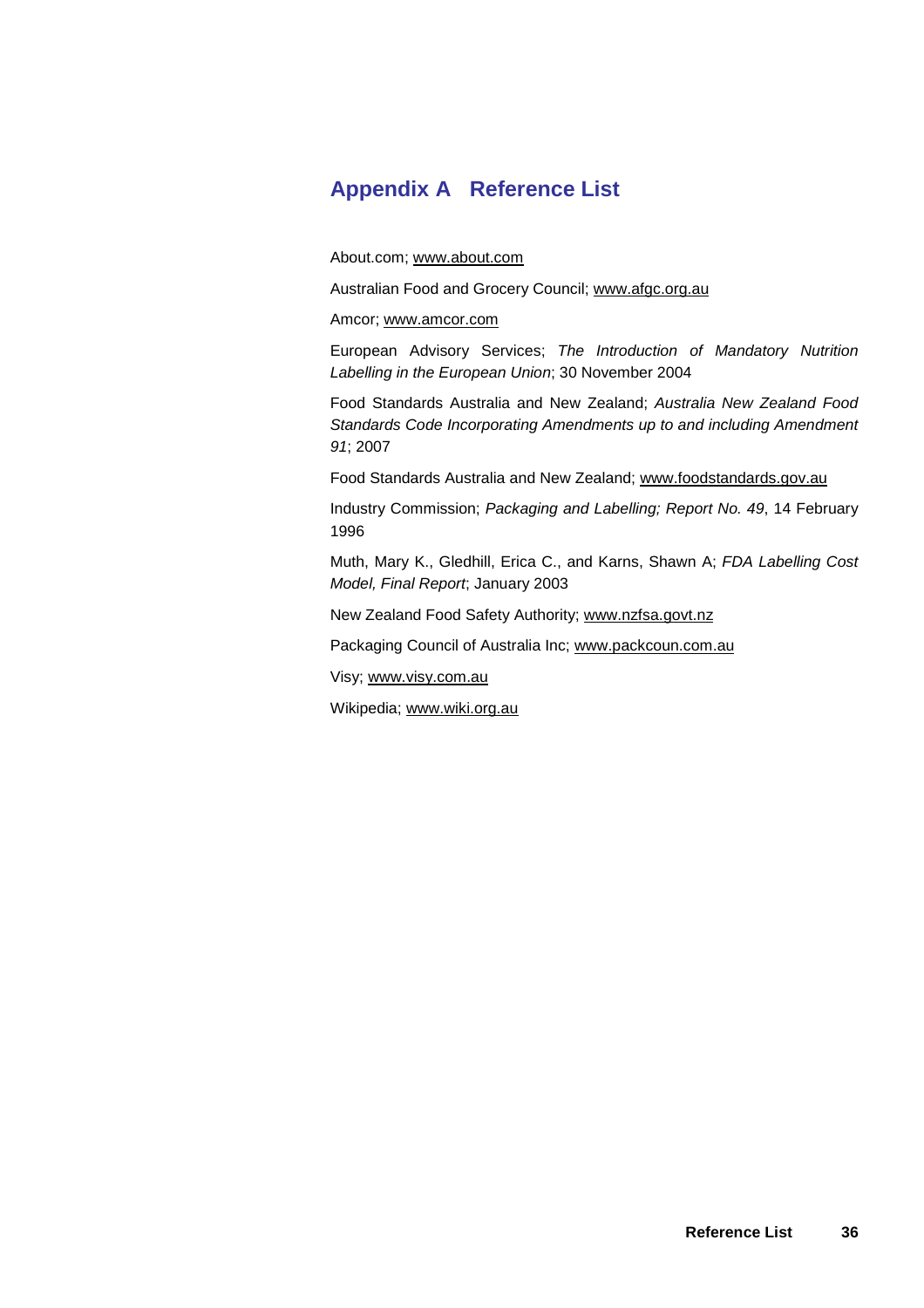# **Appendix B Survey to Food Manufacturers**

# **Label cost schedule for** *food and beverage processors* **Survey questions**

PricewaterhouseCoopers (PwC) is developing a labelling cost schedule for Food Standards Australia New Zealand (FSANZ). The schedule will provide **reference baseline data** that is representative of costs generic to the majority of Applications received by FSANZ.

The cost schedule is **not intended** to incorporate costs such as opportunity costs, transaction costs or adjustment costs, as these costs vary significantly and will require investigation on a case-by-case basis.

The cost schedule will capture defined and specific *direct* costs for companies that may be imposed by amendments to regulatory requirements necessitating a change to the label of a prepacked food or beverage for domestic retail sale.

For the purposes of this project, direct costs have been defined as:

- (a) The cost of packaging (for direct print labels);
- (b) The cost of the label material (for pre-printed adhesive labels);
- (c) Where applicable, the actual cost of printing the label (both direct and pre-printed);
- (d) Design costs of a change to the layout and/or content of a label;
- (e) The cost of changes in production of the label either from plate changes or the purchase of new software and label printers;
- (f) Any label proofing costs;
- (g) The cost of changing the shape/size/design of packaging if necessary to accommodate label changes – design costs and proofing only;
- (h) Direct labour costs associated with a label change; and
- (i) Any inventory costs associated with a change which does not coincide with the packaging or label life cycle.

*Any information gathered for this study will be treated confidentially. Individual company names and/or brands will not be identified in the cost schedule.*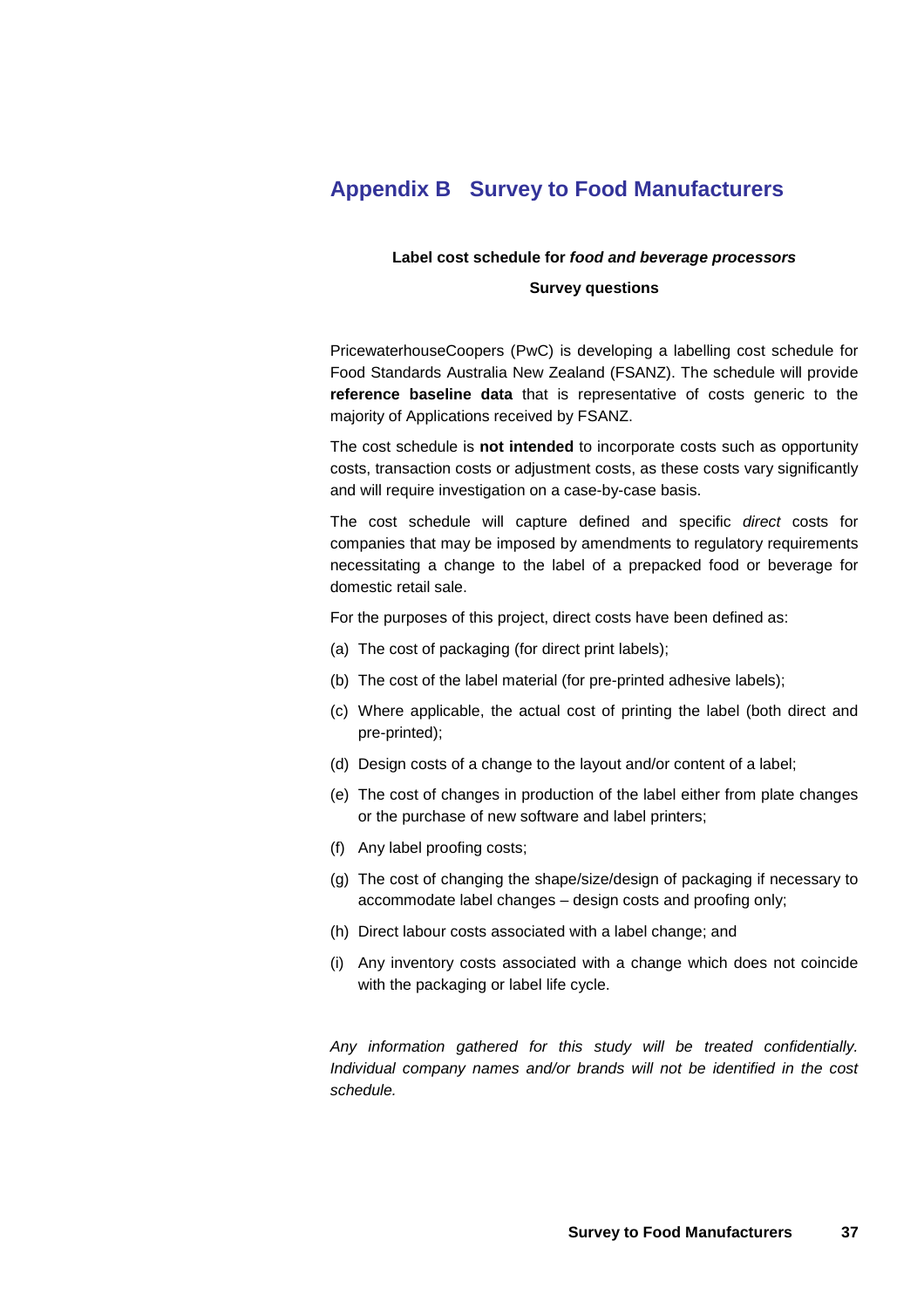### **Questions**

### *1. Company information*

- What are your company's key products for domestic retail sale?
- How many employees does your company have?
- Where applicable, does it produce its own packaging?
- Where applicable, does it produce its own labels?

### *2. For each of these products, please describe:*

- What type of labelling is used (pre-printed, direct print) (including technical/industry name)?
- Type of packaging used (including technical/industry name)?
- Is the label a part of the packaging or applied separately?
- What are the storage requirements for each product (i.e. frozen)?

*3. The following section relates to cost estimates of a label change. For each type of packaging and labelling, please estimate the costs associated with a change in the text, content or layout of the label (where appropriate).*

Please note, in doing this, we have defined a "minor", "medium" and "major" change to a label as follows:

- Minor change
	- $\circ$  Design no change to layout of label
	- $\circ$  Printing change to one colour (one printing plate) only
	- o No label proofing
	- $\circ$  Packaging no change to packaging shape/size/design
- Medium change
	- $\circ$  Design change to label layout
	- o Printing change to three colours (three printing plates)
	- o Label proofing required
	- o Packaging no change to packaging shape/size/design
- Major change
	- $\circ$  Design change to label layout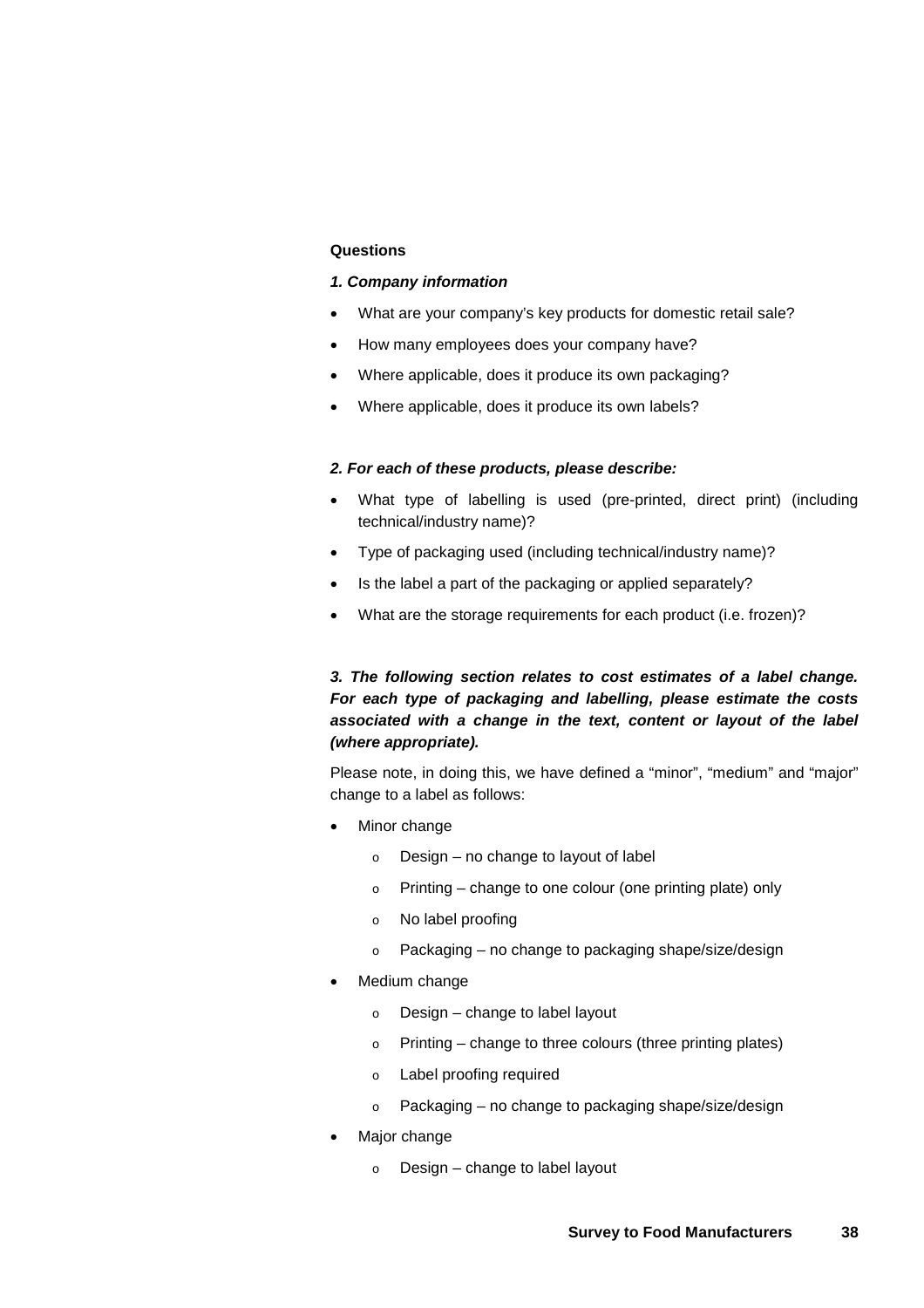- o Design change to name of product or product logo
- o Printing change to six colours (six printing plates)
- o Label proofing required
- $\circ$  Packaging change to packaging shape/size/design

### *(a) The cost of packaging (for direct print labels)*

For product packaging that has direct print label, please provide:

- The cost per unit of packaging; and
- The actual cost of printing per package.

### *(b) The cost of the label material (for pre-printed adhesive labels)*

For products which have pre-printed labels, please provide:

- The unit cost for each label; and
- The actual printing cost per pre-printed label.

(c) Where applicable, the actual cost of printing the label (both direct and pre-printed)

- How much does printing cost per label?;
- Is there a premium associated with the production of labels (i.e at short notice or in small print runs);
- Similarly, is there a discount on cost for pre-ordering 6 months in advance or large print runs.

### *(d) Design costs*

Changes to text or graphic elements that require changes to the content or layout of the label. It may include graphic design/artistic costs where a logo/product name is required (eg. where a small change can have a major label impact is to reformulate a product from "added fruit" to "added fruit flavour", requiring all graphic images of fruit to be removed and changed to the characterising ingredient).

| <b>Minor label change</b> | <b>Medium label change</b> | Major label change |
|---------------------------|----------------------------|--------------------|
|                           |                            |                    |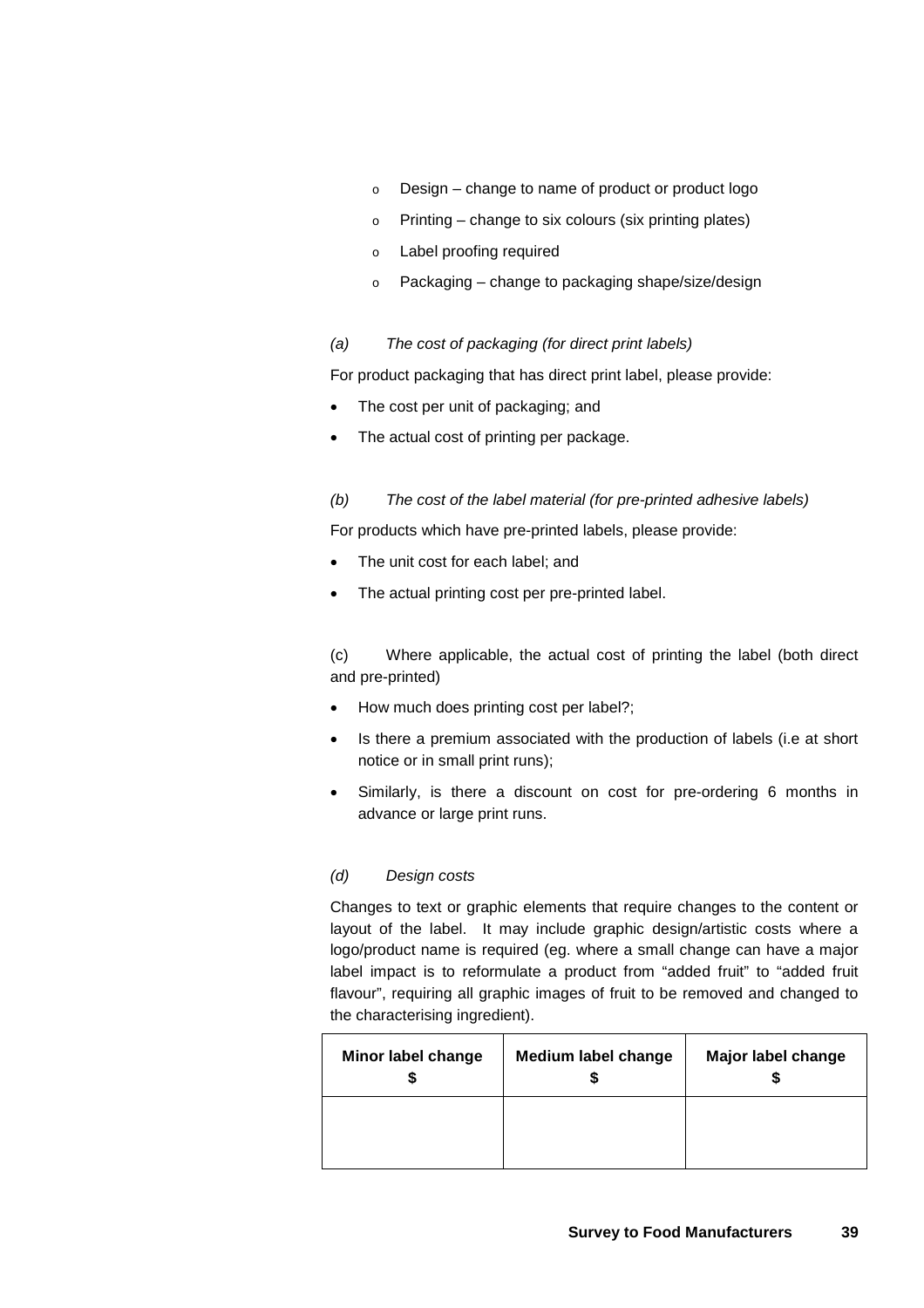*(e) Label production costs either from plate changes, or new software and label printers;*

This will generally refer to the costs of printing new labels either from developing new printing plates, or from requiring new software and reprogramming printers, and purchase of new printers.

| <b>Minor label change</b> | <b>Medium label change</b> | Major label change |
|---------------------------|----------------------------|--------------------|
|                           |                            |                    |

### *(f) Label proofing costs*

Where proofing is required for a change of label, please indicate the type of proofing undertaken.

| <b>Minor label change</b> | <b>Medium label change</b> | Major label change |
|---------------------------|----------------------------|--------------------|
| n/a                       |                            |                    |

For each type of proofing, please indicate the cost:

*(g) The cost of changing the shape/size/design of packaging if necessary to accommodate label changes – design costs and proofing only*

This will generally refer to the direct costs of changing the shape/size/design of packaging to accommodate a modified label. The direct costs will be:

- Packaging design costs
- Packaging proofing costs

| Minor label change | <b>Medium label change</b> | Major label change |
|--------------------|----------------------------|--------------------|
|                    |                            |                    |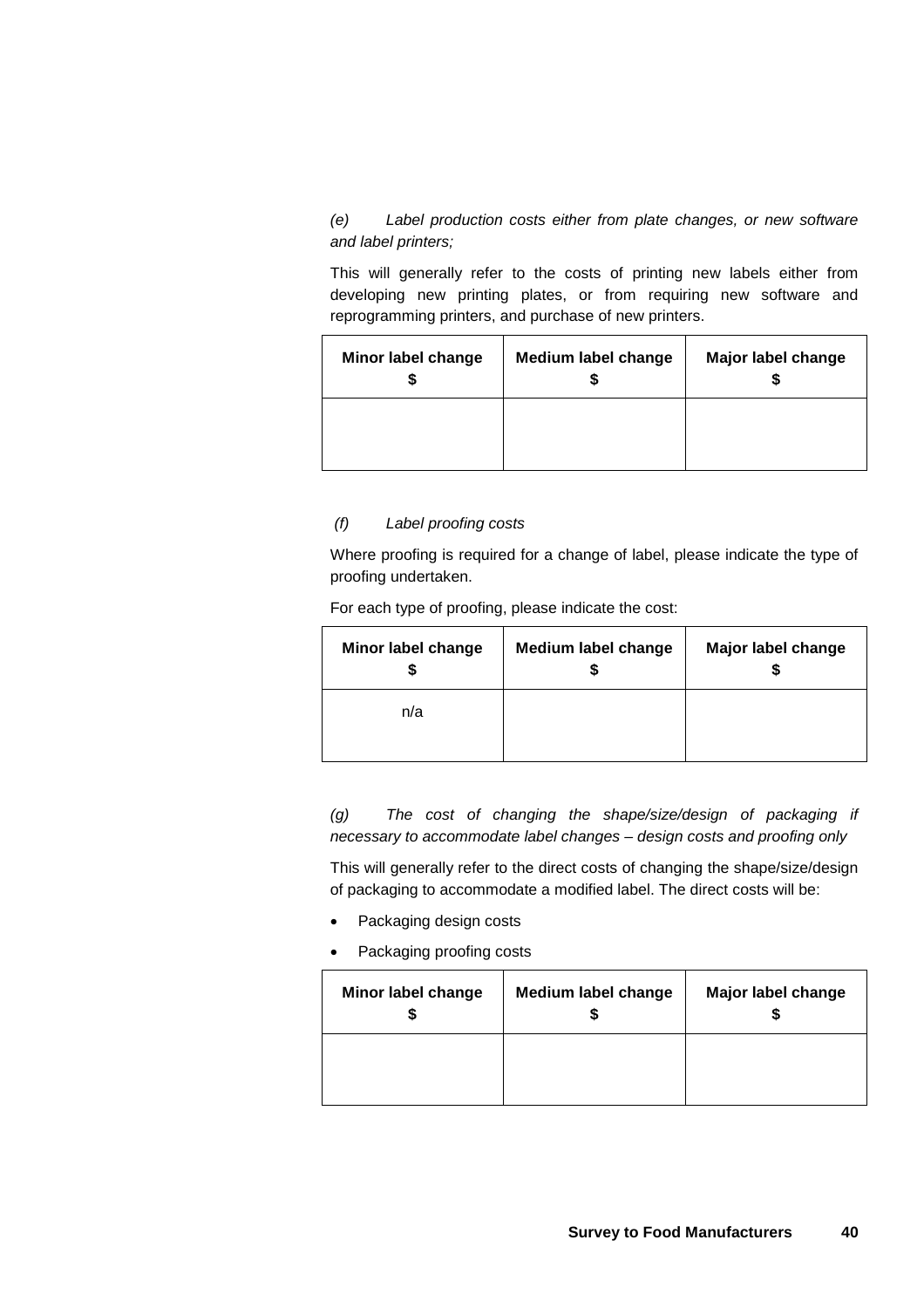*(h) Direct labour costs associated with a change of label*

What are the direct costs associated with a minor, medium and major labelling change?

Direct costs can be:

- Time spent in technical or regulatory planning or coordination;
- Time spent in training technical, marketing and graphic staff on requirements;
- Any direct administration or management time in organising or coordinating the labelling change; and

| Category                  | Cost per hour (\$) | <b>Hours in task</b> |
|---------------------------|--------------------|----------------------|
| Minor labelling change    |                    |                      |
| Technical and regulatory  |                    |                      |
| Administrative/management |                    |                      |
| Executive                 |                    |                      |
| Medium labelling change   |                    |                      |
| Technical and regulatory  |                    |                      |
| Administrative/management |                    |                      |
| Executive                 |                    |                      |
| Major labelling change    |                    |                      |
| Technical and regulatory  |                    |                      |
| Administrative/management |                    |                      |
| Executive                 |                    |                      |

Any executive time in approving the labelling change.

- *(i) Packaging and labelling life cycle*
- For each for your products, please indicate how frequently (years or months) you would amend product labelling for non-regulatory reasons (eg. marketing)?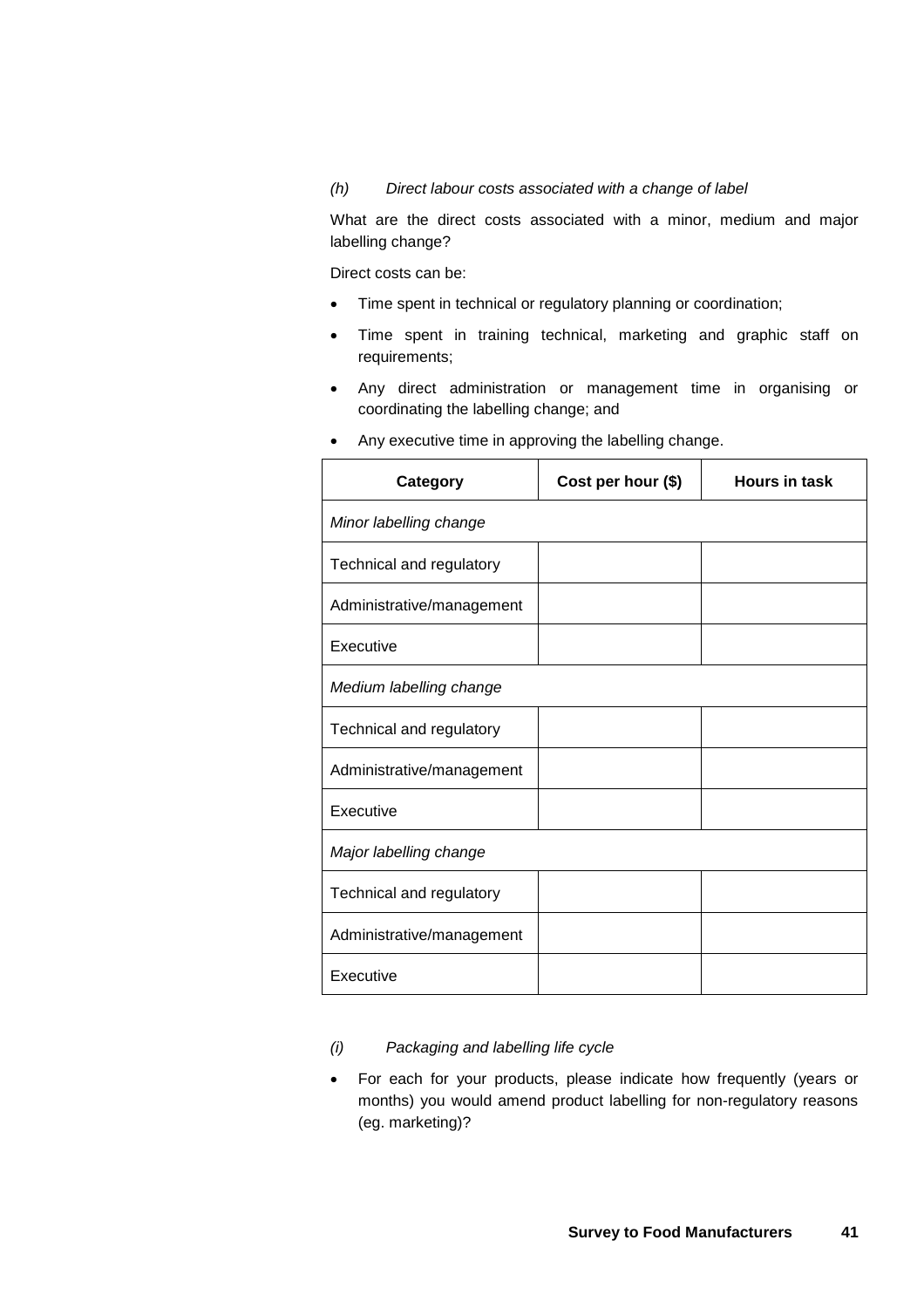- For products with a packaging/labelling life cycle of longer than 12 months:
	- o What would be the standard units of packaging and/or labelling in stock?
	- o Can you estimate the unit cost per package and/or label?
- For products with a packaging/labelling life cycle of longer than 2 years:
	- o What would be the standard units of packaging and/or labelling in stock?
	- o Can you estimate the unit cost per package and/or label?
- Are there any seasonal or other issues which will affect the packaging life cycle for a product (e.g. Christmas?). Please describe.

**4. What other sort of costs does your company incur in changing food and beverage labelling for regulatory change? Please list them.**

**Thank you for your assistance**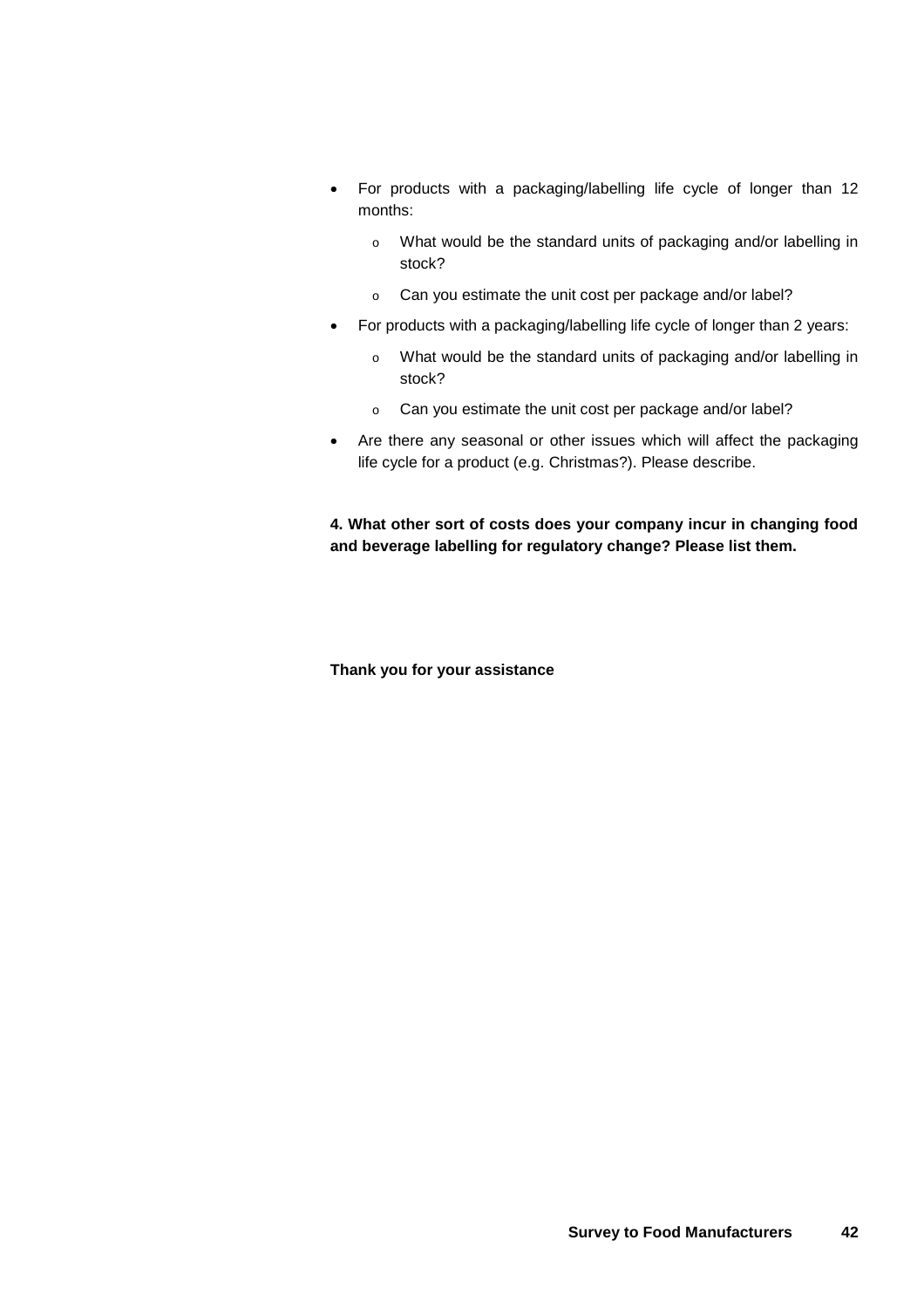# **Appendix C Survey to Packaging and Labelling Companies**

### **Label cost schedule for** *packaging and labelling manufacturers*

#### **Survey questions**

PricewaterhouseCoopers (PwC) is developing a labelling cost schedule for Food Standards Australia New Zealand (FSANZ). The schedule will provide **reference baseline data** that is representative of costs generic to the majority of Applications received by FSANZ.

The cost schedule is **not intended** to incorporate costs such as opportunity costs, transaction costs or adjustment costs, as these costs vary significantly and will require investigation on a case-by-case basis.

The cost schedule will capture defined and specific *direct* costs for companies that may be imposed by amendments to regulatory requirements necessitating a change to the label of a prepacked food or beverage for domestic retail sale.

For the purposes of this project, direct costs have been defined as:

- (a) The cost of packaging (for direct print labels);
- (b) The cost of the label material (for pre-printed adhesive labels);
- (c) The actual cost of printing the label or packaging (both direct and preprinted);
- (d) Design costs of a change to the layout and/or content of a label;
- (e) The cost of changes in production of the label either from plate changes or the purchase of new software and label printers;
- (f) Any label proofing costs;
- (g) The cost of changing the shape/size/design of packaging if necessary to accommodate label changes – design costs and proofing only; and
- (h) Labour costs associated with label design, plate production and proofing or packaging re-design and print runs.

*Any information gathered for this study will be treated confidentially. Individual company names and/or brands will not be identified in the cost schedule.*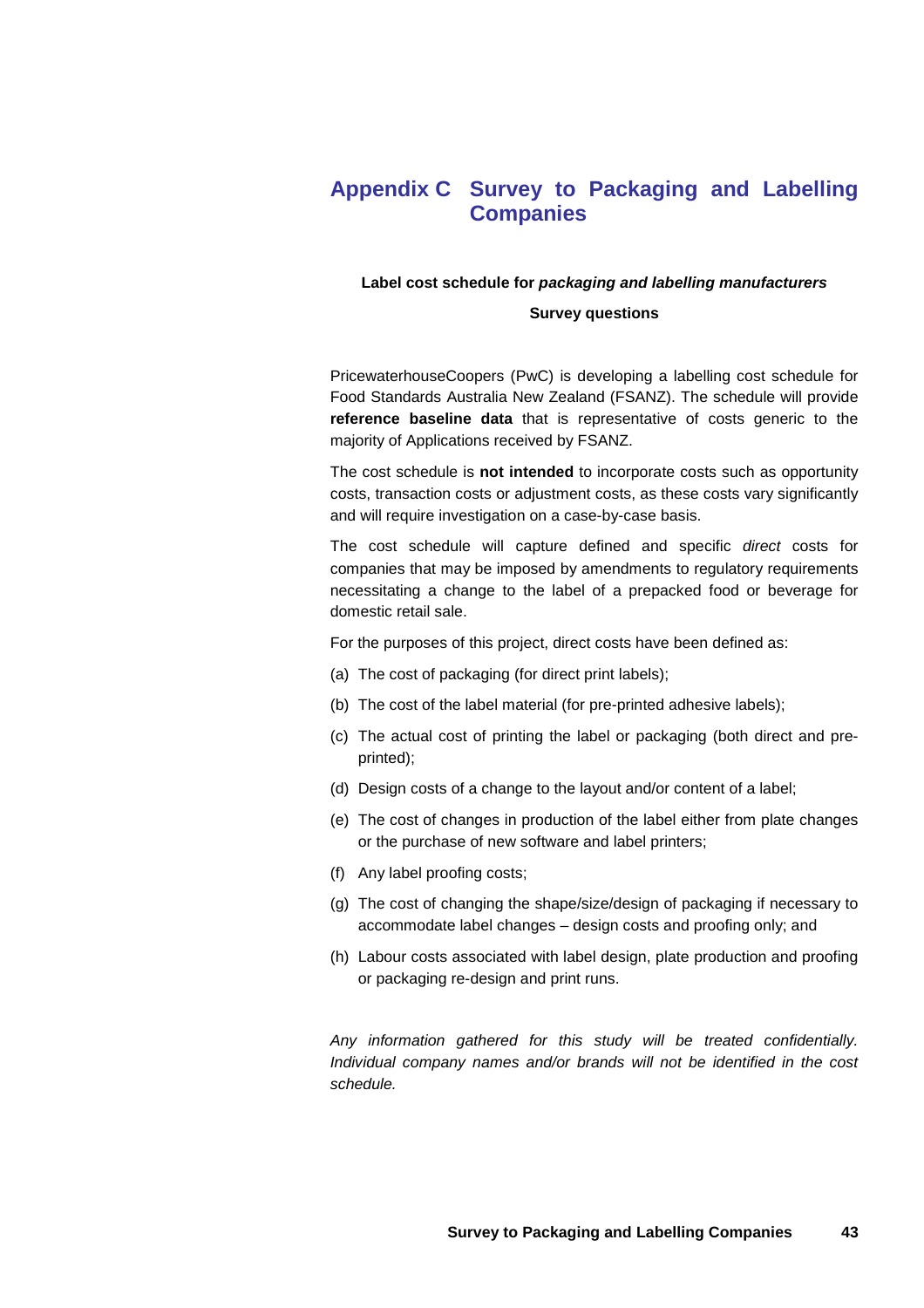### **Questions**

### **1. Company information**

- What are your company's key products?
- How many employees does your company have?
- Does it produce its own labels?

#### **2. For each of these products, please describe:**

- What type of labelling is used (pre-printed, direct print) (including technical/industry name)?
- Type of packaging used/manufactured (including technical/industry name)?
- Is the label a part of the packaging or applied separately?

**3. The following section relates to cost estimates of a label change. For each type of packaging and labelling, please estimate the costs associated with a change in the text, content or layout of the label (where appropriate).**

Please note, in doing this, we have defined a "minor", "medium" and "major" change to a label as follows:

- Minor change
	- o Design no change to layout of label
	- o Printing change to one colour (one printing plate) only
	- o No label proofing
	- o Packaging no change to packaging shape/size/design
- Medium change
	- $\circ$  Design change to label layout
	- o Printing change to three colours (three printing plates)
	- o Label proofing required
	- o Packaging no change to packaging shape/size/design
- Major change
	- $\circ$  Design change to label layout
	- $\circ$  Design change to name of product or product logo
	- $\circ$  Printing change to six colours (six printing plates)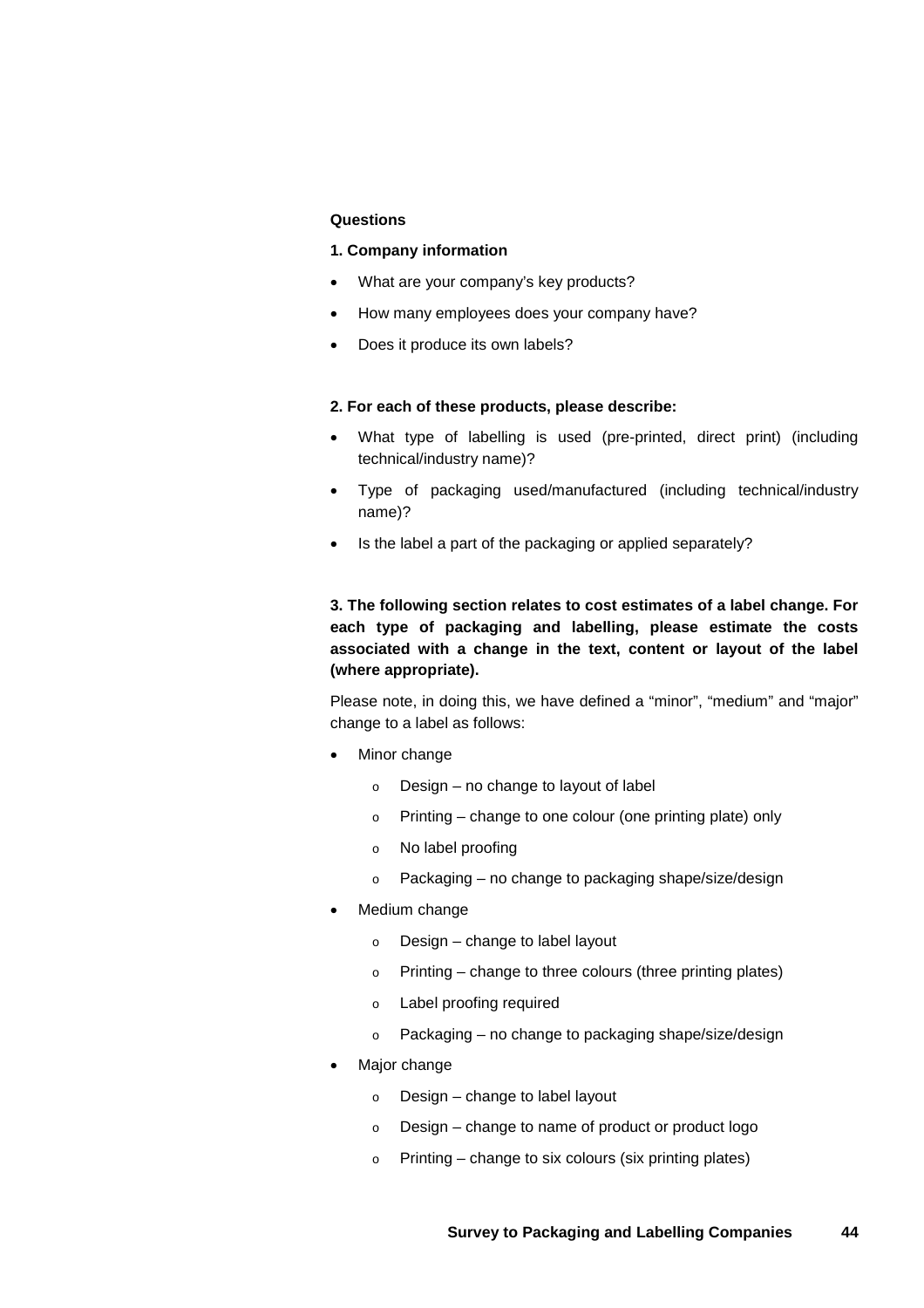### o Label proofing required

o Packaging – change to packaging shape/size/design

### *(a) The cost of packaging (for direct print labels)*

For product packaging that has direct print label, please provide:

- The cost per unit of packaging; and
- The actual cost of printing per package.

### *(b) The cost of the label material (for pre-printed adhesive labels)*

For products which have pre-printed labels, please provide:

- The unit cost for each label; and
- The actual printing cost per pre-printed label.

(c) *Where applicable, the actual cost of printing the label (both direct and pre-printed)*

- How much does printing cost per label?;
- Is there a premium associated with the production of labels (i.e at short notice or in small print runs);
- Similarly, is there a discount on cost for pre-ordering 6 months in advance or large print runs.

### *(d) Design costs*

Changes to text or graphic elements that require changes to the content or layout of the label. It may include graphic design/artistic costs where a logo/product name is required (eg. where a small change can have a major label impact is to reformulate a product from "added fruit" to "added fruit flavour", requiring all graphic images of fruit to be removed and changed to the characterising ingredient).

| <b>Minor label change</b> | <b>Medium label change</b> | Major label change |
|---------------------------|----------------------------|--------------------|
|                           |                            |                    |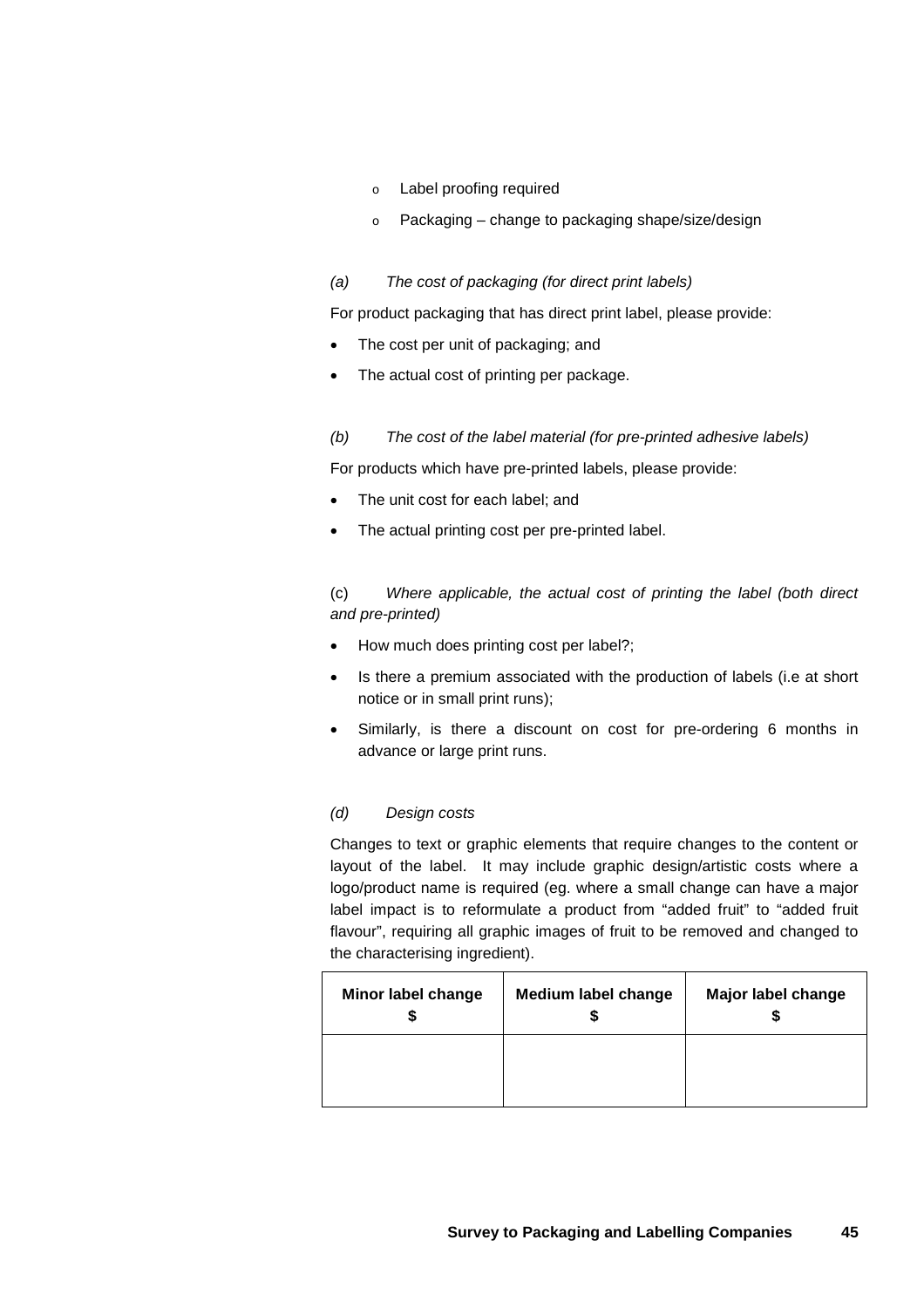*(e) Label production costs either from plate changes, or new software and label printers;*

This will generally refer to the costs of printing new labels either from developing new printing plates, or from requiring new software and reprogramming printers, and purchase of new printers.

| Minor label change | <b>Medium label change</b> | Major label change |
|--------------------|----------------------------|--------------------|
|                    |                            |                    |

### *(f) Label proofing costs*

Where proofing is required for a change of label, please indicate the type of proofing undertaken.

| <b>Minor label change</b> | <b>Medium label change</b> | Major label change |
|---------------------------|----------------------------|--------------------|
| n/a                       |                            |                    |

For each type of proofing, please indicate the cost:

*(g) The cost of changing the shape/size/design of packaging if necessary to accommodate label changes – design costs and proofing only*

This will generally refer to the direct costs of changing the shape/size/design of packaging to accommodate a modified label. The direct costs will be:

- Packaging design costs
- Packaging proofing costs

| Minor label change | <b>Medium label change</b> | Major label change |
|--------------------|----------------------------|--------------------|
|                    |                            |                    |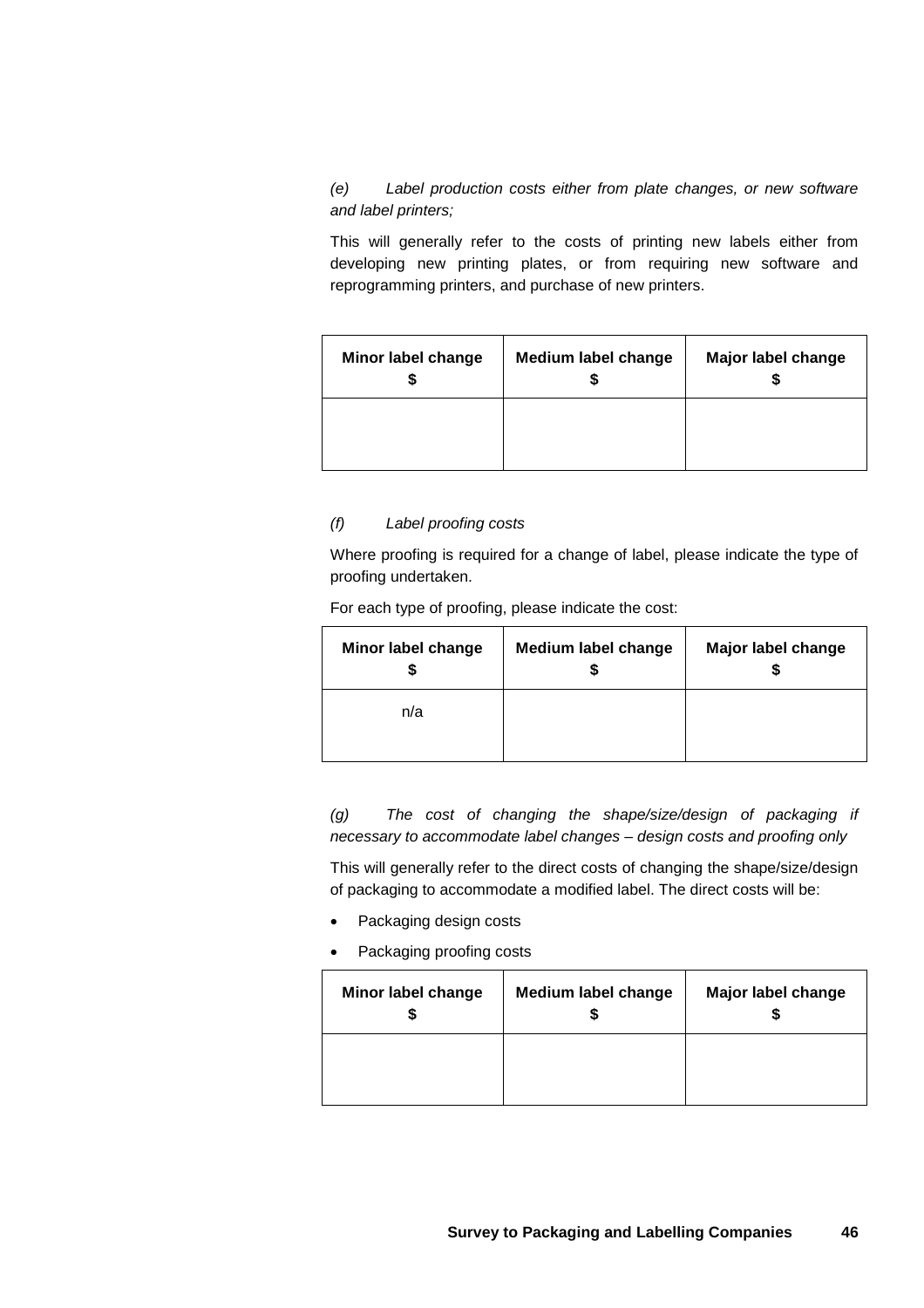### *(h) Labour costs directly associated with the direct costs*

This includes the labour costs associated with label design, plate production and proofing or packaging re-design.

| Type of direct cost        | <b>Hours of labour</b><br>required | Hourly rate (\$),<br>including on-costs |
|----------------------------|------------------------------------|-----------------------------------------|
| Label design (if relevant) |                                    |                                         |
| Plate production           |                                    |                                         |
| Proofing                   |                                    |                                         |
| Package redesign           |                                    |                                         |
| Package proofing/testing   |                                    |                                         |

**Thank you for your cooperation**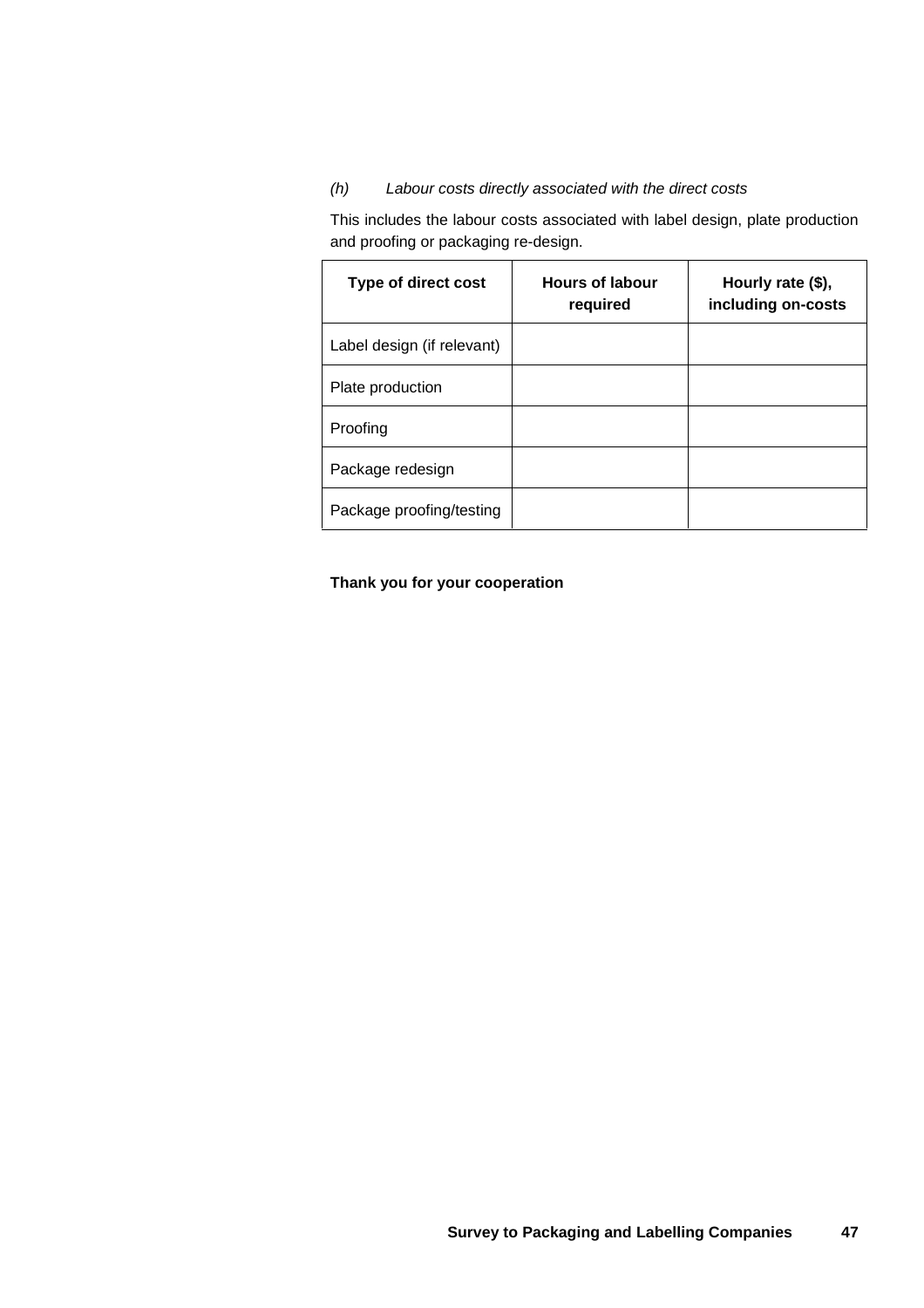# **Appendix D Generic product categories**

### **GLOBAL PRODUCT CATEGORIES FOR THE FOOD, BEVERAGE AND TOBACCO SEGMENT**

The Global Product Categories (GPC) is based on a hierarchy system:

- Segment: There are 36 segments, of which Food, Beverage and Tobacco is one segment. Segments are grouped by industry sector.
- **Family:** A family is a broad division of a segment. There are 13 families in the Food, Beverage and Tobacco segment and they are indicated in **bold**.
- **Class:** A class is a group of like categories. Classes are indicated by the " $\triangleright$ " symbol.
- **Brick:** Bricks are categories of like products and due to the level of detail are not provided below.

### **F1: 50100000 - Fruits/Vegetables/Nuts/Seeds**

50101500 - Vegetables - Unprepared/Unprocessed

- 50101600 Fruit Unprepared/Unprocessed
- 50101700 Nuts/Seeds Unprepared/Unprocessed
- 50101800 Nuts/Seeds Prepared/Processed
- 50101900 Fruit/Nuts/Seeds Combination
- 50102000 Fruit Prepared/Processed
- 50102100 Vegetables Prepared/Processed
- 50102200 Fruits/Vegetables/Nuts/Seeds Variety Packs

### **F2: 50110000 - Meat/Poultry/Game/Batrachian**

50111500 - Meat/Poultry/Game/Batrachian - Unprepared/Unprocessed

- 50112000 Meat/Poultry/Game/Batrachian Prepared/Processed
- 50112100 Meat/Poultry/Game/Batrachian Variety Packs

#### **F3: 50120000 - Seafood**

50121500 - Fish - Unprepared/Unprocessed 50121700 - Shellfish Unprepared/Unprocessed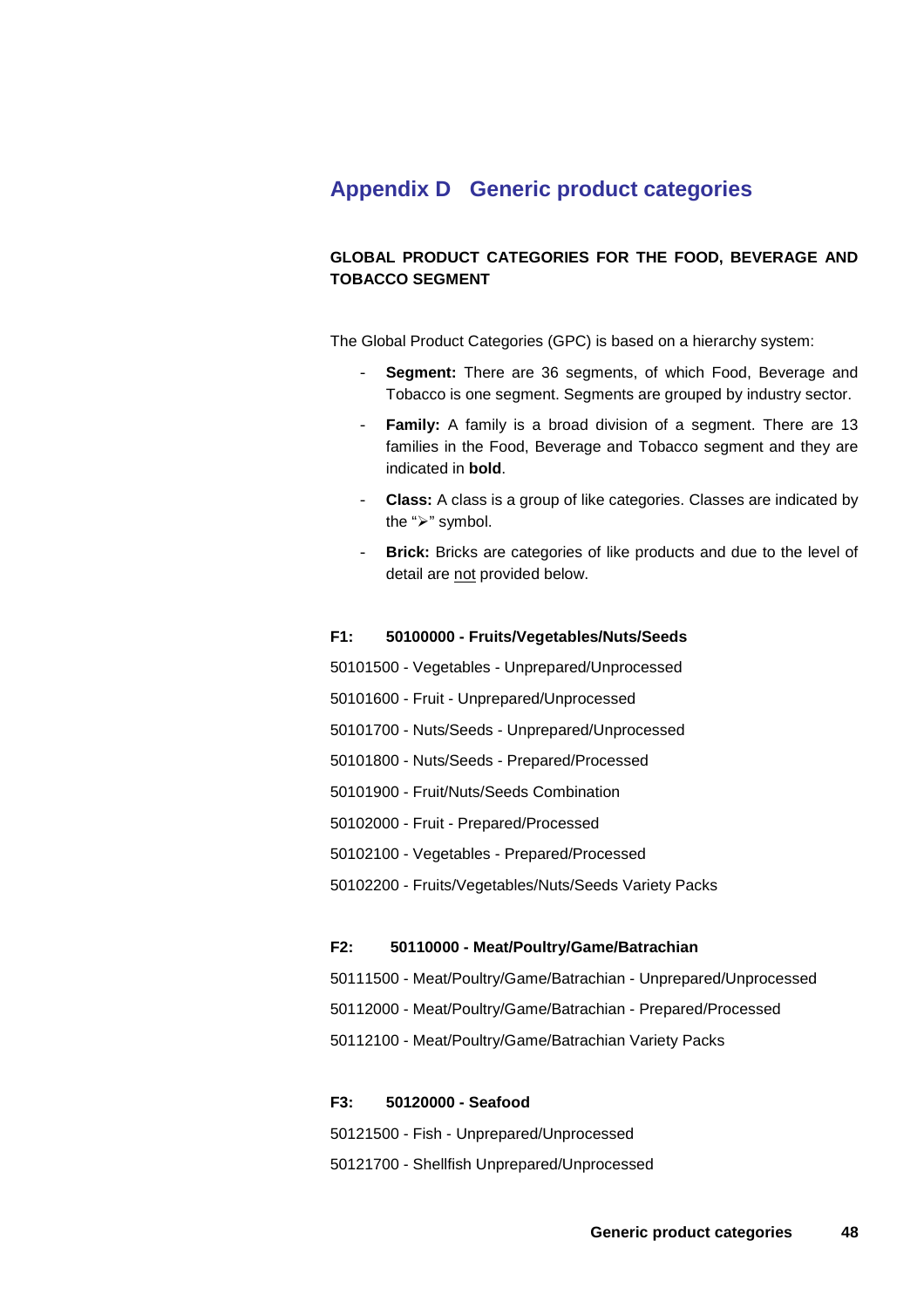| 50121800 - Aquatic Plants Unprepared/Unprocessed          |
|-----------------------------------------------------------|
| 50121900 - Fish - Prepared/Processed                      |
| 50122000 - Aquatic Invertebrates - Prepared/Processed     |
| 50122100 - Shellfish Prepared/Processed                   |
| 50122200 - Aquatic Plants Prepared/Processed              |
| 50122300 - Aquatic Invertebrates - Unprepared/Unprocessed |
| 50122400 - Seafood Variety Packs                          |
|                                                           |

- Aquatic Invertebrates/Fish/Shellfish/Seafood Combination

# **F4: 50130000 - Milk/ Butter/ Cream/ Yogurts/ Cheese/ Eggs/ Substitutes**

- Eggs/Egg Substitutes
- Milk/Milk Substitutes
- Cheese/Cheese Substitutes
- Butter/Butter Substitutes
- Cream/Cream Substitutes
- Yogurt/Yogurt Substitutes

 - Milk/Butter/Cream/Yogurts/Cheese/Eggs/Substitutes Variety Packs

### **F5: 50150000 - Oils/Fats Edible**

- Oils Edible
- Fats Edible
- Oils/Fats Edible Variety Packs

### **F6: 50160000 - Confectionery/Sugar Sweetening Products**

- Sugars/Sugar Substitute Products
- Confectionery Products
- Confectionery/Sugar Sweetening Products Variety Packs

### **F7: 50170000 - Seasonings/Preservatives/Extracts**

- Herbs/Spices/Extracts
- Vinegars/Cooking Wines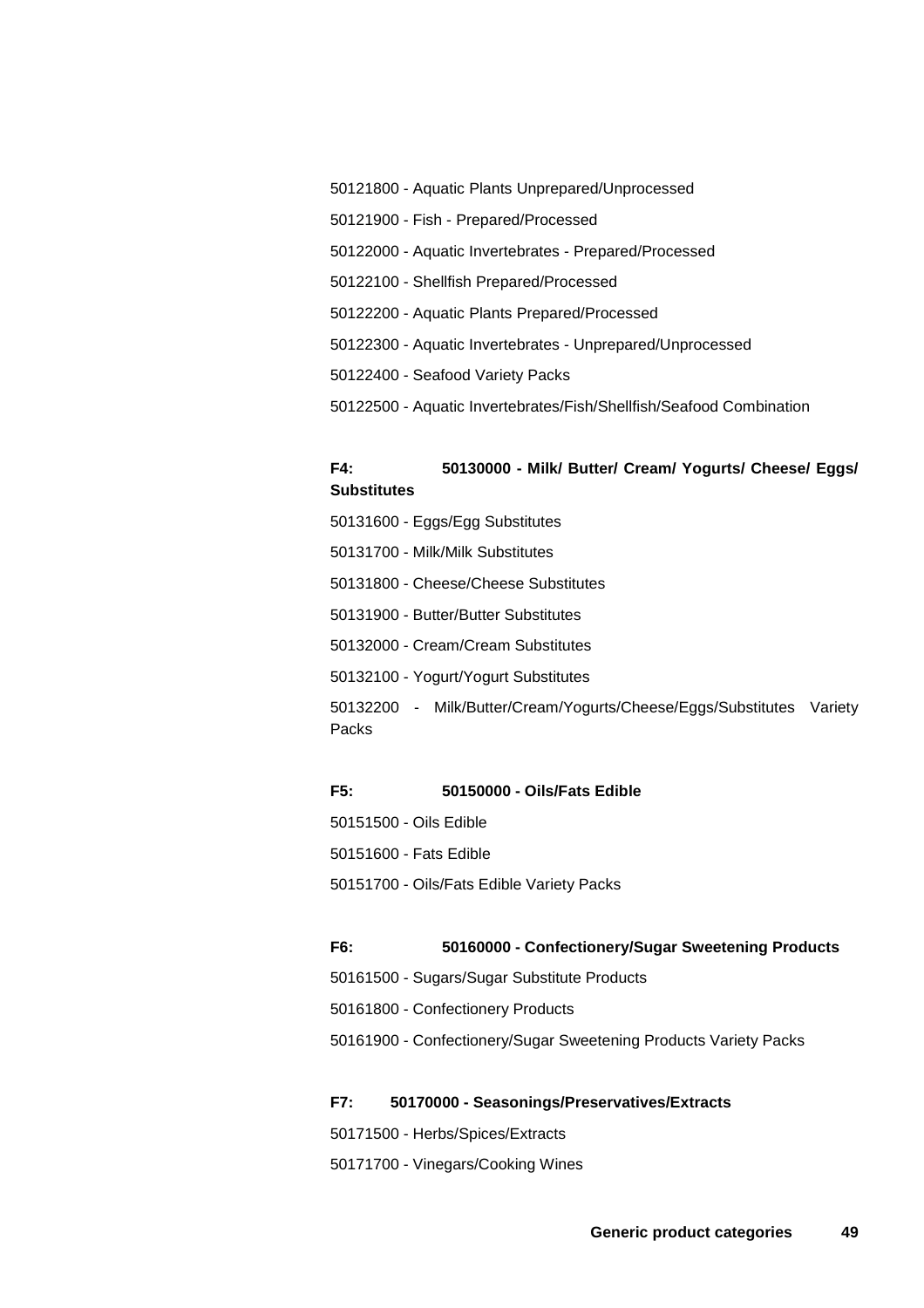- Sauces/Spreads/Dips/Condiments - Pickles/Relishes/Chutneys/Olives - Seasonings/Preservatives/Extracts Variety Packs

### **F8: 50180000 - Bread/Bakery Products**

 - Baking/Cooking Mixes/Supplies - Bread - Sweet Bakery Products - Biscuits/Cookies - Savoury Bakery Products - Bread/Bakery Products Variety Packs

#### **F9: 50190000 - Prepared/Preserved Foods**

- Prepared Soups
- Snacks
- Desserts/Dessert Sauces/Toppings
- Sweet Spreads
- Sandwiches/Filled Rolls/Wraps
- Pasta/Noodles
- Baby/Infant Foods/Beverages
- Vegetable Based Products
- Grain Based Products
- Dough Based Products
- Prepared/Preserved Foods Variety Packs
- Dairy/Egg Based Products

#### **F10: 50200000 - Beverages**

 - Coffee/Tea/Substitutes - Alcoholic Beverages - Non Alcoholic Beverages - Ready to Drink - Non Alcoholic Beverages - Not Ready to Drink - Beverages Variety Packs